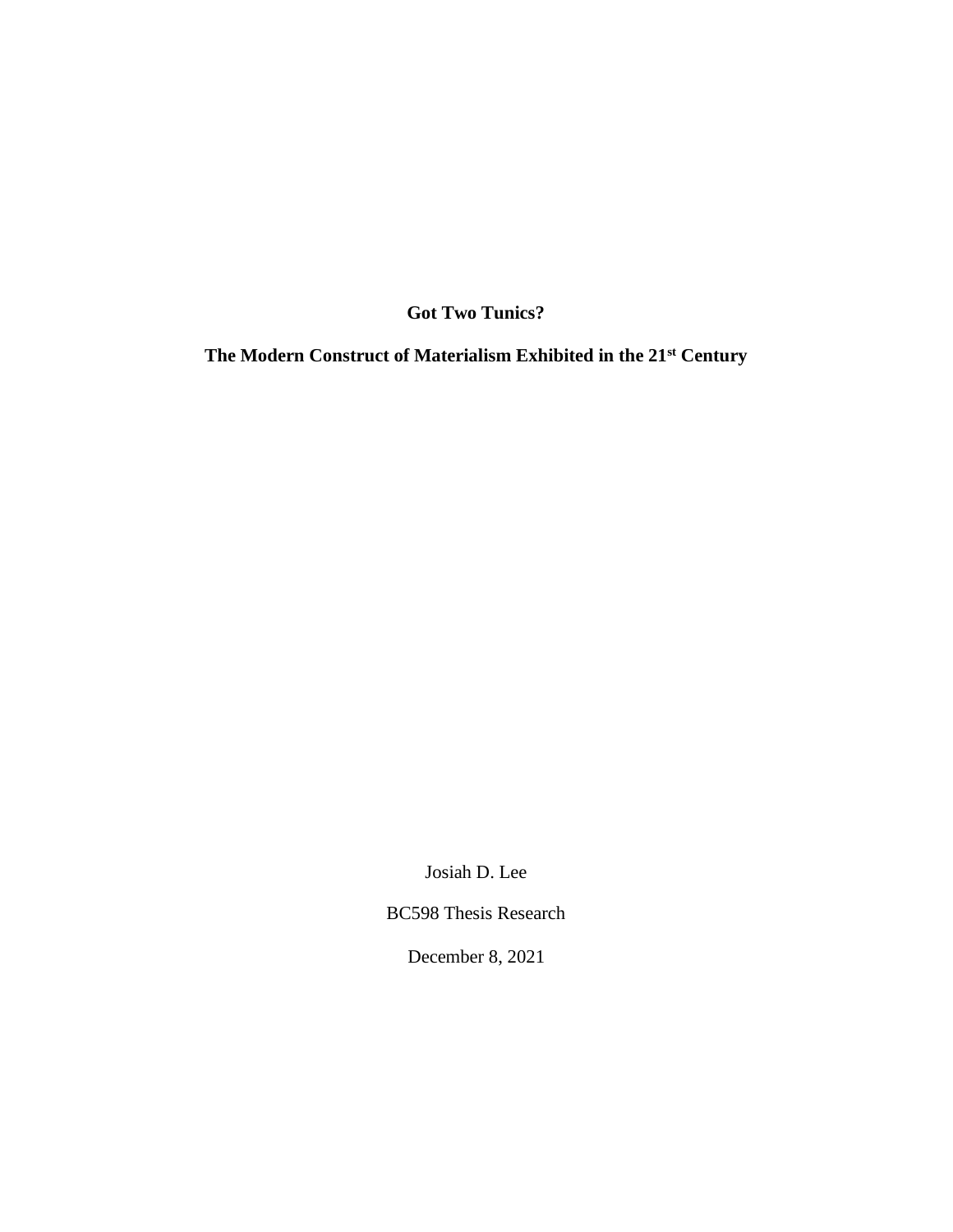# Table of Contents

| А.             |                                                                            |  |
|----------------|----------------------------------------------------------------------------|--|
| <b>B.</b>      |                                                                            |  |
| $C_{\cdot}$    |                                                                            |  |
| D.             |                                                                            |  |
| E.             |                                                                            |  |
| F.             |                                                                            |  |
|                |                                                                            |  |
|                |                                                                            |  |
| A.             |                                                                            |  |
| <b>B.</b>      | The Expressions of Materialism in the Modern Society (Multiple Fronts)  14 |  |
| C.             | Materialism in the Self/Family, Society/Community and the Church (Multiple |  |
|                |                                                                            |  |
| D.             |                                                                            |  |
|                |                                                                            |  |
|                |                                                                            |  |
| A <sub>1</sub> |                                                                            |  |
| <b>B.</b>      |                                                                            |  |
| C.             |                                                                            |  |
| D.             |                                                                            |  |
|                |                                                                            |  |
| A.             |                                                                            |  |
| <b>B.</b>      |                                                                            |  |
| C.             |                                                                            |  |
|                |                                                                            |  |
| D.<br>E.       |                                                                            |  |
|                |                                                                            |  |
|                |                                                                            |  |
| A.             |                                                                            |  |
| <b>B.</b>      |                                                                            |  |
| C.             |                                                                            |  |
| D.             |                                                                            |  |
| E.             |                                                                            |  |
| F.             |                                                                            |  |
|                |                                                                            |  |
|                |                                                                            |  |
| A.             |                                                                            |  |
| <b>B.</b>      |                                                                            |  |
| C.             |                                                                            |  |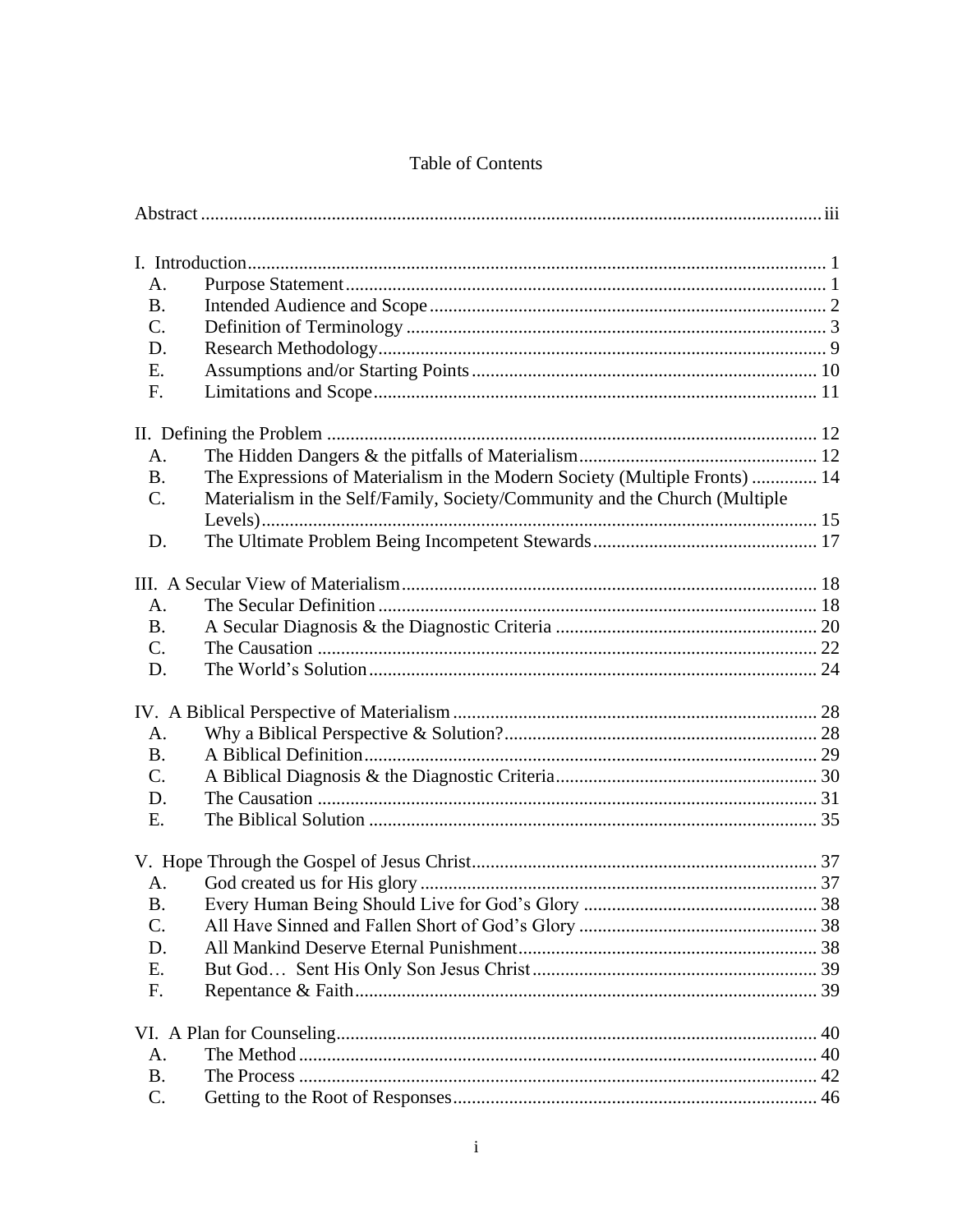| D.             |  |
|----------------|--|
| E.             |  |
|                |  |
| A.             |  |
| <b>B.</b>      |  |
| $\mathbf{C}$ . |  |
|                |  |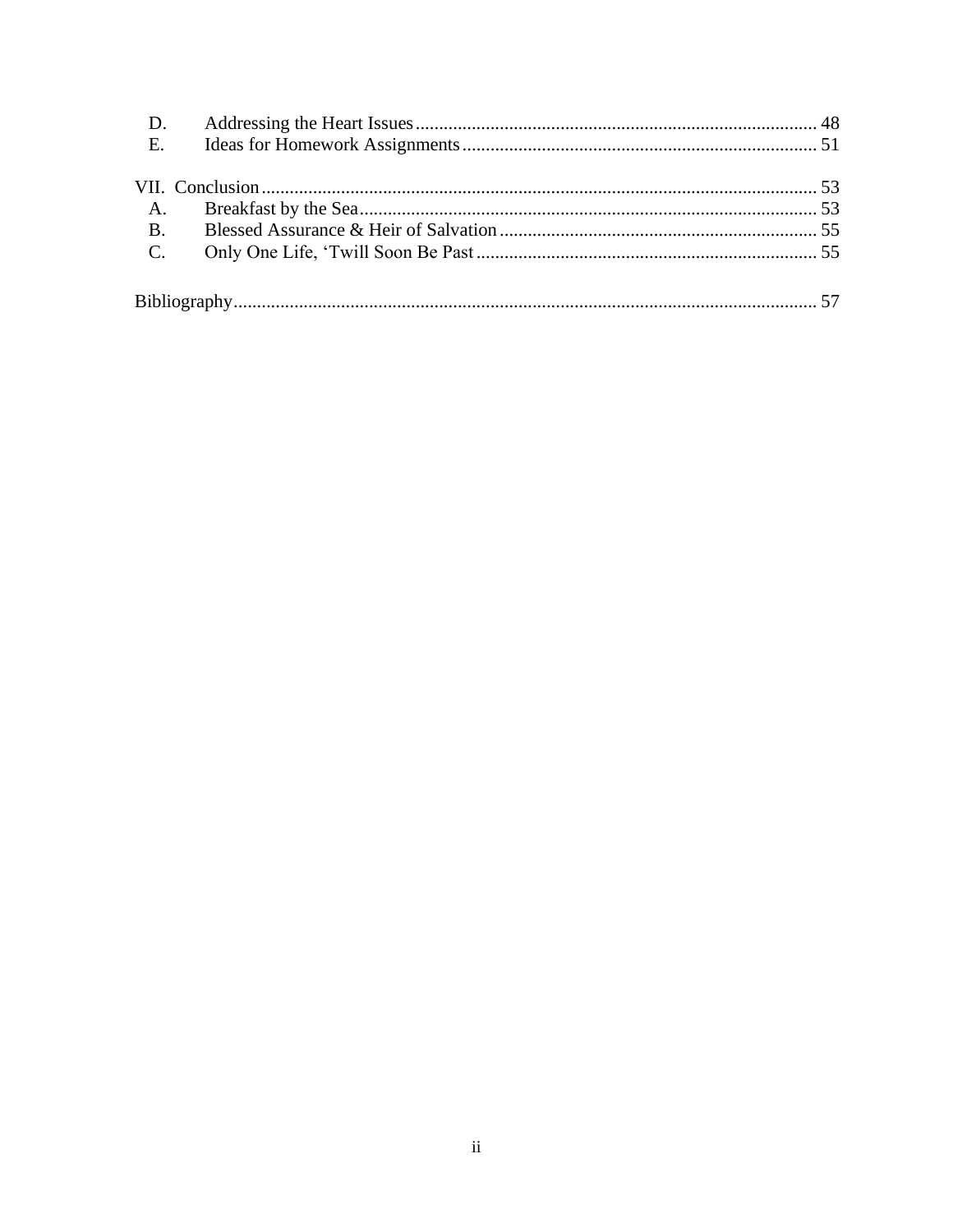#### Abstract

<span id="page-3-0"></span>

| Got Two Tunics? The Modern Construct of Materialism |
|-----------------------------------------------------|
| Exhibited in the $21st$ Century                     |
| Josiah D. Lee                                       |
| Master of Arts in Biblical Counseling               |
| December 8, 2021                                    |
| Dr. Stuart Scott                                    |
| Mark C. Smith                                       |
|                                                     |

Materialism, in all forms, is so subtle in the way it takes shape in our present lives, a prudent biblical counselor should be fully aware of its effects on the counselee and how it can intersect with other heart issues. The popular saying pertaining to life on this earth, "the one with the most toys wins," is too obvious and blatant—even many non-Christians believe it's not the most healthy way to live. But there are two forms of materialism that is commonly manifested in the modern-day society: One, is hoarding where Storage  $\&$  Warehouse Leasing Industry Report published by IBISWorld<sup>1</sup> accounts that the Americans spent an astronomical \$39.5 billion USD just to store their "stuff" (*cf.* Luke 12:18). And another end of the spectrum lies somewhere between wastefulness and extravagance which we tend know when we carefully observe how others overspend their money (whether they have the money or not) on the things they don't need to impress the people they don't like.<sup>2</sup> Some even go into heavy debt because of their deficit spending. But somewhere between these two extremes lies an ever-growing philosophy or a popular acceptance of the so-called the minimalist movement that is so prevalent today. What started out as a visual arts movement in the 1960s has become not only a philosophy but a way of living that is being preached in our culture and society today.<sup>3</sup> But what exactly is this fashionable way of living that is followed by so many people, especially the younger and the hip generation? More importantly, is it biblical?

The good news is that when the Gospel is brought into the equation and by looking at what the Bible has to say about materialism in all forms, we can help our counselees who has fallen into this false doctrine of finding freedom and joy from "stuff" of this age. Additionally, we ourselves can prevent our souls from straying when we are aware of where our contentment lies and how we are doing with our stewardship. By God's grace, this research hopes to prove undoubtedly that the good Lord has provided something concrete and powerful to help people of this age find deliverance from the overload of both physical and intangible things that all of us have to deal with in life. And because the bible contains everything that we need for life and godliness (2 Pet. 1:3), we will go to the ultimate source, the Bible, to find the answers and the true lasting freedom that we desire. By expositing God's Word carefully and exegetically on this topic, we will drink from the fountain that will never leave us thirsty—even when we feel as though we don't have enough physical, material things of this world. Furthermore, it will allow us to have an eternal significance through the choices and the decisions we make when we truly turn our hearts in obedience to God and His ways

 $<sup>1</sup>$  Founded in 1971, IBISWorld provides trusted industry research on thousands of industries worldwide.</sup>

<sup>2</sup> Dave Ramsey, *The Total Money Makeover: A Proven Plan for Financial Fitness*, 1st edition (Thomas Nelson, 1994), 31.

<sup>&</sup>lt;sup>3</sup> "Minimalism Movement Overview," The Art Story, accessed September 24, 2021, https://www.theartstory.org/movement/minimalism/.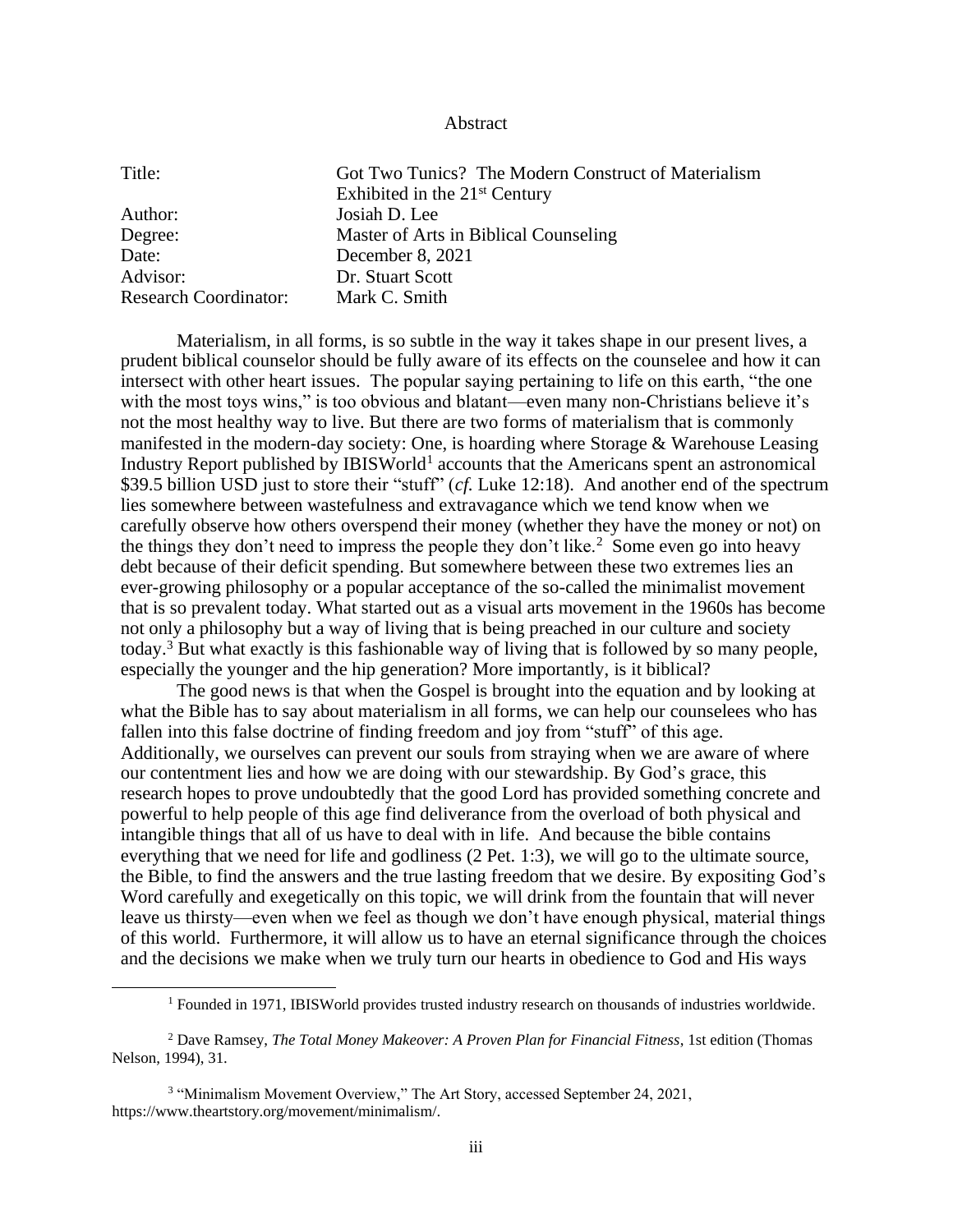#### (John 4:14).

Therefore, this research project is meant to be a guide to both the biblical counselor and the laymen in the church who are seeking to minister to, and understand those who have become overwhelmed or overloaded with "stuff." Stuff, meaning, whether that is material (physical possessions) or even immaterial things (i.e., information, social media, entertainment, news, etc.) who is struggling to put some kind of order and priorities in life from the chaos of living in this age of materialism and information overload. Given the pace of life today, both in work and personal life, where multi-tasking is the norm, I want to assist my brothers and sisters-in-Christ how to navigate better in their day-to-day life. However, it is not only for those who struggle, but for those who don't know how to prioritize or organize for the glory of GOD (1 Cor. 10:31). And the last intended group of audience consists of people who has bought into the lie that physical things of this world could bring lasting happiness, security, and peace. I pray that through this research project, there will be some very practical, specific, and objective applications of homework coming out of the counseling sessions. But not only homework assignments, but my true hope is that the final fruit of this research will also be a good reference point, material, and resource for understanding the comprehensive heart issues involved with materialism that might be overlooked as other heart symptoms. By looking at both extremes of hoarding and purging in its entirety, and how they can both be idolatrous, biblical counselors can edify our local churches by manifesting the biblical view of contentment in 1 Timothy 6:8. These are some very specific goals and intentions for this research project.

© (Josiah D. Lee, 2021)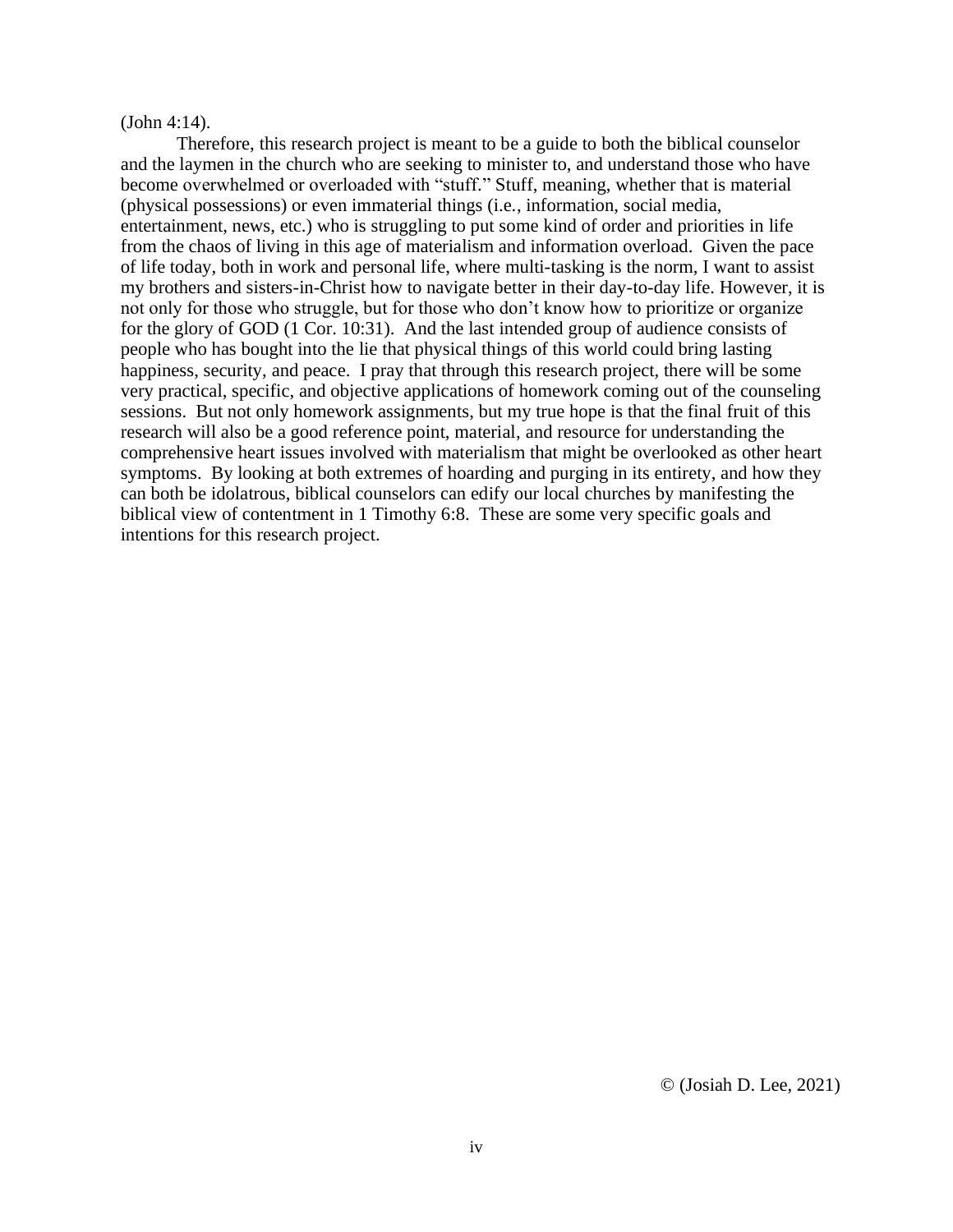#### **I. Introduction**

<span id="page-5-1"></span><span id="page-5-0"></span>A. Purpose Statement

- 1. The objective of this thesis is to help the field of biblical counseling think biblically about how materialism expresses itself in our modern society, especially in the affluent countries. The heart issues involved, and its symptoms intersect with many of the counseling problems that we face such as pride, selfishness, comfort, control, pleasure, fear of men, success/performance idol, self-pity, etc. Therefore, it is not only wise but great benefit and to certain extent a necessity to examine our hearts in this way.
- 2. This research can also serve as a guide to understanding both hoarders and squanders (wasters) alike and how the Bible is more than sufficient to deal with the materialistic heart's interconnectedness of the biblical perspective on contentment in 1 Timothy 6:8 and also the biblical perspective on stewardship (Matt. 25:14-30; Luke 19:11-27).
- 3. Other significance of this study and relevance lies in the fact that given the pace of the modern society today, both in work and personal life, I want to assist my brothers and sisters-in-Christ how to navigate better in their day-today life overwhelmed or overloaded with "stuff" to the glory of our King. Living the life where multi-tasking is the norm, more and more people struggle to put some kind of order and priorities in life from the chaos of living in this age of materialism and information overload—whether that's material (physical possessions) or immaterial things (i.e., information, social media, entertainment, news, etc.). By delving deep into what the Bible has to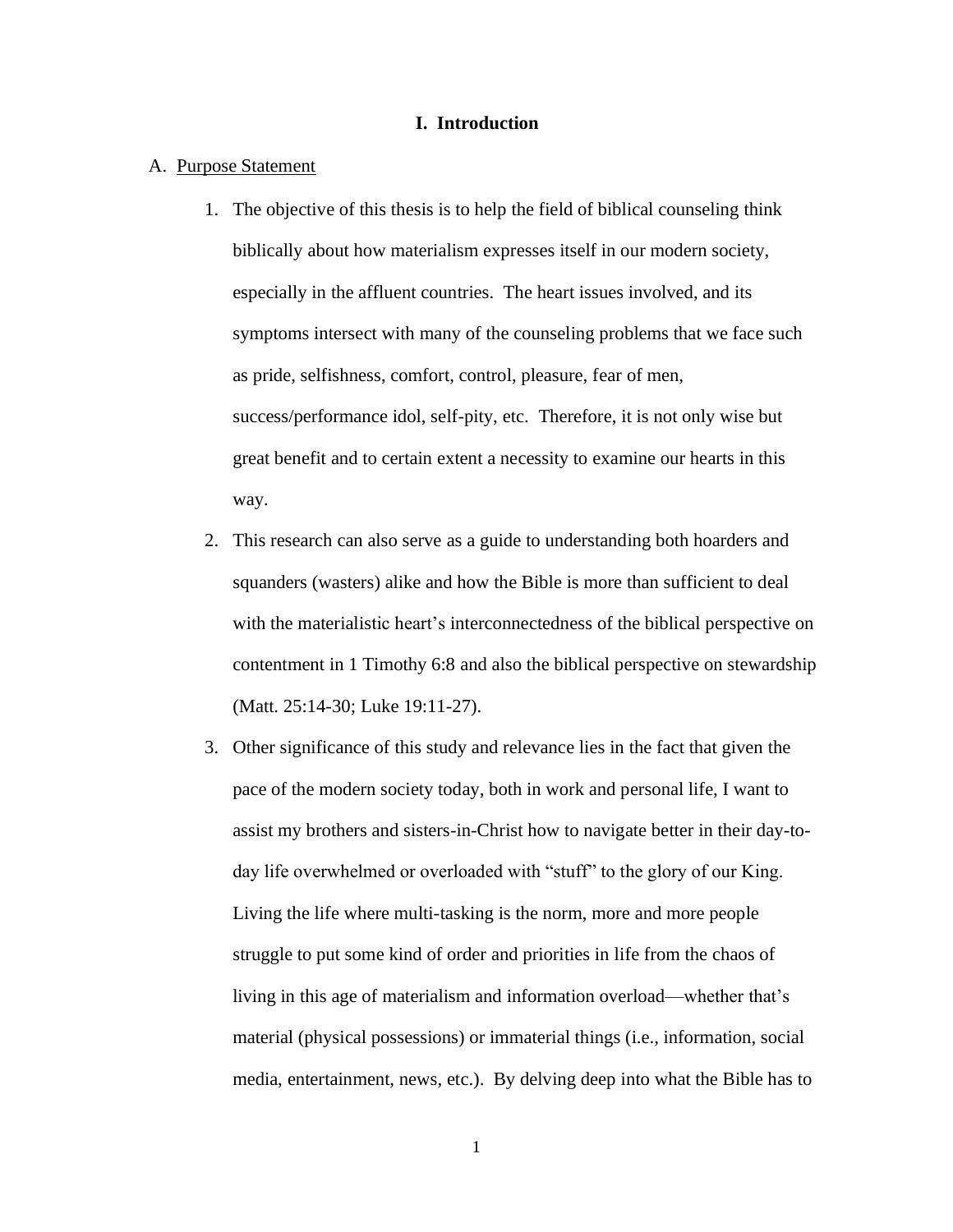say about materialism and submitting ourselves to God's authority, I want to prove that there is a real hope for lasting change for those who are experiencing this constant overwhelming and often exhausting condition, both physically and spiritually.

- 4. Through this research project, I foresee a very practical, specific, and objective applications of homework coming out of the counseling sessions. But not only homework assignments, but my true hope is that the final product of this research will also be a good reference point, material, and resource for understanding the comprehensive heart issues involved with materialism that might be overlooked as other heart symptoms.
- <span id="page-6-0"></span>B. Intended Audience and Scope
	- 1. First and foremost, the intended audience and scope is to edify the Church of Christ. Both in my formal and informal counseling sessions, I have heard and encountered many people who were struggling with hoarding issues or just not knowing how to manage the overload of physical things (as well as the intangibles). Some people are constantly renting more offsite storage spaces when the prices of these public storage places are just as outrageous as the actual residential living spaces. Thinking about this dilemma in light of so much homelessness that is growing more and more in America, I believe it's a dutiful question to ask as God's stewards. As God's people, are we truly being wise with our physical things? How can we, as biblical counselors, help the people in our church and in our neighborhoods to be more Christ-like when it comes to our material possessions which we seem to be struggling with managing wisely? By seeking what GOD has to say about this issue, we,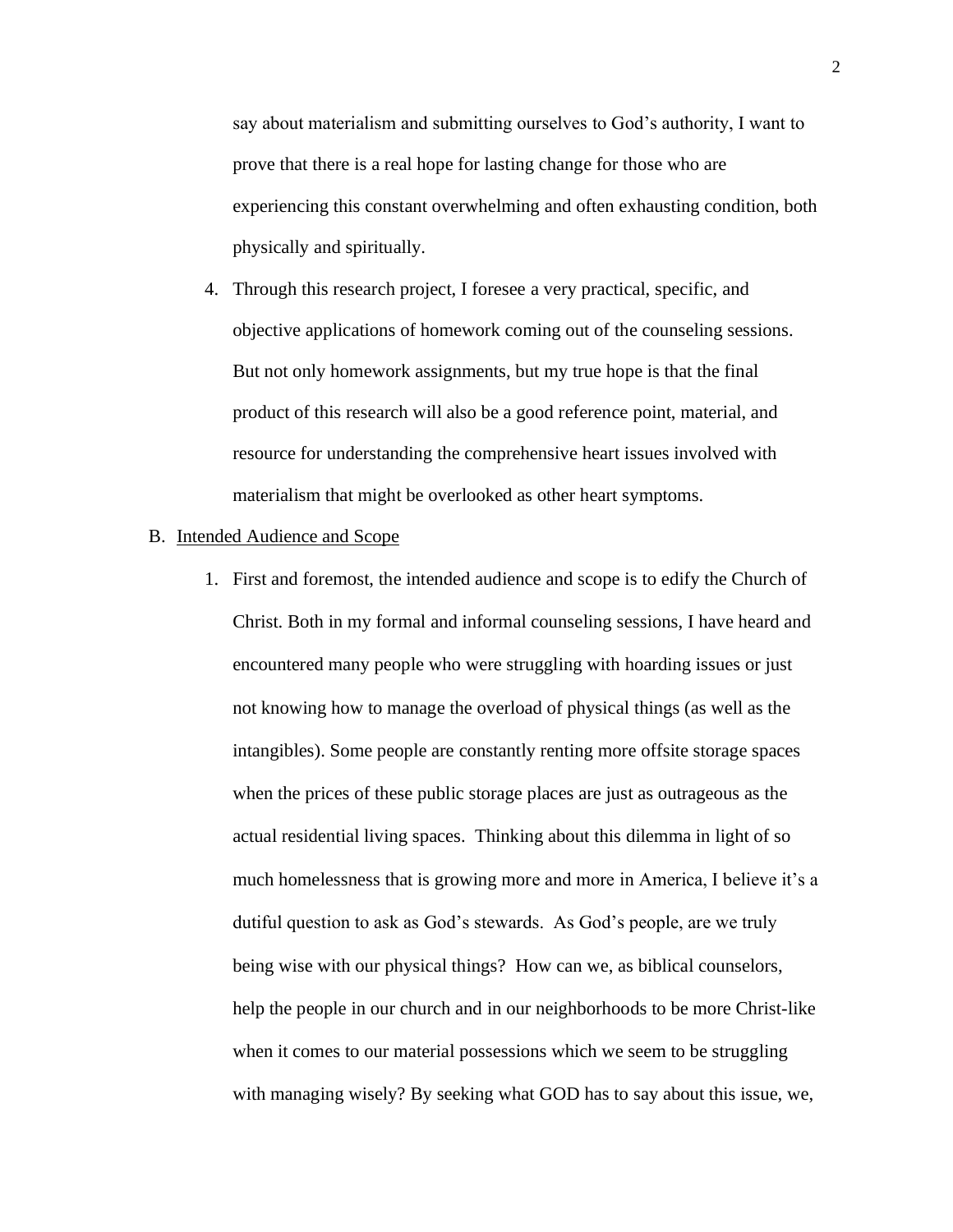the church of Christ, can become more awake and aware of how we use our resources and be more in line with the priorities of GOD than the priorities and the treasures of this world. My desire is to dig deeply into GOD's Word about the relationships and its dynamics of how the world, the flesh, and the devil is constantly and consistently distracting and deceiving us to believe that we need to accumulate and save more to feel secure (Eph. 2:10) and happy.

- 2. On a more general scope, the intended audience for this research study also consists of anyone who is overwhelmed or overloaded with "stuff," whether that's material (physical possessions) or immaterial things (i.e., information, social media, entertainment, news, etc.). It is for people who are struggling to put some kind of order and priorities in life from the chaos of living in this age of materialism and information overload. Given the pace of life today, both in work and in family life (where multi-tasking is the norm), I want to assist my brothers and sisters-in-Christ in how to navigate better in their day-to-day life.
- 3. However, it is not only for those who struggle, but for those who don't know how to prioritize or organize for the glory of GOD (1 Cor. 10:31).
- 4. Lastly, the intended group of audience consists of someone who has bought into the lie that physical things of this world could bring lasting happiness, security, and peace.

# <span id="page-7-0"></span>C. Definition of Terminology

1. Materialism - The Holman Bible Dictionary defines materialism as, "Physical resources God gives humans to control and the human tendency to lift those resources to replace God as the center of life."<sup>4</sup> If that definition does not

<sup>4</sup> Trent C. Butler, *Holman Bible Dictionary* (Nashville, Tenn: Holman Bible Pub, 1991).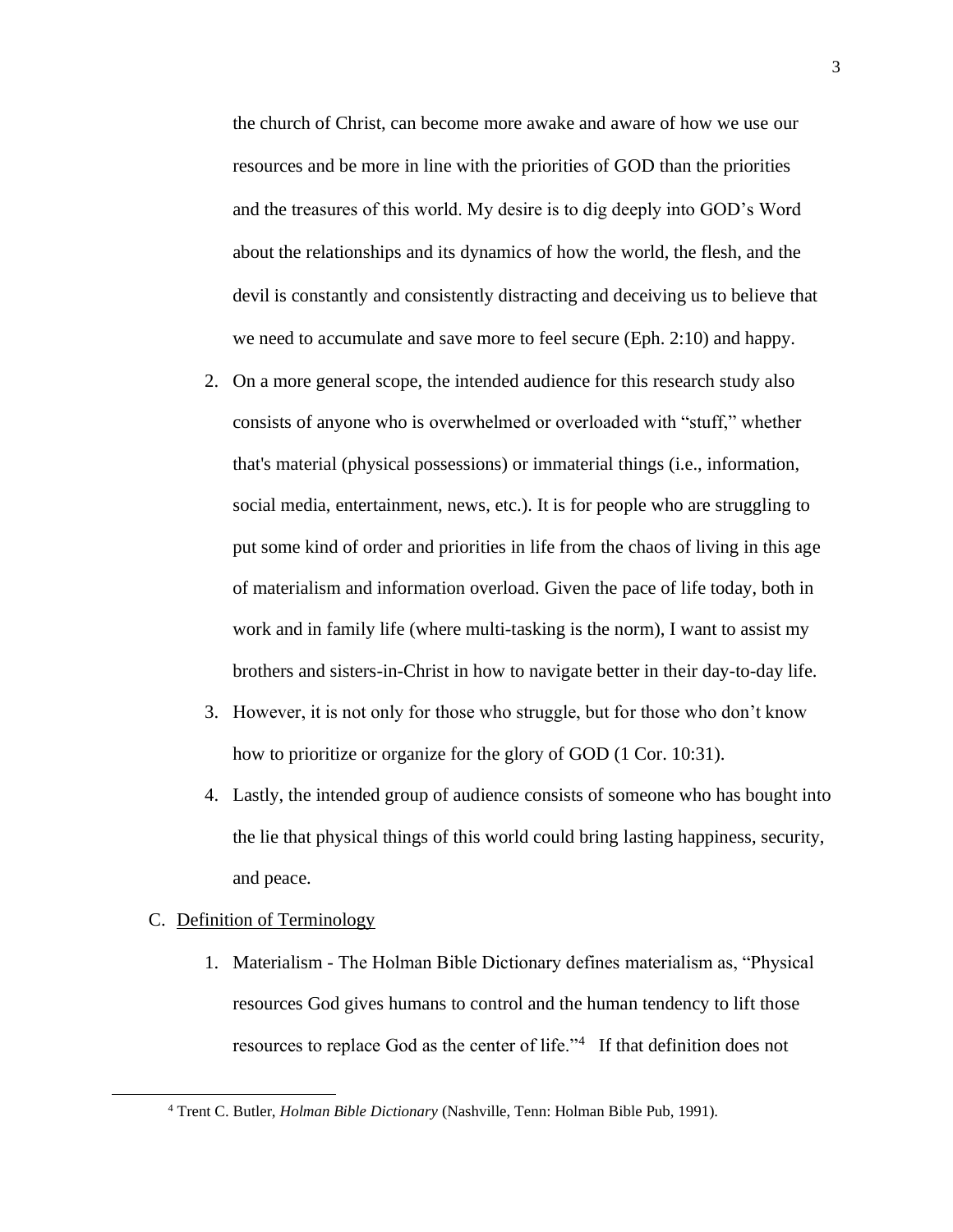signal the ruling thoughts, desires, and/or convictions that touch our souls, then perhaps a secular definition might even spur us more into examining this subject.

- 2. The Merriam-Webster Dictionary defines materialism as, "… a *doctrine*… a preoccupation with or stress upon material rather than intellectual or spiritual things… and the overriding *quest for personal gratification* (all italics mine)."<sup>5</sup> However, it's not only a false doctrine that some Christians live out, but it has also become a strong contender in the philosophies of this world which Bible strongly warns us about in 2 Corinthians 10:5-7. And this word "philosophy" is not my word but is exactly how the latest American Heritage Dictionary of the English Language defines materialism—as a "philosophy… attitude… concern for possessions or material wealth and physical comfort, especially to the exclusion of spiritual or intellectual pursuits."<sup>6</sup>
- 3. Minimalism Since there are limitless ways of defining minimalism or a minimalist (a person who practices minimalism whether as an art form or way of living), I will define the term, minimalism, in its simplest form then list its pivotal or defining moments in history and what it entailed.
	- i. Minimalism: "Style in art, design, and theater that uses the smallest range of materials and colors possible, and only very simple shapes or forms."<sup>7</sup>
	- ii. 1960-1970: Minimalist Expansion: "Minimalism is an extreme form of

<sup>5</sup> Merriam-Webster, *Merriam-Webster's Collegiate Dictionary*, 11th edition (Springfield: Merriam Webster, 2004).

<sup>6</sup> Editors of the American Heritage Dictionaries, *The American Heritage Dictionary of the English Language, Fifth Edition: Fiftieth Anniversary Printing*, Indexed edition (Boston: Mariner Books, 2018).

<sup>&</sup>lt;sup>7</sup> "Cambridge Dictionary: Find Definitions, Meanings & Translations," accessed September 27, 2021, https://dictionary.cambridge.org/us/.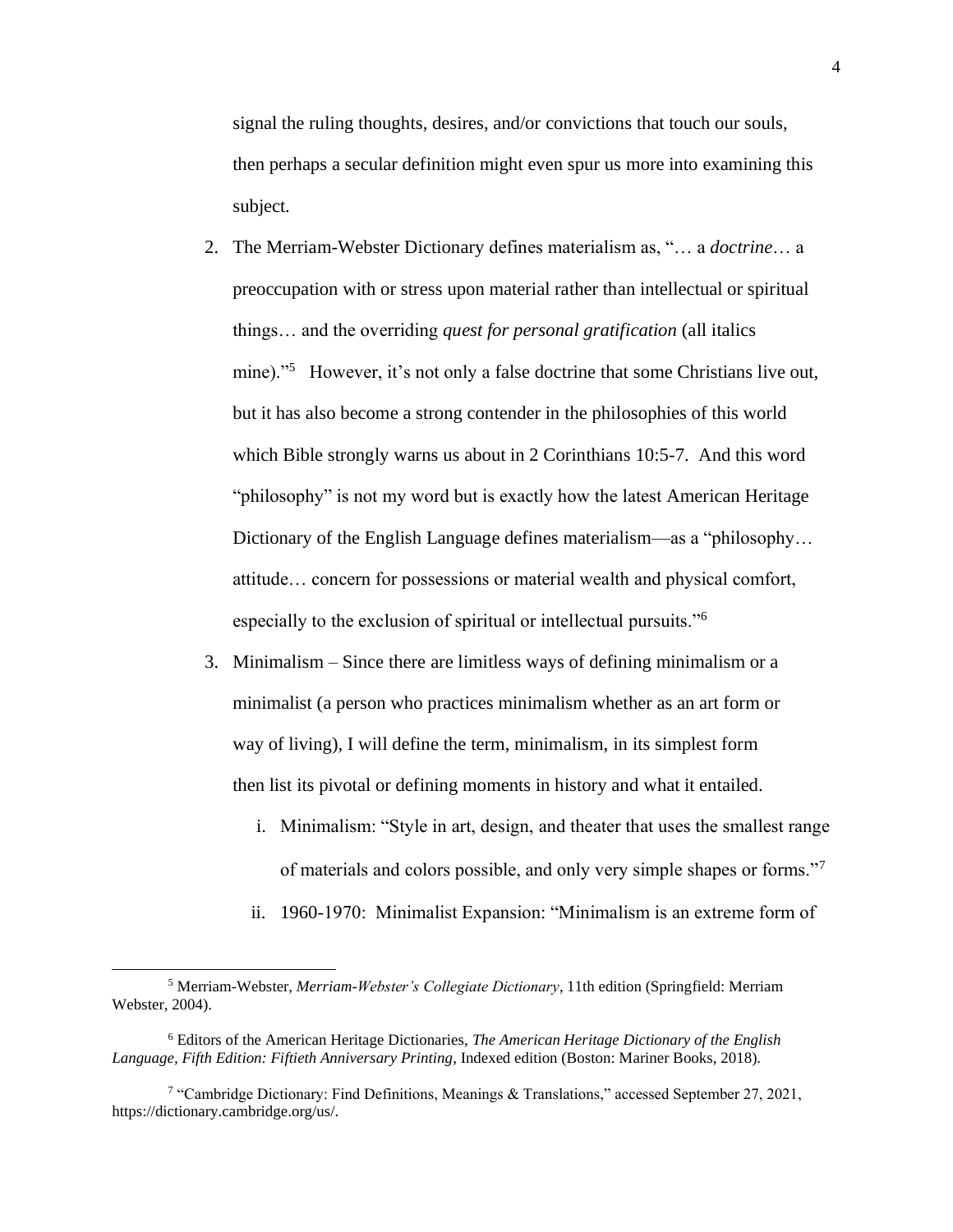abstract art developed in the USA in the 1960s and typified by artworks composed of simple geometric shapes based on the square and the rectangle."<sup>8</sup>

- iii. 1980-2000: Moving from just an art movement, this period can be described as a time when adaptation from art to simple living occurred.<sup>9</sup> This stretch of time where efficient mass production, in combination with cunning and very targeted TV advertisements, the affluent nations begin to recognize that the mindset of the society as a whole has changed drastically. The consumer mindset has slowly and unintentionally set-in, and people began to recognize that buying and consuming was an obsession which left them with a heavy debt rather than the happiness that they thought these things would bring them. Therefore, people begun to buy into such philosophy as "less is more" or realized that working 60~80 hours a week just to buy the new shiny toy didn't make any sense. Some were, however, just totally impatient and wanted everything their parents had over a lifetime in just a week.
- iv. 2000-Present: Minimalism becomes truly mainstream as blogging became the primary way of advocating this simple living by sharing ideas and tips. By-product of this movement brought about tiny homes, "100-items or less" challenges (in regards to what's in your home), "30-day no shopping contests," "10-things to throw away

<sup>8</sup> Tate, "Minimalism – Art Term," Tate, accessed September 27, 2021, https://www.tate.org.uk/art/artterms/m/minimalism.

<sup>&</sup>lt;sup>9</sup> "A Brief History of Minimalism: How the Minimalist Movement Happened," Minimalism, July 21, 2019, https://minimalism.co/articles/history-of-minimalism.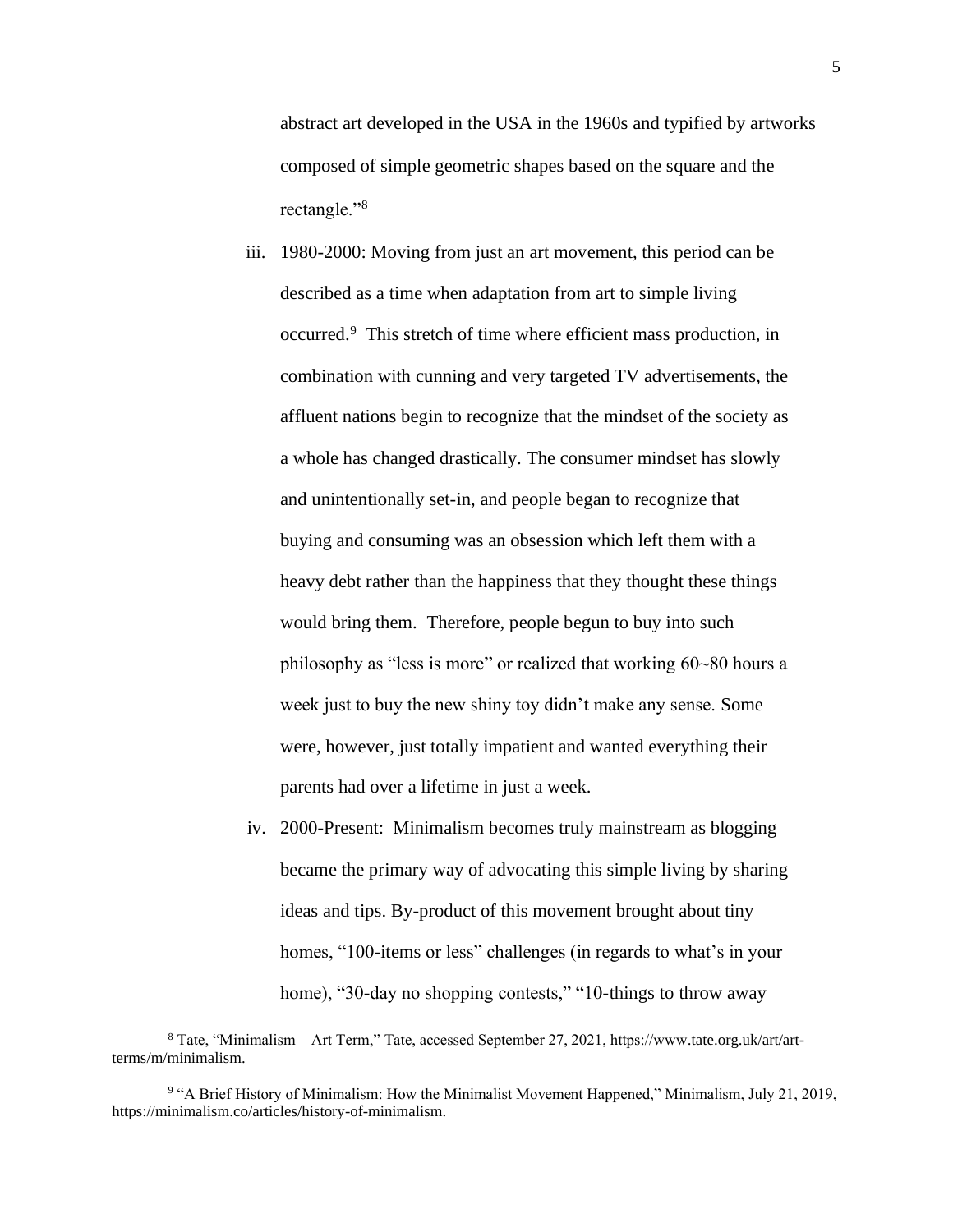guides," and so on.<sup>10</sup>

- v. Some could argue that 1960's was not the pivotal moment in the minimalist movement and that minimalism philosophy have been around for a thousand years. I attest to this argument because even the secular people like Aristotle wrote that, "One can with but moderate possessions do what one ought,"<sup>11</sup> and Lao Tzu around 571 B.C. taught to "be content with what you have; rejoice in the way things are. When you realize there is nothing lacking, the whole world belongs to you."<sup>12</sup> Therefore, I would not disagree that minimalism as a philosophy is a recent occurrence since there is really nothing new under the sun (Eccles. 1:9). However, there is no doubt that for the modern society, the art movement in the 1960's brought about this historical and visible social change. As in many things in life, art can change cultures just as much as how media influences can start a movement and change. I simply chose the date as what the majority of writers agreed upon as the decisive time period of the minimalist thinking that have permeated through our thinking and lives.
- 4. Hoarding (secular) The Diagnostic and Statistical Manual of Mental Disorders (5<sup>th</sup> Edition) classifies hoarding as "Hoarding Disorder" (HD), and is a distinct entity under the category, "Obsessive Compulsive and

 $10$  Ibid.

<sup>11</sup> Aristotle and James Edward Cowell Welldon, *Nicomachean Ethics* (Macmillan and Company, Limited, 1902), 342.

<sup>12</sup> Mark Goulston and Philip Goldberg, *Get Out of Your Own Way: Overcoming Self-Defeating Behavior*, Reissue edition (New York, NY: Tarcher Perigee, 1996), 119.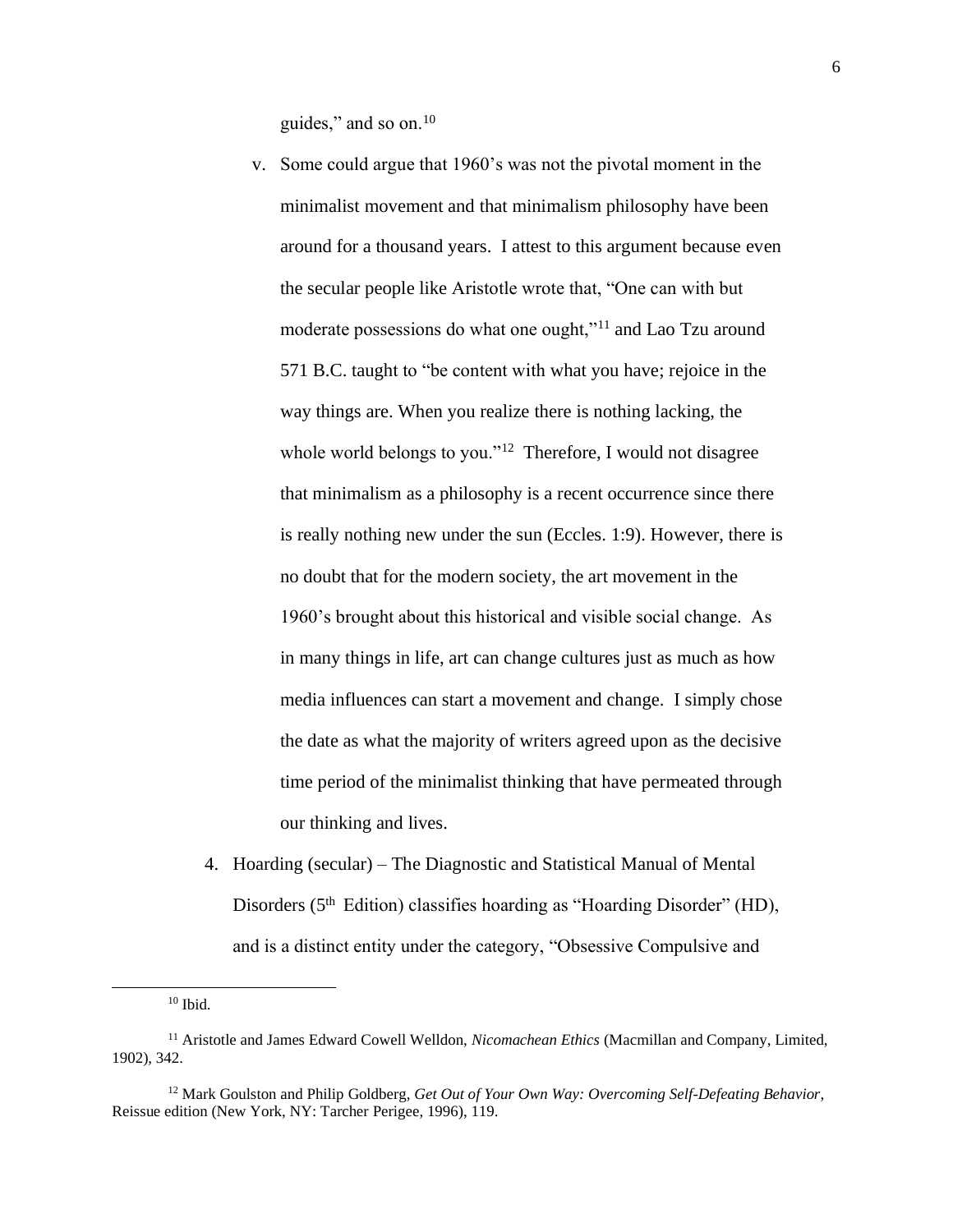Related Disorders."<sup>13</sup> Further details and the diagnostic criteria for the hoarding disorder will be discussed later on in the paper.

5. Hoarding (biblical) - The Bible utilizes many words to describe hoarding. In Hebrew, of the Old Testament, the words ןַפָצ) tsaw-fan' -Strong's #6845: to hide, treasure up), הְבָצָה (keb-oo-tsaw' – Strong's #6910: a gathering), רַצ ָא) aw-tsar – Strong's #686: to lay up, store up), and ןַסָח (khaw-san' – Strong's #2630: to be treasured up or hoarded) are used to express hoarding, respectively.<sup>14</sup> In the Greek language of the New Testament, συναθροίζω (soon-ath-royd'-zo – Strong's #4867) is employed and ἀθροίζω (athroizō) to really mean to hoard—to convene: to call to gather together.<sup>15</sup> Therefore, the study of these words can instruct anyone that "hoarding" is not really a disorder first as mentioned in the *Diagnostic and Statistical Manual of Mental Disorders (DSM-5®),* but a heart issue that has to do with idolatrous lusts and worship when taken to extremes. In fact, Christ Jesus sums up all of these words in one perfect sentence in Matthew 6:21—"... for where your treasure is, there your heart will be also".<sup>16</sup> However, if just one sentence doesn't satiate the inquiring mind, the Bible comprises of more than enough lessons about how humankind should view the physical and the tangibles of this life.

<sup>13</sup> American Psychiatric Association, *Diagnostic and Statistical Manual of Mental Disorders (DSM-5®)* (American Psychiatric Association, 2013).

<sup>14</sup> James Strong, *The New Strong's Expanded Exhaustive Concordance of the Bible*, Expanded edition (Nashville, TN: Thomas Nelson, 2010).

<sup>15</sup> Joseph Thayer and James Strong, *Thayer's Greek-English Lexicon of the New Testament: Coded with Strong's Concordance Numbers*, Reissue, Subsequent edition (Hendrickson Publishers, 1995).

<sup>16</sup> The Lockman Foundation, *NASB Giant Print Bible, Brown, Leathertex, 2020 Text* (The Lockman Foundation, 2020). Unless otherwise noted all Scripture quotations in this paper are from the NASB20 version of the Bible.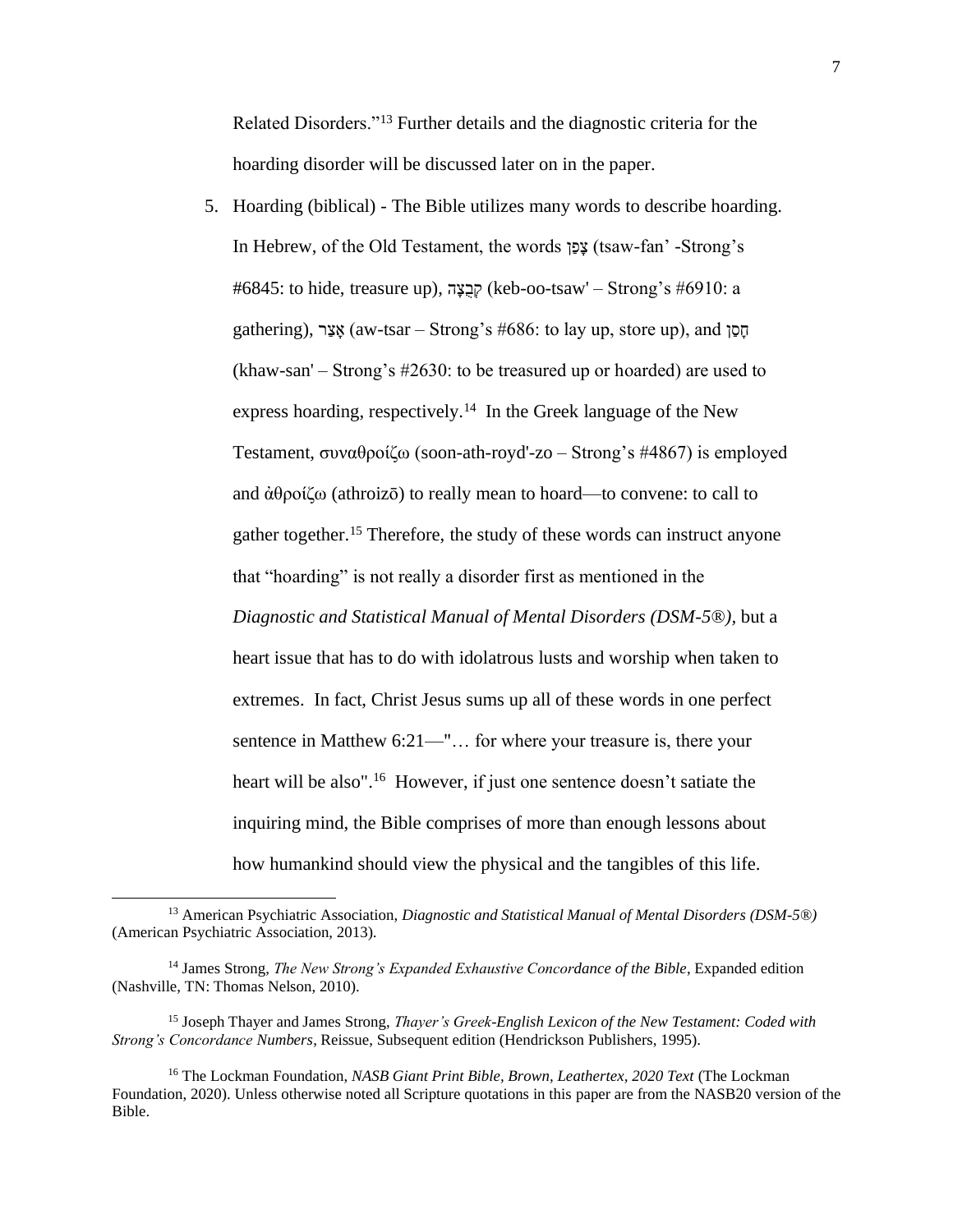Among many, Jesus has this eye-opening parable about the rich man that God literally calls a "fool," who lays up treasure for himself but is not rich toward God. Please read/refer to Luke 12:13-34. It's good.

- 6. Stewardship (biblical) "Utilizing and managing all resources God provides for the glory of God and the betterment of His creation."<sup>17</sup>
- 7. Contentment (secular) The Merriam-Webster Dictionary that has been defining the word meanings for the English language since 1828 writes that contentment is, "the quality or state of being contented."<sup>18</sup> Now then, understanding the word "contented" is critical in how the world views its source of contentment. Thereby, when one digs up the word "contented" it is described and characterized by a "feeling or showing satisfaction with one's possessions, status, or situation."<sup>19</sup> In other words, contentment is found in things, status, and circumstances according to the world's standards.
- 8. Contentment (biblical) The Greek word used in the Bible to reference contentment or to be content is ἀρκέω (G714 arkeō ). Apparently, a primary verb describing a state of being possessed with unfailing strength.<sup>20</sup> In other words, to be satisfied and to be contented. And the biblical reasons (among so many which will be elaborated in the latter part of this research paper) are given in Hebrews 13:5 just to name a few. In stark contrast, the biblical definition is quite different from the world

<sup>17</sup> Butler, *Holman Bible Dictionary*.

<sup>18</sup> Merriam-Webster, *The Merriam-Webster Dictionary*, Revised edition (Springfield, Mass: Merriam-Webster Mass Market, 2004).

 $19$  Ibid.

<sup>20</sup> Thayer and Strong, *Thayer's Greek-English Lexicon of the New Testament*.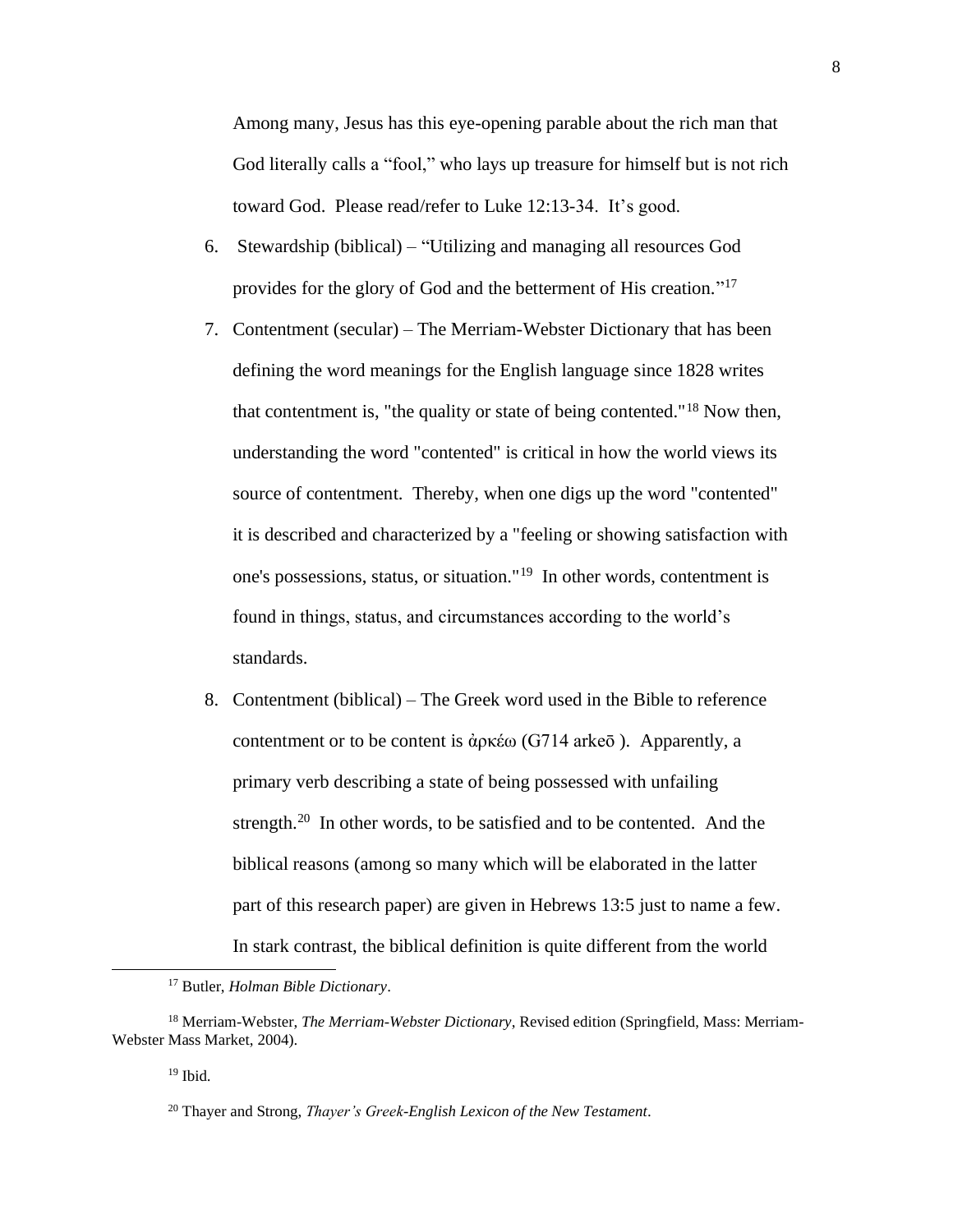perspective. In its simplest terms, biblical contentment is believed to be, "an internal satisfaction which does not demand changes in external circumstances."<sup>21</sup> Notice the distinction here! Biblical contentment is not so much to do with external circumstances whereas secular view is all about external circumstances affecting the internal state or feeling. Moving from a simple definition to more abstract, the best definition of contentment that I have found is actually from Andrew Murray (1828- 1917), a South African missionary who is widely recognized as one of Christendom's foremost authorities on prayer. Murray submits, "The greatest happiness of my life is that I am loved by the Lord Jesus and can fellowship with Him every day."<sup>22</sup>

- 9. Contentment (biblical) Yet, if you are a Christian, God promises us so much more—eternity with Him. Along with eternity with God, having an eternal mindset not only brings about contentment but also solid hope based upon God's promises to us because when Christ, who is our very life, is revealed, then we will also be revealed with Him in glory (Matt. 6:33; Col. 3:1-4). To be honest, I don't know what that will look like in fullness, because of my short-comings and sinfulness, but I can imagine that it will be more than I could ever hope for or ask for. Something that cannot be compared with even the best of what's here on earth.
- <span id="page-13-0"></span>D. Research Methodology
	- 1. The majority of my research will be done through library resources, internet

<sup>21</sup> Butler, *Holman Bible Dictionary*.

<sup>22</sup> Barbour Publishing, *199 Treasures of Wisdom on Talking with God* (Uhrichsville, Ohio: Value Books, 2007).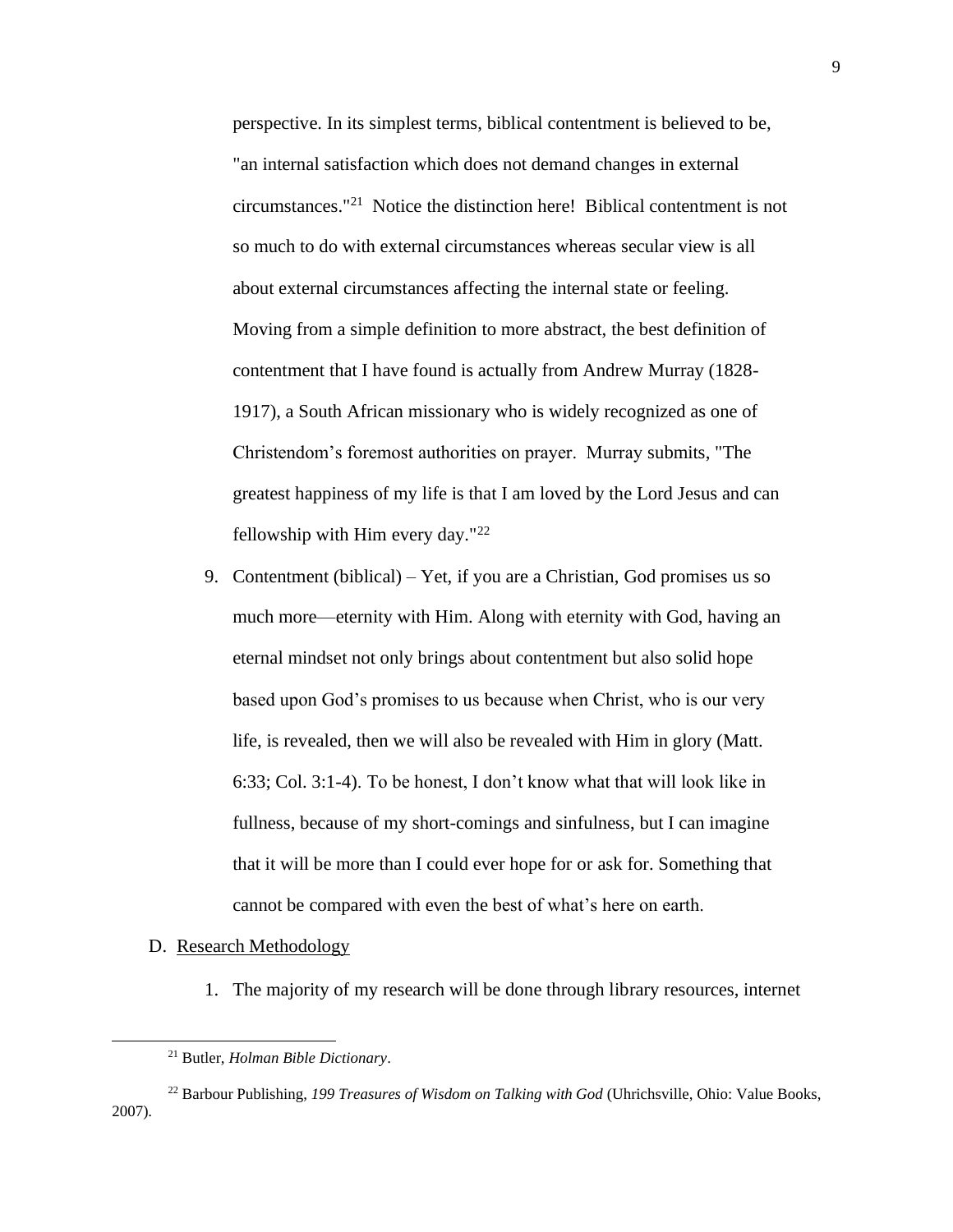searches, and journals articles.

- 2. Secondary research methodology will consist of interviews, surveys, and/or counseling sessions involved with people whose presenting problems consist of the aforementioned topic such as hoarding, greed, squandering (wasters), and people who have bought into the minimalist philosophy and its lifestyles with the wrong motives and intentions of the heart.
- <span id="page-14-0"></span>E. Assumptions and/or Starting Points
	- 1. The Bible is the Word of God—period. Although God worked through actual people to produce it, it is nonetheless inerrant, infallible, and inspired by the Holy Spirit which holds trustworthy and true today as it was thousands of years ago. As one wise pastor succinctly puts it, "… it is not my job to defend the Bible but my choice to believe the Bible."<sup>23</sup> The Bible will defend itself and as the writer and researcher of this project, I have done my due diligence if I have put myself under the Word of God rather than standing over it.
	- 2. The Bible is not contradictory; it is unified, yet diverse. Nevertheless, God is bigger than we are, and He is not always easy to comprehend, thus the Bible also has tension and mystery to it.<sup>24</sup>
	- 3. However, like everything else in life, I am proposing that the Bible is sufficient in all things, even in how we manage our physical possessions. I want to prove to both the hoarders and the squanderers (wasters)—both ends of the spectrum that at the bottom of their behaviors lie a deep-rooted issue of the heart that

<sup>23</sup> Antioch Bible Church, *Why You Can Believe the Bible - Voddie Baucham*, 2014, https://www.youtube.com/watch?v=G1XJ7DeR5fc.

<sup>24</sup> J. Scott Duvall and J. Daniel Hays, *Grasping God's Word: A Hands-on Approach to Reading, Interpreting, and Applying the Bible* (Grand Rapids, MI: Zondervan, 2012), 145.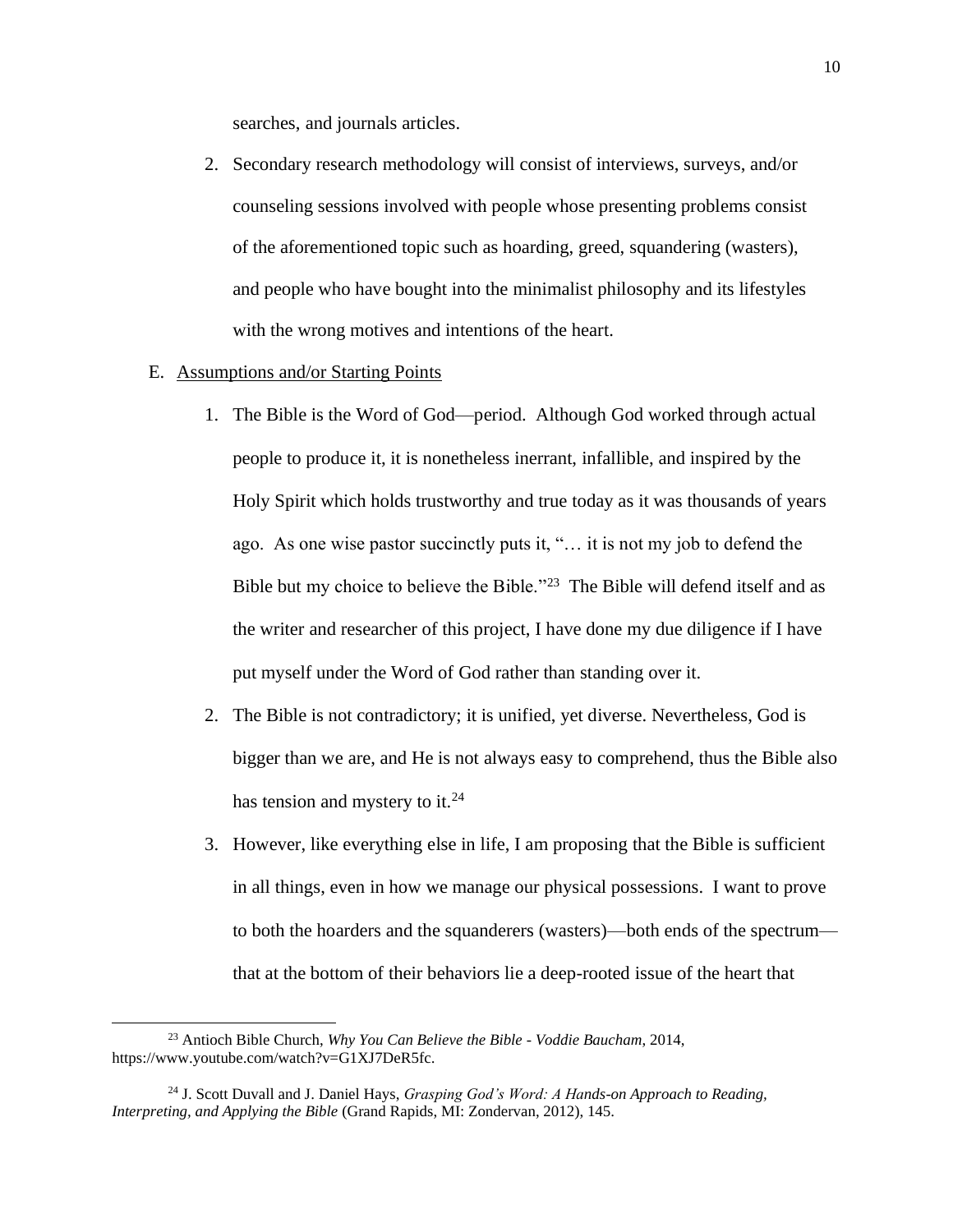needs change to the glory of GOD since even the minimalists could end up worshiping a false view of spirituality. The ruling thoughts, desires, and/or convictions of hoarding or squandering are really the heart issues that have emerged from our misplaced priorities and desires as GOD's stewards.

#### <span id="page-15-0"></span>F. Limitations and Scope

- 1. Although the root of materialism (the central heart issues involved) through the ages have not changed, the range of how it expresses itself in our culture today varies quite a bit. For example, in Luke 2:18, Jesus warns the two brothers who were fighting over the family inheritance to be on guard against every form of greed. Our Master then uses a parable of a rich man who says to himself, "I will tear down my barns and build larger ones, and I will store all my grain and my goods there" (Luke 12:16-18). The word "barns" here translated from the Greek word ἀποθήκη (ap-oth-ay'-kay, G659) is usually defined as a repository, i.e. granary or a storehouse. But since most of us don't live on farms or make our living in the agricultural industry, we can safely bring the text to mean for us today how our parents' generation stored their money under their mattresses. Or for us today, how much cash we have in our bank accounts, gold, or even cryptocurrencies in our modern society. What I am trying to say is that though human heart may have not changed, the expression of those heart issues have changed drastically, and my scope of research will be limited in that way.
- 2. Therefore, in align with what I have said above, the main focus of issues at hand with materialism that will be dealt with in this paper will be hoarding, squandering (i.e., extreme wastefulness, splurging, overspending, etc.), and the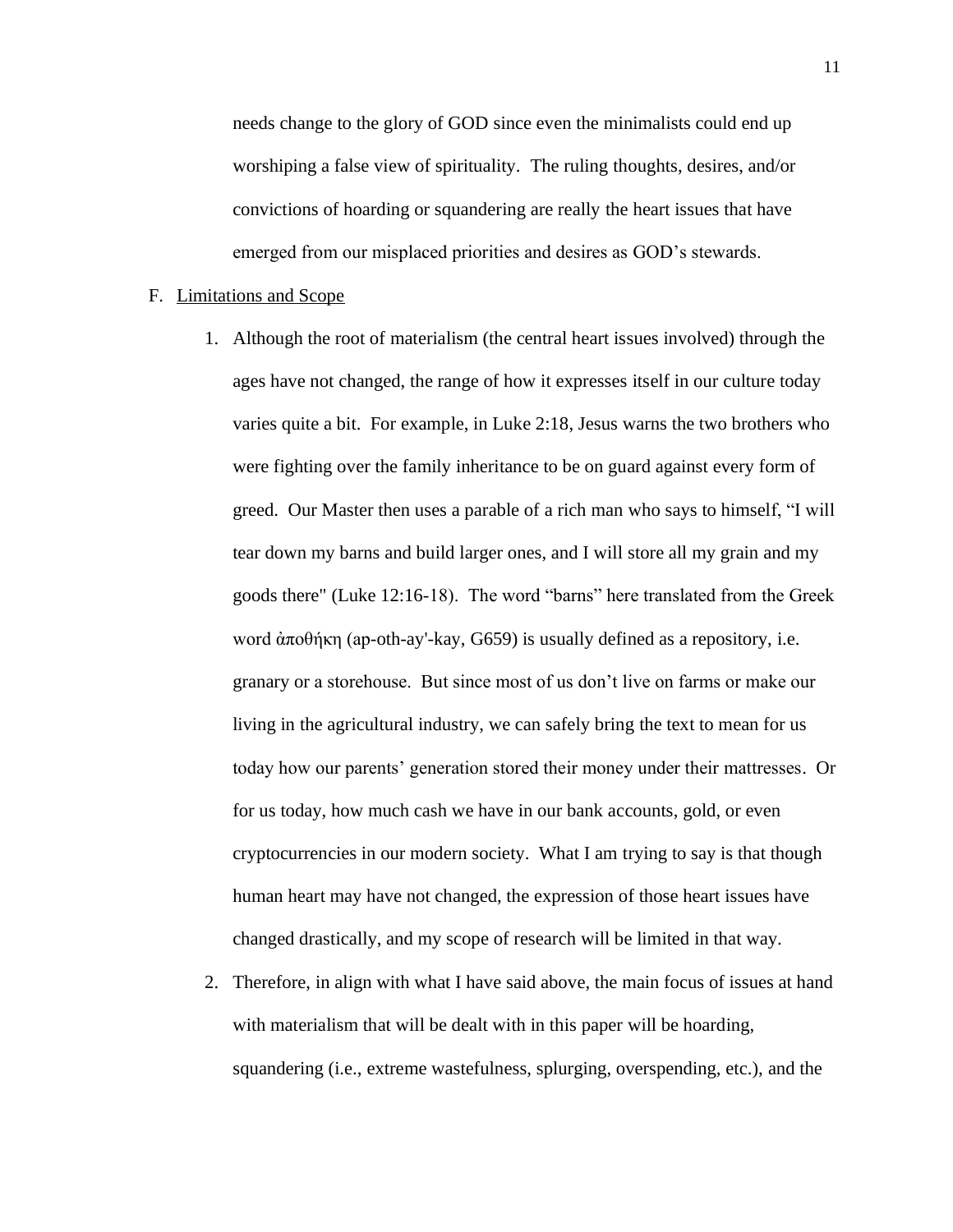widespread acceptance of this new fad and the way of living called, minimalism. Minimalism has become so fashionable to the rich and the famous and even to the like of us, it's worth mentioning. The research will mainly be limited to these three areas not only because to do otherwise would go beyond of the scope of this paper but because of the vast amounts of modus vivendi that fall between hoarding and splurging.

#### **II. Defining the Problem**

<span id="page-16-0"></span>In this section we will look at the heart problem of materialism on multiple levels and on multiple fronts. Multiple fronts, meaning, that materialism expresses itself in many different forms, i.e., hoarding or squandering resulting in ridiculous debt or anything between where we are worshiping and serving the created things rather than the Creator (Rom. 1:25). Additionally, on multiple levels meaning that this heart problem affects all of us on a personal level all the way to the societal level, not to mention the upmost importance of the local church level, the bride of Christ. Let's look at them more closely:

- <span id="page-16-1"></span>A. The Hidden Dangers & the Pitfalls of Materialism
	- 1. The substantial danger and the problem of materialism is that its symptoms are subdued and subtle. In fact, attending church most of my life, I don't think I have ever heard sermons on two types of heart problems (sins issues) solely and directly on the issues of gluttony and greed which are in many ways heart issues interconnected to materialism.
	- 2. Pastor Tim Keller concurs when he writes, "… most people don't know when they are being greedy. In contrast, every man who is committing adultery knows exactly what he is doing… nobody thinks they are greedy. As a pastor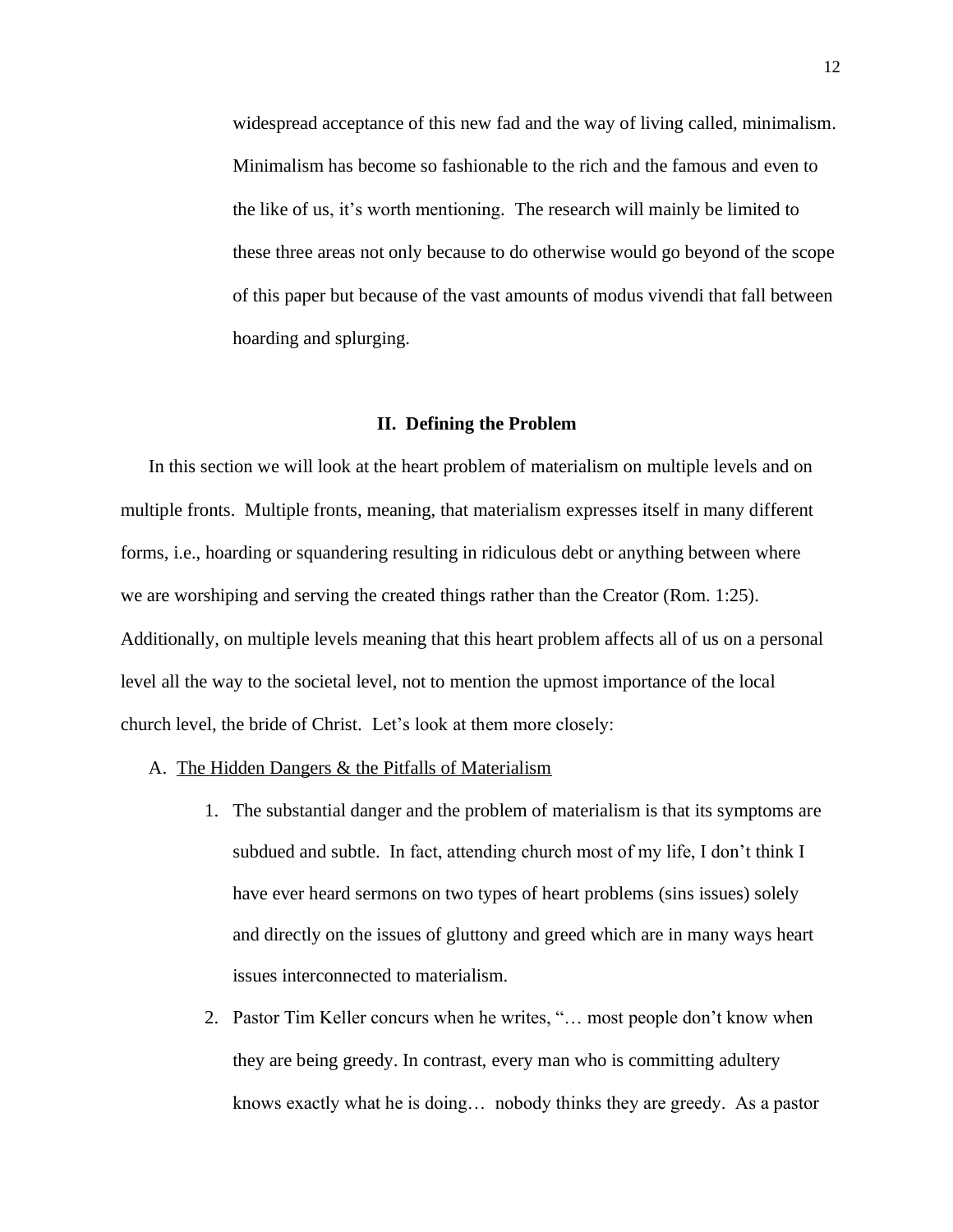I've had people come to me to confess that they struggle with almost every kind of sin. I cannot recall anyone ever coming to me and say, 'I spend too much money on myself. I think my greedy lust for money is harming my family, my soul, and people around me.<sup>2125</sup> This is why materialism is so dangerous and something that all biblical counselors should be aware of in some respects as it touches the other heart issues of our counselees.

- 3. Again, Pastor Tim Keller summarizes well the subtle dangers: "Greed hides itself from its victim. The money god's modus operandi includes blindness to your own heart."26
- 4. Far be it from the hidden dangers and pitfalls, the greatest danger about being materialistic in whichever form it expresses itself lies in the fact that we are worshiping the created things of this world than the Creator (Rom. 1:25). The Bible is quite clear that we are not to have small "g" gods in our lives if we are a believer (Exod. 20:3). However, when our hearts are focused or preoccupied with the things of this world, amassing and accumulating, we are most likely in the place of breaking the first and the greatest commandment according to Jesus (Matt. 22:37-38). At best, we are being unwise with our resources and at worst, we are sinning by idol worship of things of this world.
- 5. Furthermore, the Bible is crystal clear about how humans are not designed to function serving both God and money (Luke 16:13). And it's not because money is bad in and of itself but because it will never satisfy the human soul. The God of the Bible is loving and kind enough to give us what is always best

<sup>25</sup> Timothy Keller, *Counterfeit Gods: The Empty Promises of Money, Sex, and Power, and the Only Hope That Matters* (New York: Dutton, 2009), 52.

<sup>13</sup>

<sup>26</sup> Ibid., 52.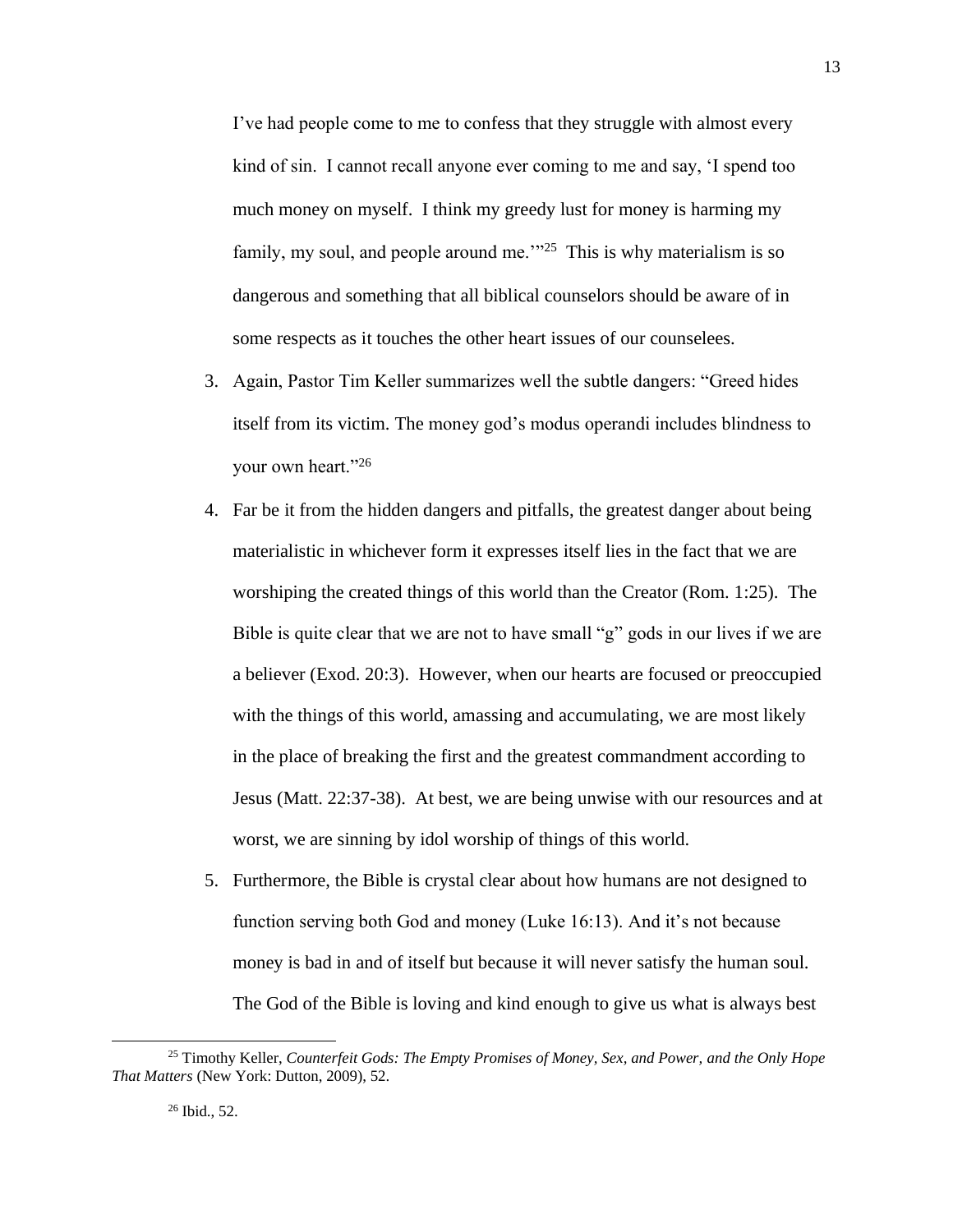and good for us, and that is Himself—not the deceitfulness of wealth and the things it could buy (Mark 4:19). In other words, ultimately, we will never be satisfied (find contentment) with just having and owning things—at least in the long-run. As biblical counselors, we understand that "anything added to Jesus will equal discontentment when it comes to soul satisfaction."<sup>27</sup>

#### <span id="page-18-0"></span>B. The Expressions of Materialism in the Modern Society (Multiple Fronts)

- 1. The visible appearances of materialism could be displayed in many different ways such as hoarding or squandering but underneath it all are underlined by three distinct traits according to the research done from a secular point of view: (1) envy, (2) non-generosity, and (3) possessiveness.<sup>28</sup> Consequently, this surface level materialism is somewhat easier to trace because it has been around for thousands of years and still exists today.
- 2. The more difficult and untraceable is the materialism that is fast developing and increasing in our modern society today. Leading scholars and experts in consumer culture from Royal Holloway University of London and King's College London, Atanasova & Eckhardt defines this new wave of materialism, "… as a logic of consumption, which manifests as a preoccupation with the consumption of objects, access or experiences as a way of signal of status, build image, pursue happiness, and attain a sense of self-worth."29
- 3. Digging even deeper, the above authors suggests that "in less ownership-

<sup>&</sup>lt;sup>27</sup> Dr. Stuart Scott, "BC598: Thesis Composition" (The Master's University, November 11, 2021).

<sup>28</sup> Russell W. Belk, "Materialism: Trait Aspects of Living in the Material World," *Journal of Consumer Research* 12, no. 3 (December 1985).

<sup>29</sup> Atanasova, Aleksandrina; Eckhardt, Giana M., "The Broadening Boundaries of Materialism," *Marketing Theory* XX (2021): 3.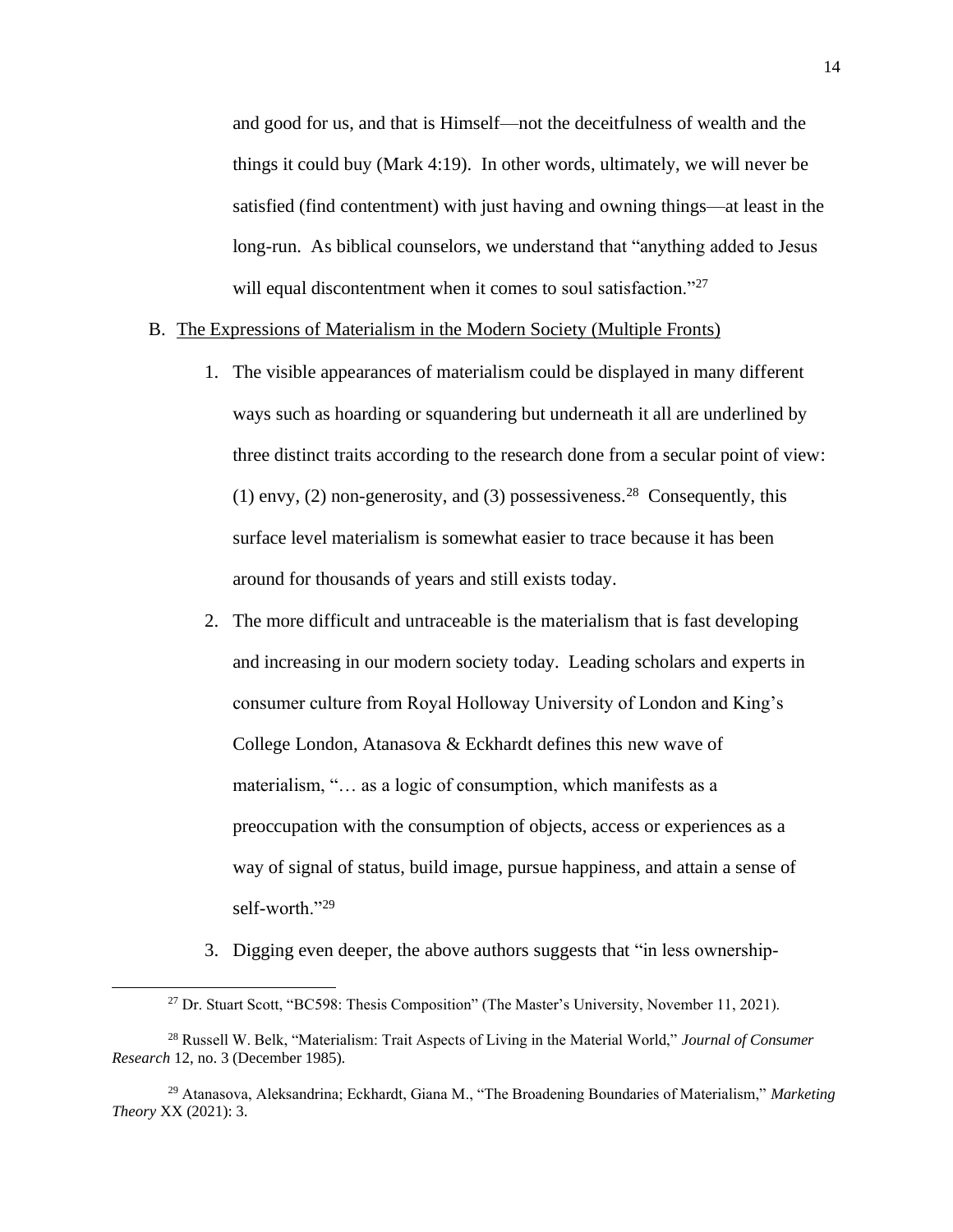focused contexts, materialism can permeate consumption in three discrete ways: (1) preoccupation with *strategic curation* rather than accumulation, (2) intentional *prioritization of experiential consumption* over ownership as a means to fulfill materialistic aims, and (3) *adoption of bricolages across spectrums of consumption* (solid and liquid, budget and luxury, access and ownership)."<sup>30</sup> In plain words, (1) *strategic curation* simply means that we are now more engaged than ever with our things (almost obsessed), and (2) "*prioritization of experiential consumption*" is pretty self-explanatory, but indicates that we want to be able to say that, "we have been there and done that!" and lastly, (3) the *adoption of bricolages across spectrums of consumption* denotes that modern materialism is no longer merely physical things but the non-physical things.

# <span id="page-19-0"></span>C. Materialism in the Self/Family, Society/Community and the Church (Multiple Levels)

- 1. We do not need to go very far to see some evidence of materialism in the self and in our families: just look in our garages and our closets. Generally speaking, we have more than enough of "stuff" and in fact, multiples copies of them. Just think about the garages that we put our cars in, which is in itself a luxury, but some are not even able to park their cars in their own garage because of the overflow of "stuff."
- 2. However, we do not even have to move to our garages or closets. Without even moving from our desk, when we open up our checkbook and our Google Calendars, we can plainly see how we are spending our time and money. This is actually critically vital because when we look at our schedules and checkbooks, one can easily see and discover where or what our true treasure

<sup>30</sup> Ibid., 7-8.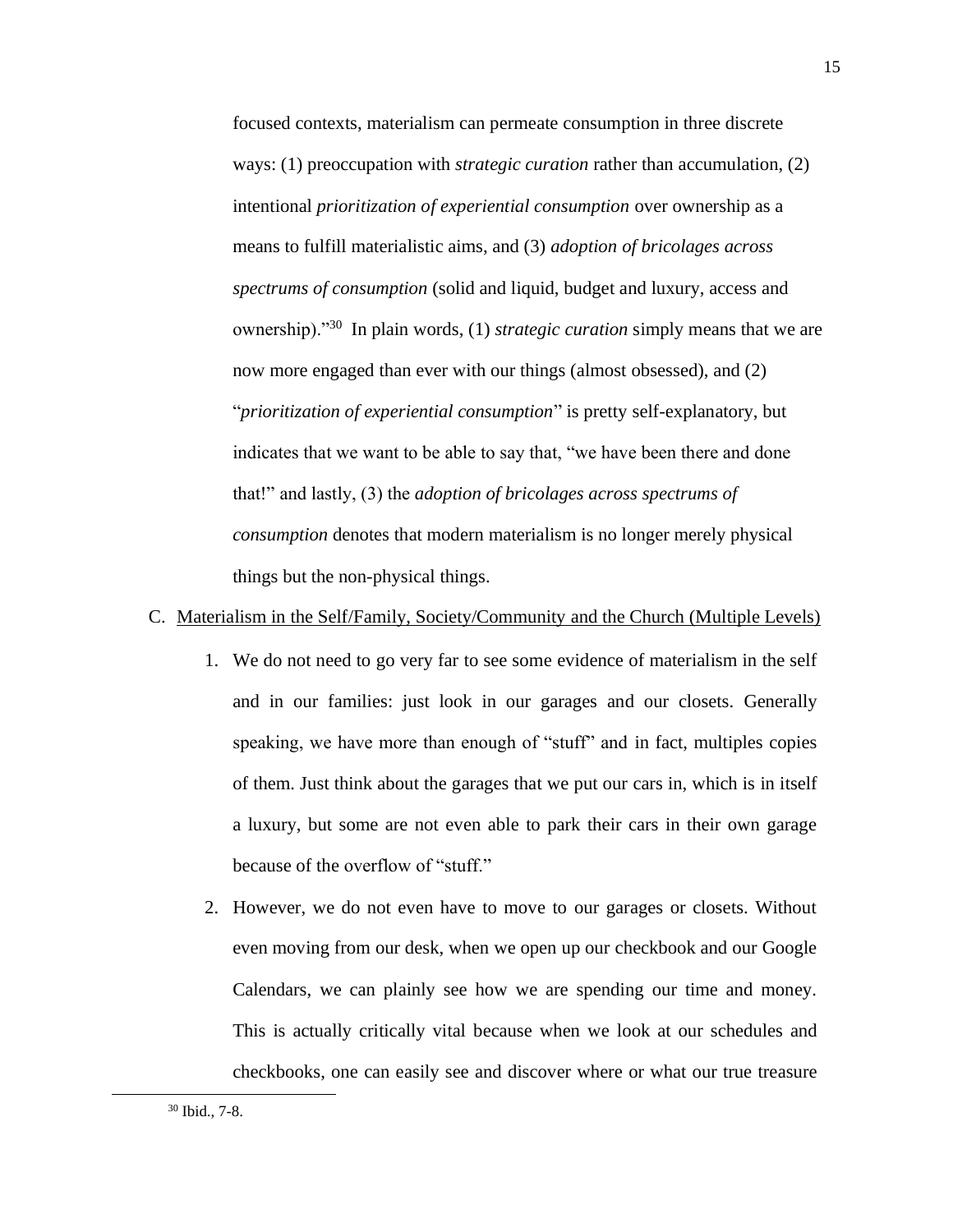$i$ s.<sup>31</sup>

- 3. Illustrations of materialism on a society or community level can be understood when Storage & Warehouse Leasing Industry Report published by IBISWorld accounts that Americans spent an astronomical \$39.5 billion USD just to store their "stuff" and "things."<sup>32</sup> Keeping in mind that some people have things in storage until they can find a place to live or work out of the storage facility as their place of business, but it is still a mind-blowing amount of money just to have an extra garage to store things if that is indeed the case in question.
- 4. Lastly, indications of materialism in the churches can be determined by how the church uses its tithes and offerings that are brought to the LORD. Living in the Western culture, we stress individualism a lot more than other cultures, but collectively as a whole, this is some serious business when we consider how money is being used in the church.
- 5. Having an undergraduate degree in accounting, I can deliver number after number, statistic after statistic, to prove how we can be better in spending God's money but when "Christians make up 33% of the world's population, but receive 53% of the world's annual income and spend 98% of it on themselves,"<sup>33</sup> I wonder if repentance is in order before we consider anything else.

<sup>31</sup> Timothy S. Lane and Paul David Tripp, *Relationships: A Mess Worth Making*, 1st edition (Greensboro, NC: New Growth Press, 2006), 141–152.

<sup>32</sup> "IBISWorld - Industry Market Research, Reports, and Statistics," accessed September 19, 2021, https://www.ibisworld.com/default.aspx.

<sup>33</sup> David B. Barrett and Todd M. Johnson, *World Christian Trends, AD 30-AD 2200: Interpreting the Annual Christian Megacensus* (William Carey Library, 2001), 656.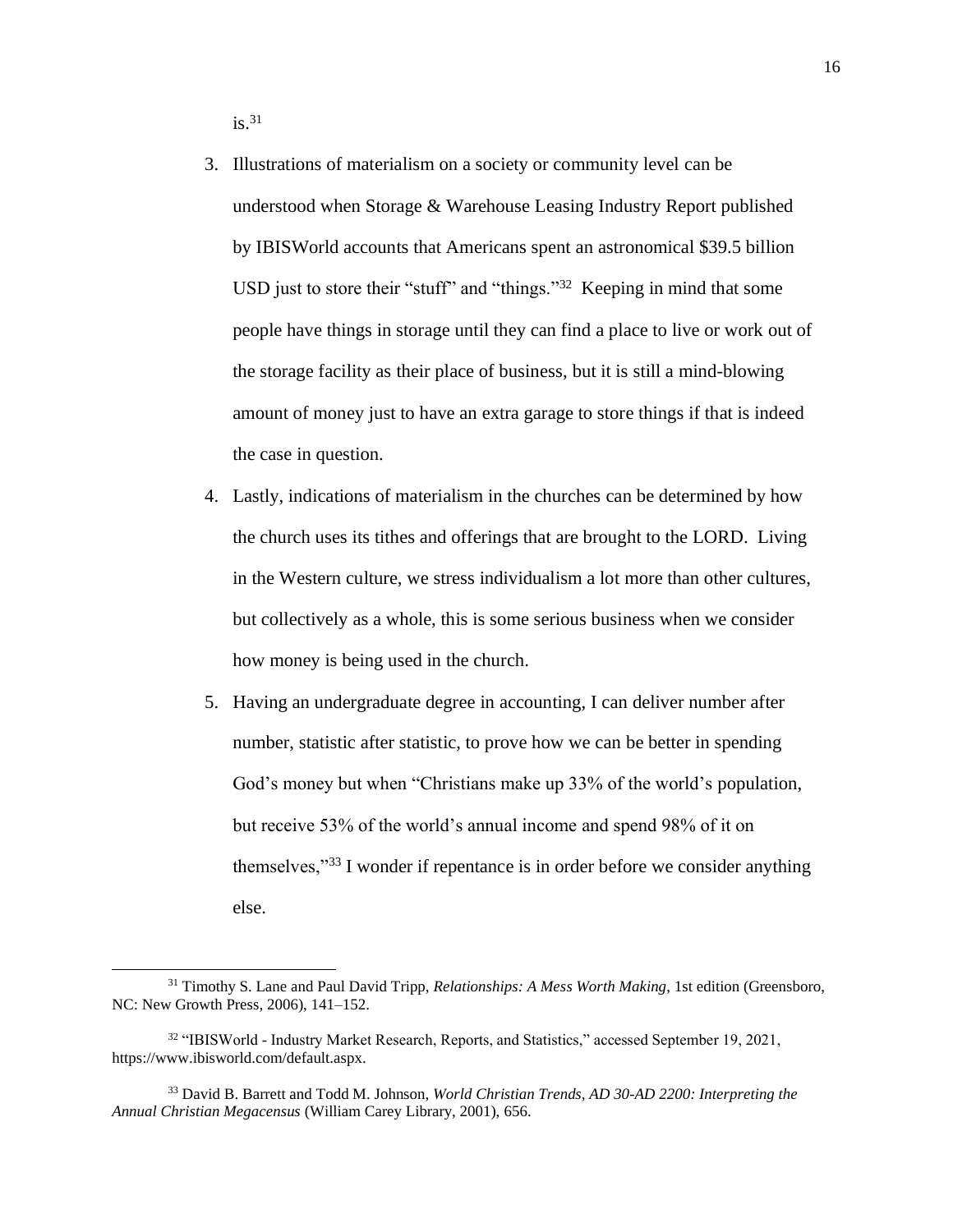- 6. What's more staggering is that "only 0.1% of all Christian giving is directed toward mission efforts in the 38 most unevangelized countries in the world."<sup>34</sup> More shocking numbers can be furnished but one Christian reporter sums up the state of materialism in our country pretty well when she writes, "Americans spend more money on pet Halloween costumes than reaching the  $lost."35$
- <span id="page-21-0"></span>D. The Ultimate Problem Being Incompetent Stewards
	- 1. First Corinthians 15:58 distinctly commands believers to abound in the work of the Lord. This entails priority and the prominence in God's working in the world and the "eschatological priority"<sup>36</sup> for the church of Christ (Matt. 6:33).
	- 2. Peter Orr, a New Testament scholar at Melbourne School of Theology in Australia argues quite convincingly that this "eschatological priority" that the Apostle Paul mentions in 1 Corinthians 15:58 refers "to what believers do to advance the gospel among unbelievers and to establish believers in the gospel."<sup>37</sup> Therefore, when we are not expanding our time, money, energy, relationships, and other resources to evangelism and for the edification of God's people, we need to ask ourselves if we are being a good, faithful, and wise stewards of God in order to hallow His holy name and to have His Kingdom come and His will to be done here on earth as it is in heaven (Matt. 6:9-13; Luke 11:2-4).

<sup>37</sup> Ibid., 208.

<sup>34</sup> Ibid., 656.

<sup>&</sup>lt;sup>35</sup> Klett Leah MarieAnn, "Americans Spend More Money on Pet Halloween Costumes Than Reaching Lost," *The Christian Post*, October 28, 2018.

<sup>&</sup>lt;sup>36</sup> Orr Peter, "Abounding in the Work of the Lord (1 Cor 15:58): Everything We Do as Christians or Specific Gospel Work?," *Themelios* 38.2 (2013): 205.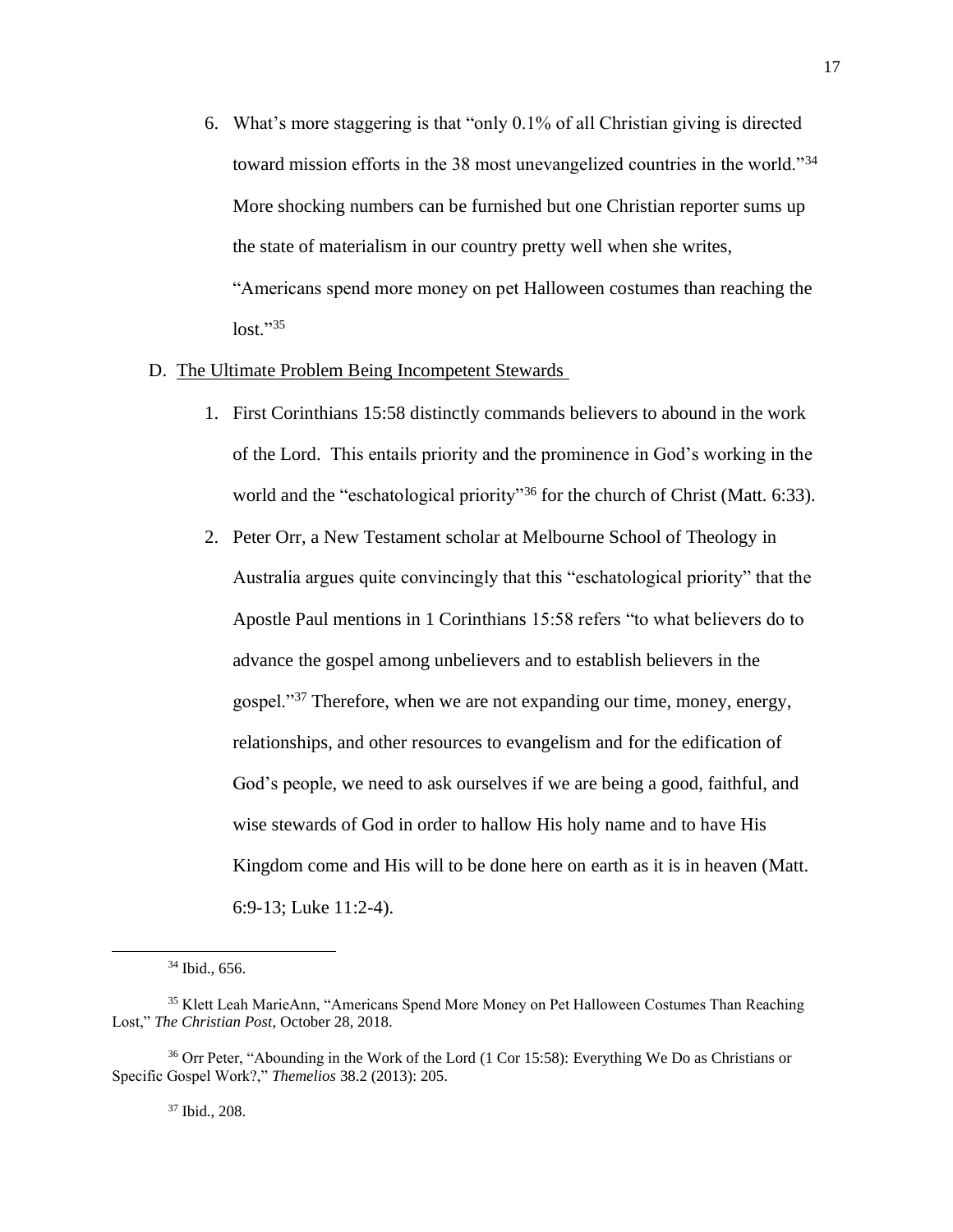#### **III. A Secular View of Materialism**

<span id="page-22-0"></span>The secular worldview of materialism is a strange one or rather, one of contradiction. The average person (both Christians and non-Christians) actually holds to the negative beliefs about materialism, but in reality most people live the life of materialistic pursuits thus negating their own beliefs about being avaricious. The following section will divulge some of the views on materialism (but not all as it would be too exhaustive) and its diagnosis including its diagnostic Criteria. And finally, the human approach to the solution without any consideration to the God who designed and fashioned the human beings (Gen. 1:27) will be regarded. It is of upmost importance to read this section with much caution and judiciousness because all of these secular view of materialism in some ways agree or are in align with Chrisitan thinking and sounds very appealing, good, and right. Yet, as beguiling as it is, the worldview and the cultural views fails in the department of heart motivations and intentions. As J.I. Packer discerningly writes, "… a half-truth masquerading as the whole truth becomes a complete untruth."<sup>38</sup>

- <span id="page-22-1"></span>A. The Secular Definition
	- 1. The Merriam-Webster Dictionary defines materialism as, "… a *doctrine*… a preoccupation with or stress upon material rather than intellectual or spiritual things… and the overriding *quest for personal gratification* (italics mine)."<sup>39</sup>
	- 2. Moving from more official definition of materialism to more of a cultural view throughout history, let us go back in time and see what Socrates says

<sup>38</sup> J. I. Packer, *A Quest for Godliness: The Puritan Vision of the Christian Life*, Reprint edition (Wheaton, Ill.: Crossway, 2010), 126.

<sup>39</sup> Merriam-Webster, *Merriam-Webster's Collegiate Dictionary*.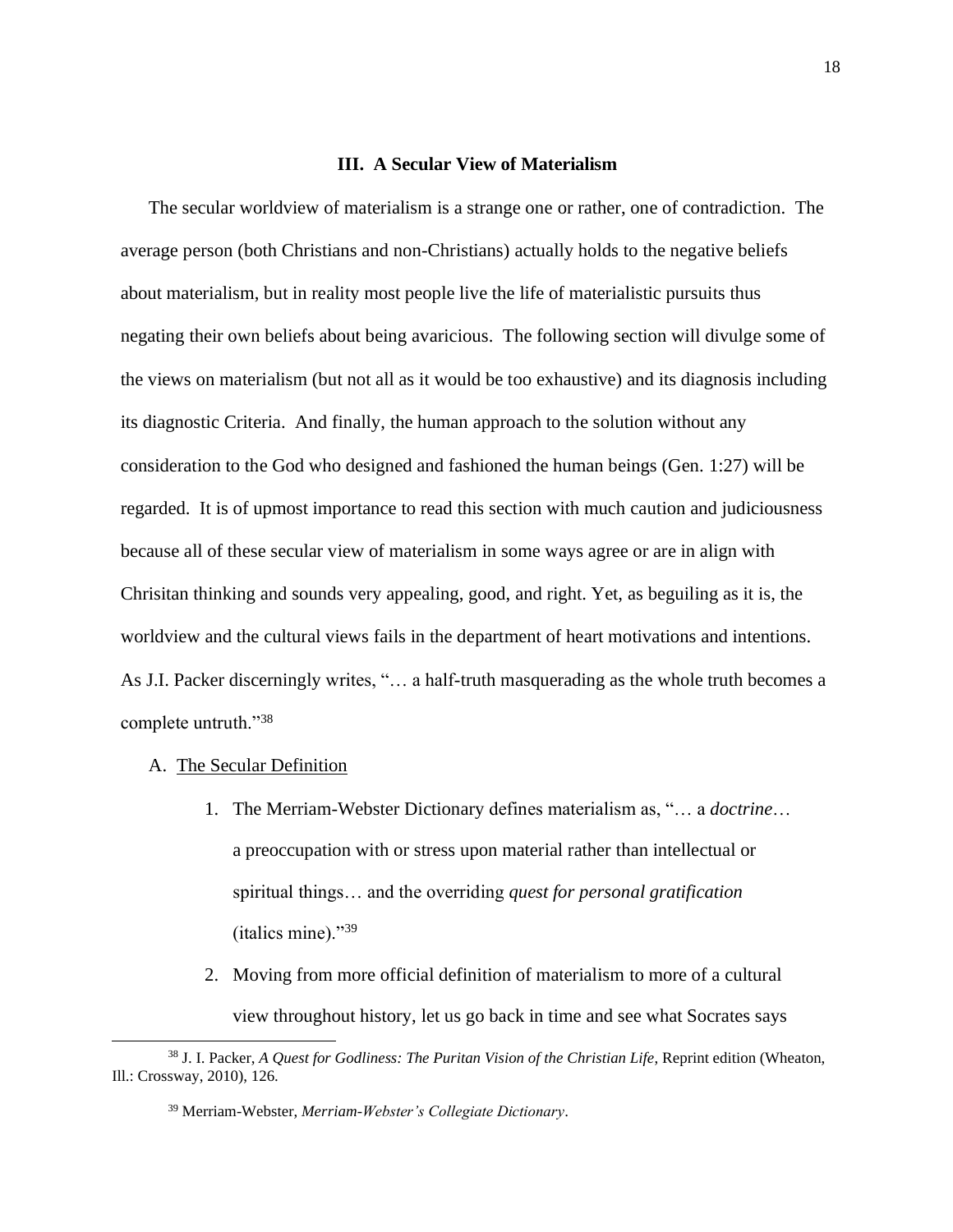about contentment and its relationship with material things: "The secret of happiness, you see, is not found in seeking more, but in developing the capacity to enjoy less."<sup>40</sup> Consequently, this sounds quite noble but Jesus actually came so that we would have true life and to have it to the fullest (abundantly) according to John 10:10b—but more on this later when we take the biblical perspective.

- 3. Moving from the ancient philosophy to modern, let's look at what Joshua Fields Millburn & Ryan Nicodemus says about materialism. The two men claim that they have helped over 20 million people live meaningful lives with less through their website, books, podcast, and Netflix films. They have been featured in the New York Times, Wall Street Journal, Boston Globe, Forbes, TIME, ABC, CBS, NBC, FOX, BBC, and NPR.<sup>41</sup> In their book, they propose that, "The act of collecting is dangerous... Collecting material possessions is, in many ways, not unlike hoarding... Often these things we collect add no value to our lives, and instead weigh us down and prevent us from feeling free."<sup>42</sup>
- 4. How about our popular culture? What does our current pop culture preach to us through one of the most powerful mediums of our time—the movies that we can screen on any formats at all times anywhere? In the classic cult hit, the "Fight Club," Brad Pitt who plays Tyler Durden in

<sup>40</sup> Dan Millman, *Way of the Peaceful Warrior: A Book That Changes Lives*, Revised edition (Tiburon, Calif. : Novato, Calif: HJ Kramer, 2006), 162.

<sup>&</sup>lt;sup>41</sup> Joshua Fields Millburn and Ryan Nicodemus, "The Minimalists," The Minimalists, accessed October 12, 2021, https://www.theminimalists.com/.

<sup>42</sup> Joshua Fields Millburn and Ryan Nicodemus, *Everything That Remains: A Memoir by The Minimalists*, 1st edition (Missoula, Mont: Asymmetrical Press, 2014), 91.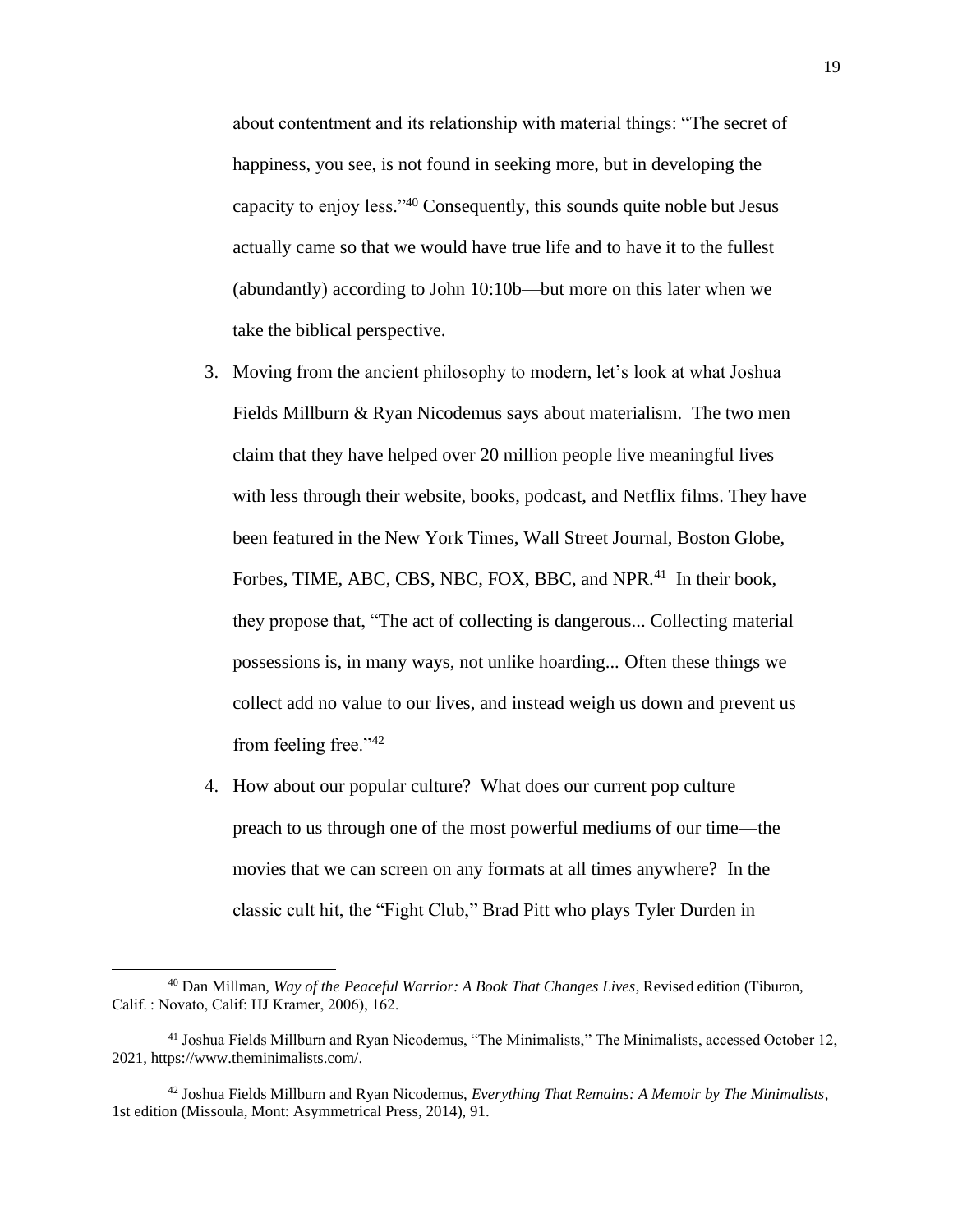the movie says, "Reject the basic assumptions of civilization, especially the importance of material possessions.."<sup>43</sup> The director of the film and the lead actor, who is one of the top influencers of our pop culture, sees and portrays how materialism is a hazard to the human society.

### <span id="page-24-0"></span>B. A Secular Diagnosis & the Diagnostic Criteria

The manifestations of materialism have come in droves as the industrial revolution has fully maturalized. So much that even the medical field is starting to acknowledge this phenomenon and started to put some labels on them. The following are some of these exhibitions.

- 1. Hoarding Disorder (HD): The *Diagnostic and Statistical Manual of Mental Disorders (DSM-5),* assigns this disorder to individuals who excessively save items and the idea of discarding items cause extreme stress. Hoarders cannot bear to depart from any of their belongings which results in excessive clutter to an extent that impairs functioning and may create health and safety risks.<sup>44</sup>
	- i. Symptoms of Hoarding Disorder:  $\bullet$  unable to discard possessions  $\bullet$ severe anxiety over the idea of discarding possessions  $\bullet$  limited living space in the home  $\bullet$  floor and counter space within common areas of the home are seen as storage space  $\bullet$  isolation  $\bullet$  loneliness  $\bullet$  fear or embarrassment of having visitors in the home  $\bullet$  withdrawn  $\bullet$ disorganized  $\bullet$  indecisive about where to put things.
	- ii. Diagnostic Criteria for Hoarding Disorder: persistent difficulty or

<sup>43</sup> David Fincher et al., *Fight Club*, Drama (Fox 2000 Pictures, New Regency Productions, Linson Films, 1999).

<sup>44</sup> Association, *Diagnostic and Statistical Manual of Mental Disorders (DSM-5®)*.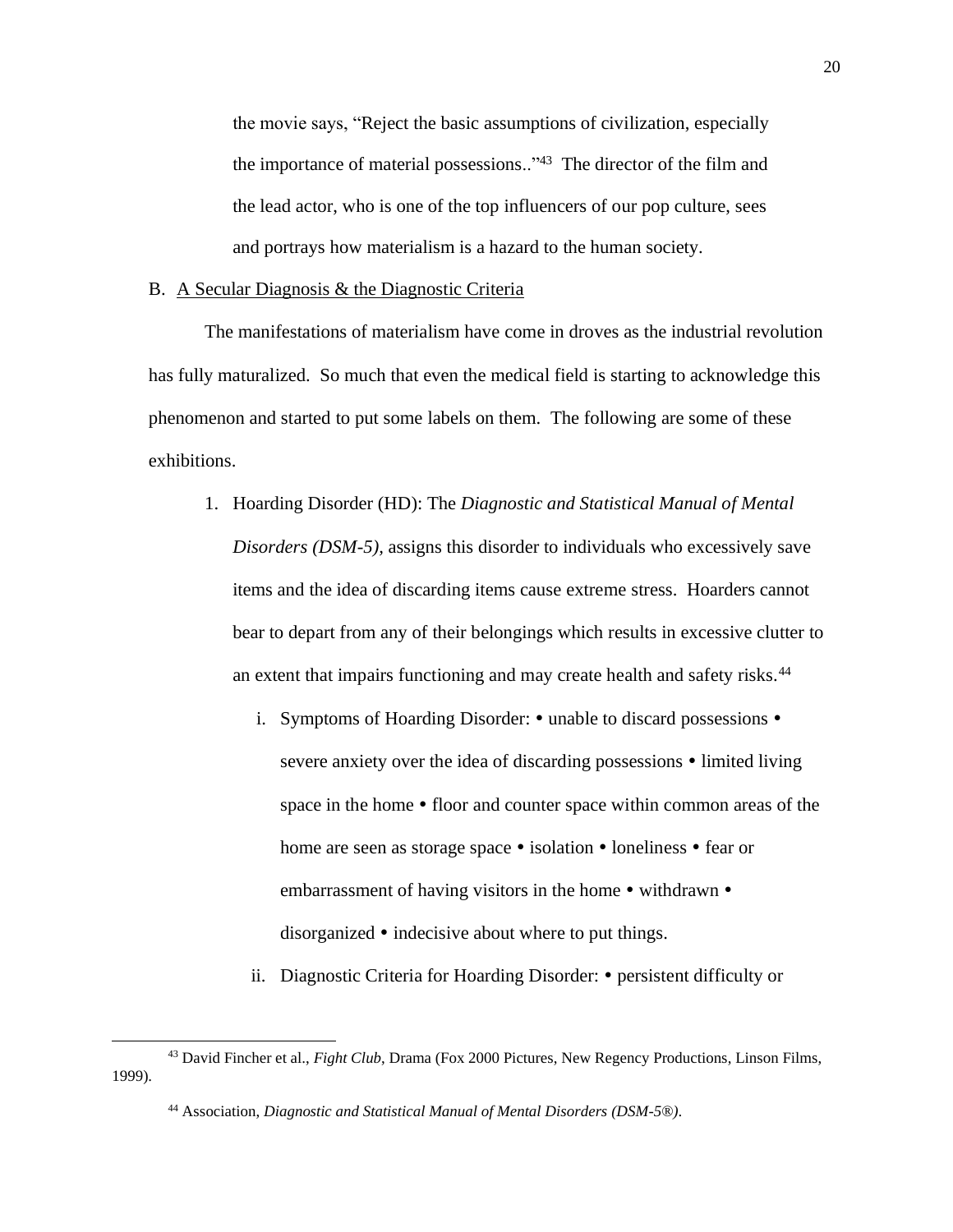parting with possessions, regardless of their actual value  $\bullet$  the above difficulty due to perceived need to save the items and to distress associated with discarding them  $\bullet$  the accumulation of possessions that congest and clutter active living areas and substantially compromises their intended use. if living areas are uncluttered, it is only because of the interventions of third parties.  $\bullet$  the hoarding causes clinically significant distress or impairment in social, occupational or other important areas of functioning  $\bullet$  the hoarding is not attributable to another medical condition (e.g., brain injury, cerebrovascular disease, Pracer-Willis syndrome, etc.)

- 2. Compulsive Buying Behavior (CBB): Otherwise known as shopping addiction, pathological buying or compulsive buying disorder, is a mental health condition characterized by the persistent, excessive, impulsive, and uncontrollable purchase of products in spite of severe psychological, social, occupational, financial consequences. 45
	- i. Symptoms of CBB:  $\bullet$  being preoccupied with shopping  $\bullet$  buying things that are unneeded  $\bullet$  difficulty resisting the impulse to buy something  $\bullet$ feelings of euphoria after shopping or buying things  $\bullet$  guilt or remorse after a shopping spree  $\bullet$  impulsive purchases that often involve spending much more than usual  $\bullet$  shame, embarrassment, and efforts to hide shopping behavior  $\bullet$  shopping in response to emotional problems such as loneliness or sadness • spending a great deal of time shopping and

<sup>45</sup> Astrid Müller MD, PhD, James E. Mitchell MD, Martina de Zwaan MD, "Compulsive Buying," *The American Journal on Addictions* 24, no. 2 (March 2015): 132–37.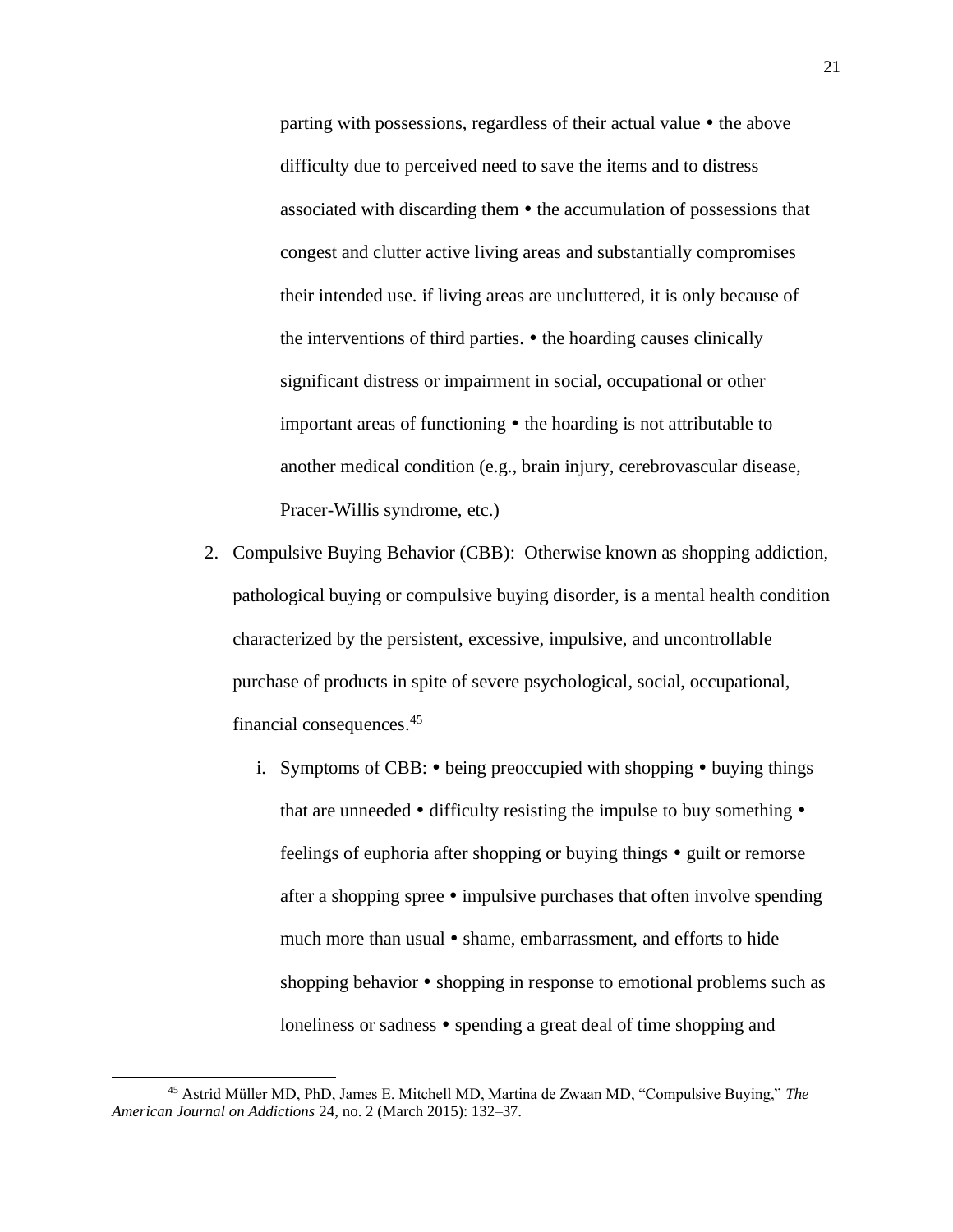buying.<sup>46</sup>

- ii. It's also important to note that although compulsive buying behavior has many different labels (e.g., compulsive shopping, compulsive spending, compulsive buying, oniomania) attached to its addiction or disorder, as of yet, there is no categorization into classification systems such as DSM-5 and the discussions by the professionals are still unsettled. 47
- iii. At the same time, the online shopping along with other computer-based activities that have an addictive component, such as online gambling, porn, and video game playing has been grouped together as possible form of Obsessive-Compulsive Disorder (OCD) or that it is type of bipolar disorder. 48

# <span id="page-26-0"></span>C. The Causation

1. Before going into a more formal medical terminology and studies, the author James Wallman makes an acute observation when it comes to the main causation of materialistic heart even from a secular point of view. He writes, "… *when the goods we buy fail to match up to those deep desires*, instead of giving up on material goods, we just keep banging our heads against the wall and buying more" (*italics* mine).<sup>49</sup>

<sup>46</sup> "Is Compulsive Shopping Really an Addiction?," Verywell Mind, accessed October 12, 2021, https://www.verywellmind.com/is-compulsive-shopping-really-an-addiction-22462.

<sup>47</sup> Marcelo Piquet-Pessôa, Gabriela M. Ferreira, Isabela A. Melca & Leonardo F. Fontenelle, "DSM-5 and the Decision Not to Include Sex, Shopping or Stealing as Addictions," *Current Addictions Report*, June 12, 2014, 172–76.

<sup>48</sup> Chenshu Zhang, PhD, Judith S. Brook, EdD, Carl G. Leukefeld, PhD & David W. Brook, MD, "Associations between Compulsive Buying and Substance Dependence/Abuse, Major Depressive Episodes, and Generalized Anxiety Disorder among Men and Women," *Journal of Addictive Diseases* 35, no. 4 (May 2016): 1–7.

<sup>49</sup> James Wallman, *Stuffocation* (Place of publication not identified: Crux Publishing, 2014), 49.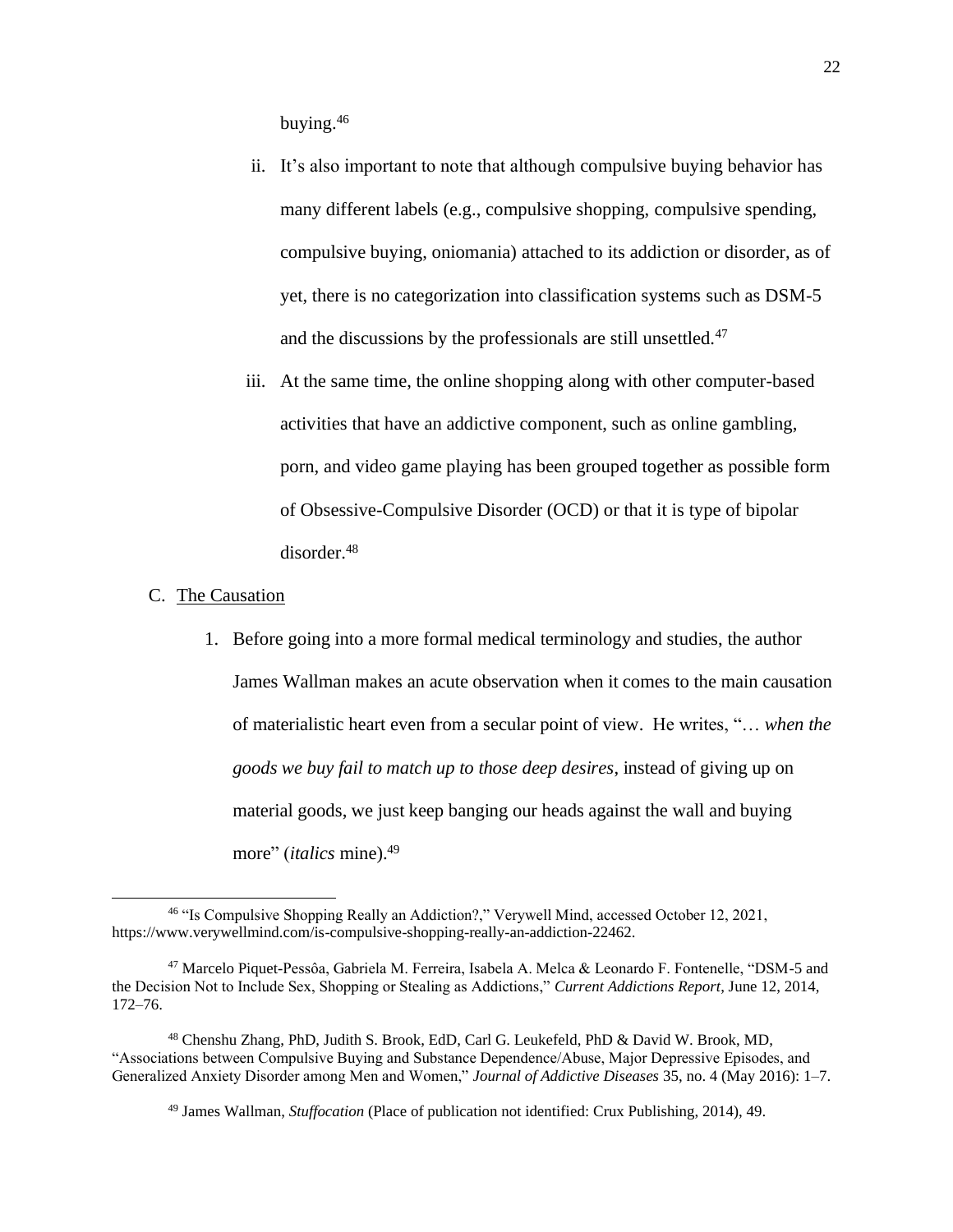- 2. In terms of medical domain seeking the answers as to what causes all these different manifestations of materialism, most admit to not knowing the exact causes. However, some theories for compulsive buying is thought to be because people are, "… curious, easily bored, impulsive and active seekers of new stimuli and reward, but at the same time showing pessimism and worry in anticipation of upcoming challenges."<sup>50</sup>
- 3. Other medical reason suggested was dopamine which is a neurotransmitter that causes feelings of pleasure.<sup>51</sup> This has to do with the brain's reward system that contributes to an ongoing need to continue to feel and have that pleasure stimulant similar to drugs, sex, eating, etc.
- 4. Another alternative cause of this compulsive buying behavior was to temporarily relieve feelings of discomfort even though the people felt shame, guilt, and regret afterwards. One study suggests people with symptoms of compulsive shopping experienced symptoms of negative emotions, including depression and anxiety.<sup>52</sup>
- 5. Some of other reasons that were not really backed by research or studies but seemed more like a guess attributing to this overspending were, "genetics, biological, environmental, and personality factors…"<sup>53</sup>

<sup>50</sup> Matthias Brand, "Compulsive Buying Behavior: Clinical Comparison with Other Behavioral Addictions," *Frontiers in Psychology* 7 (June 2016): Article 914.

<sup>51</sup> "Is Compulsive Shopping Really an Addiction?" Verywell Mind, accessed October 12, 2021, <https://www.verywellmind.com/is-compulsive-shopping-really-an-addiction-22462>

<sup>52</sup> Chenshu Zhang, Judith S. Brook, Carl G. Leukefeld, Mario De La Rosa, David W. Brook, "Compulsive Buying and Quality of Life: An Estimate of the Monetary Cost of Compulsive Buying among Adults in Early Midlife," *Psychiatry Research* 252 (June 2017): 208–14.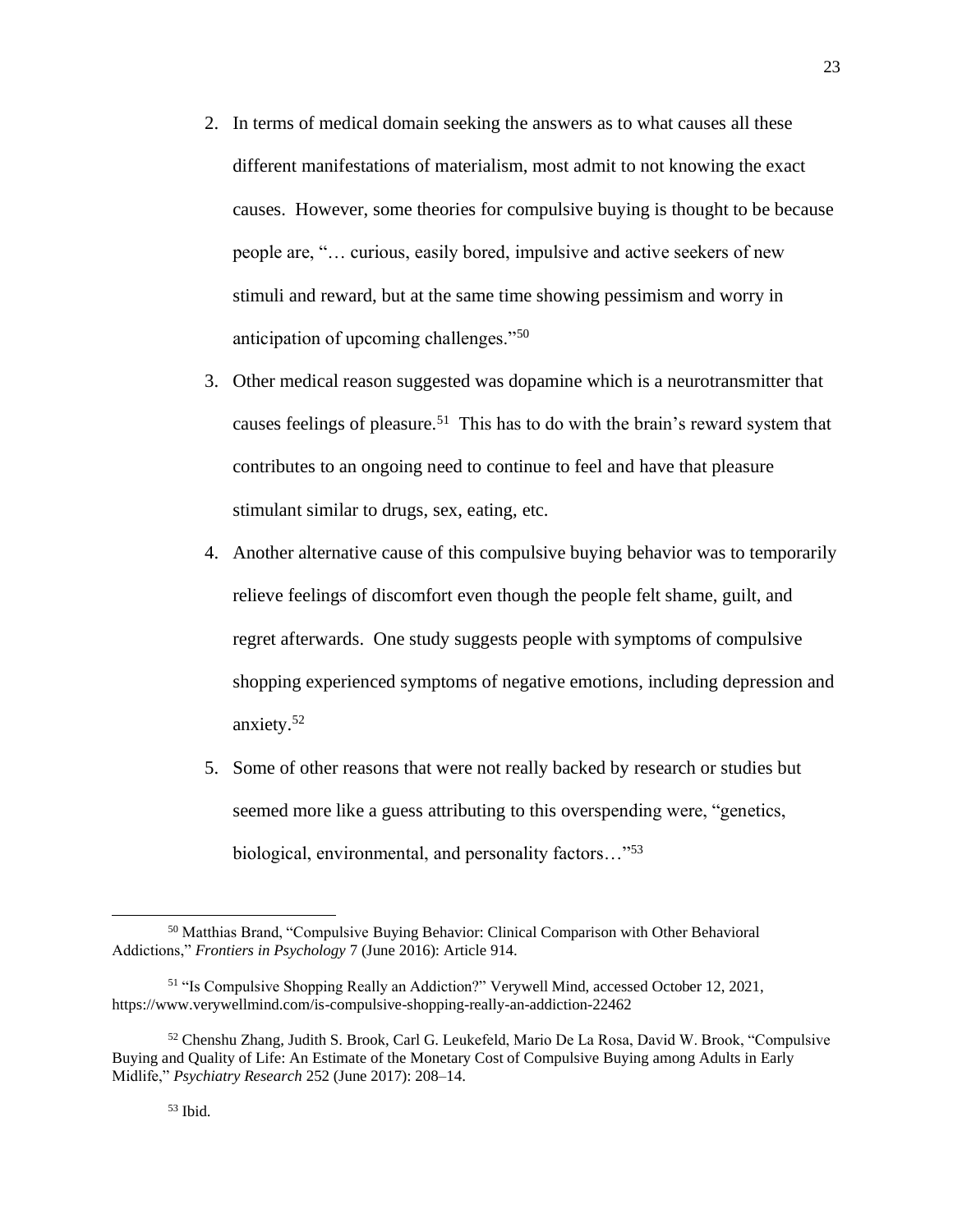6. As demonstrated above and as you can observe, looking at causation from the perspective of the medical realm was not very helpful. Surprisingly however (or maybe not), the research and studies done by the business world literally got to the heart of the matter and was very conducive. Russell W. Belk,<sup>54</sup> an American business academic and currently a distinguished research professor at Schulich School of Business, York University, who is the leading authority on consumption, consumer culture, consumer behavior, materialism, collecting, gift-giving, and sharing summed up the causes of materialism with these three distinct traits: (1) envy, (2) non-generosity, and (3) possessiveness.<sup>55</sup> Even from a secular point of view, all can agree that materialism is a matter of the heart rather than genetics, biology, or the environment.

#### <span id="page-28-0"></span>D. The World's Solution

- 1. Selective serotonin reuptake inhibitors (SSRIs): As ridiculous as it sounds... Yes, drugs. SSRIs are a class of antidepressants often used in the treatment of depression which may also provide some relief of compulsive shopping symptoms.<sup>56</sup>
- 2. Cognitive behavior therapy (CBT): This one website promotes this approach by saying that this solution "shows some promise" and suggests that it may be helpful in addressing the symptoms of compulsive

<sup>54</sup> "Russell W. Belk," Schulich School of Business, accessed October 13, 2021, https://schulich.yorku.ca/faculty/russell-w-belk/.

<sup>55</sup> Belk, "Materialism: Trait Aspects of Living in the Material World."

<sup>56</sup> Ben Hague, Jo Hall, Stephen Kellett, "Treatments for Compulsive Buying: A Systematic Review of the Quality, Effectiveness and Progression of the Outcome Evidence," *Journal of Behavioral Addictions* 5, no. 3 (September 17, 2016): 379–94.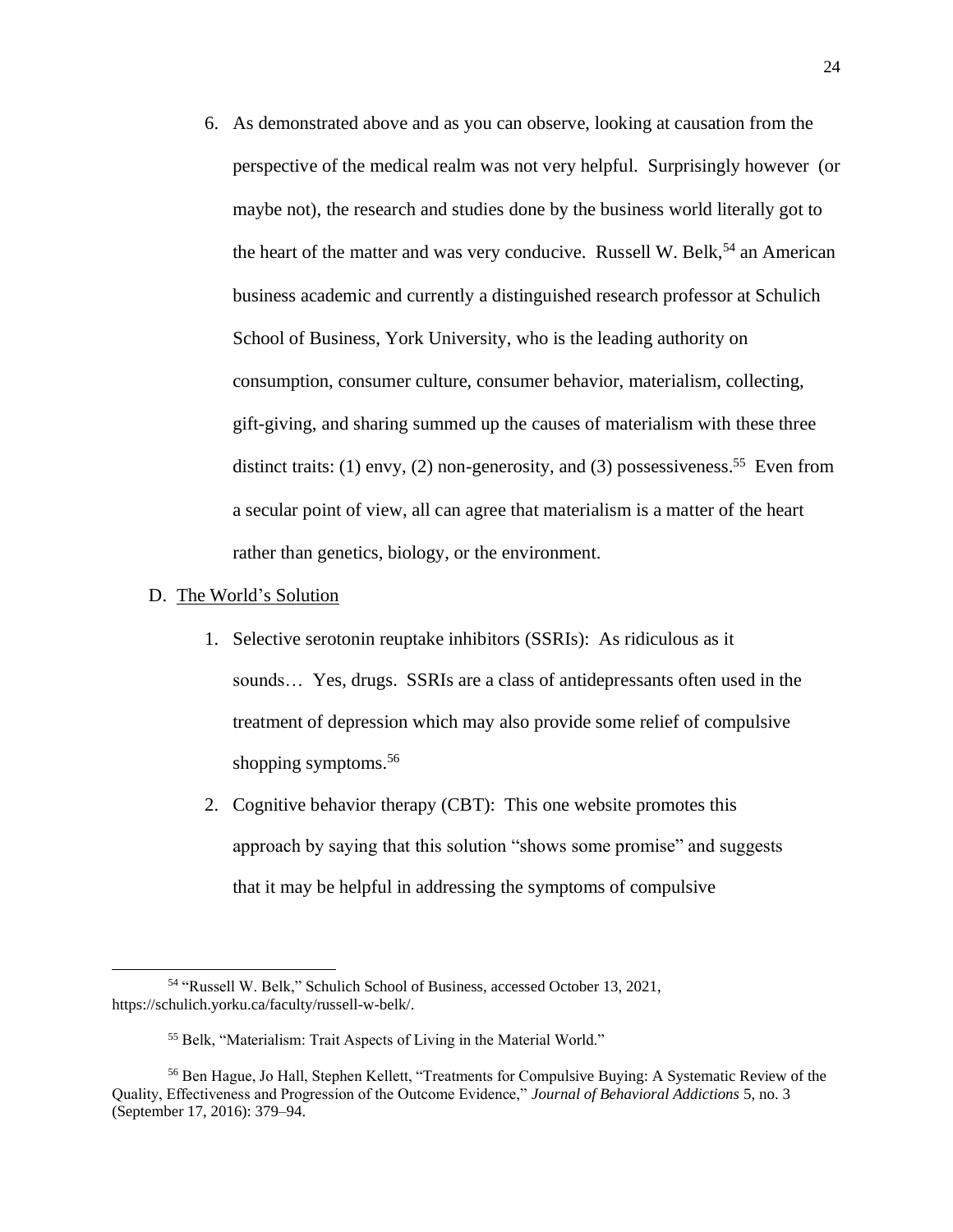shopping.<sup>57</sup>

- 3. The community approach: for senior citizens involving nurses, social workers, organizers, and support groups seems to have shown positive results with hoarding issues.<sup>58</sup>
- 4. Again, the majority of the secular approach to finding solutions and treatments emerged as dependence on psychotherapy or medications whether the problem was hoarding or compulsive spending. However, less drastic approach seems to come from group cognitive-behavioral therapy as it has shown to decrease hoarding *symptoms* (*italics* mine) and symptoms of depression and anxiety.<sup>59</sup> Yet, we have to keep in mind that CBT is getting at the symptoms, not the root.
- 5. If the solution is not possible in the secular approach or the "world's solutions," the alternative advice given was to cope with the issue of materialism by shopping only with friends, stop using credit cards, and finding other ways to spend your time and money.<sup>60</sup>
- 6. The scope of this research project cannot contain all the possible solutions given out there in the secular world, but one solution that I want to mention is the newest and what is considered "in" and "popular" among the young generation, especially the Millennials and the Generation Z's or those

<sup>57</sup> "Is Compulsive Shopping Really an Addiction?", Verywell Mind, accessed October 12, 2021, https://www.verywellmind.com/is-compulsive-shopping-really-an-addiction-22462.

<sup>58</sup> Kyle Y. Whitfield, Jason S. Daniels, Keri Flesaker, Doneka Simmons, "Older Adults with Hoarding Behaviour Aging in Place: Looking to a Collaborative Community-Based Planning Approach for Solutions," *Journal of Aging Research*, October 12, 2011, 8.

<sup>59</sup> Christina M Gilliam, Melissa M Norberg, Anna Villavicencio, Samantha Morrison, Scott E Hannan, David F Tolin, "Group Cognitive-Behavioral Therapy for Hoarding Disorder: An Open Trial," *Behaviour Research and Therapy* 49, no. 11 (November 2011): 802–7.

<sup>60</sup> "Is Compulsive Shopping Really an Addiction?", Verywell Mind, accessed October 12, 2021, https://www.verywellmind.com/is-compulsive-shopping-really-an-addiction-22462.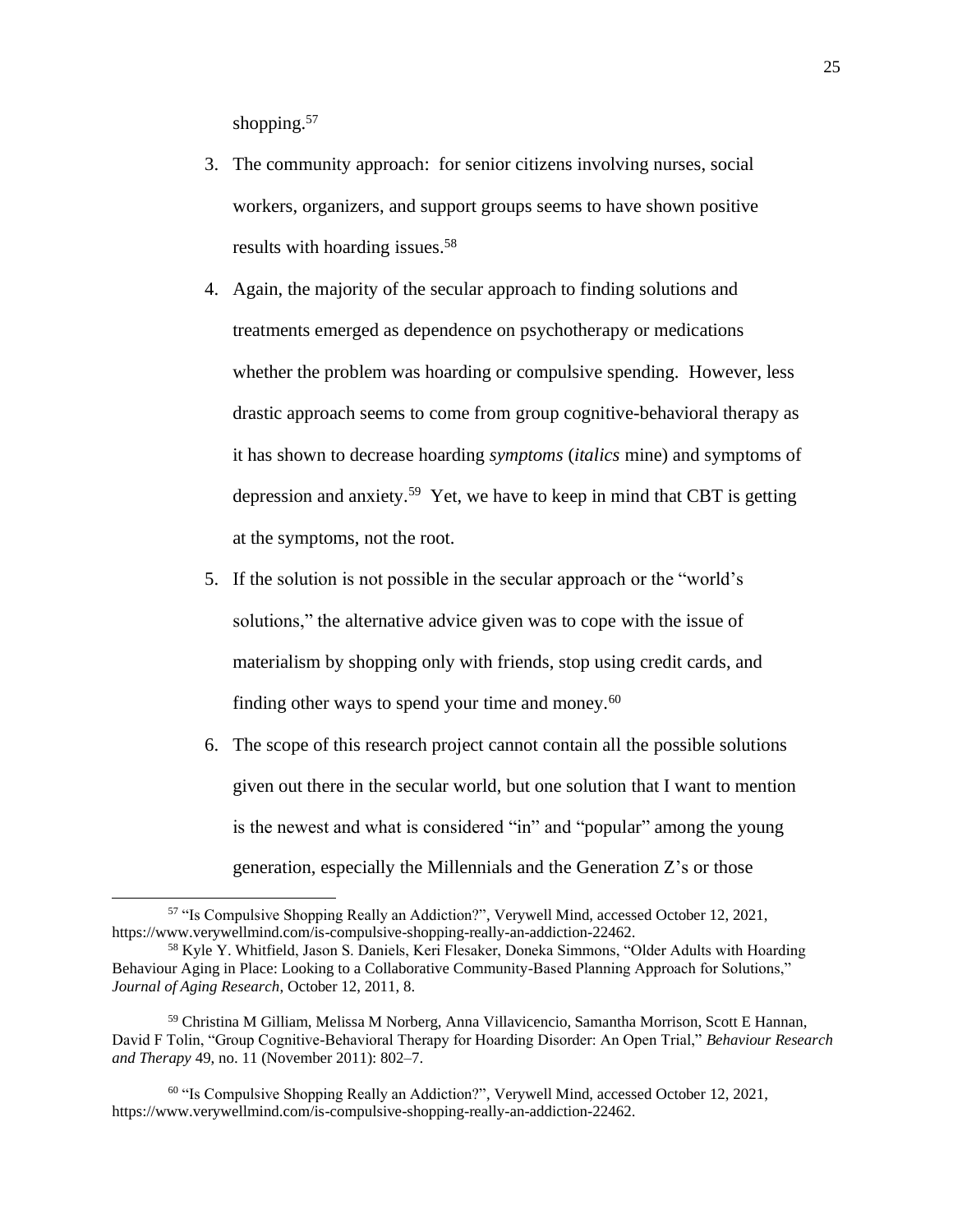considered to be the artsy types. It's called minimalism—the way of living and its philosophy.

- i. Since there are limitless ways of defining minimalism or a minimalist (a person who practices minimalism whether as an art form or way of living), I will define the term, minimalism, in its simplest term then list its pivotal or defining moments in history and what it entailed.
- ii. Minimalism can be simply defined as, "Style in art, design, and theater that uses the smallest range of materials and colors possible, and only very simple shapes or forms."<sup>61</sup>
- iii. 1960-1970: Minimalist Expansion "Minimalism is an extreme form of abstract art developed in the USA in the 1960s and typified by artworks composed of simple geometric shapes based on the square and the rectangle."<sup>62</sup>
- iv. 1980-2000: Moving from just an art movement, this period can be described as a time when adaptation from art to simple living occurred.<sup>63</sup> This stretch of time where efficient mass production, in combination with cunning and very targeted TV advertisements, the affluent nations begin to recognize that the mindset of the society as a whole has changed drastically. The consumer mindset has slowly and inadvertently set-in, and people began to recognize that buying and consuming was an obsession which left them with a heavy debt

<sup>61</sup> "Cambridge Dictionary."

 $62$  Tate, "Minimalism – Art Term."

<sup>63</sup> "A Brief History of Minimalism."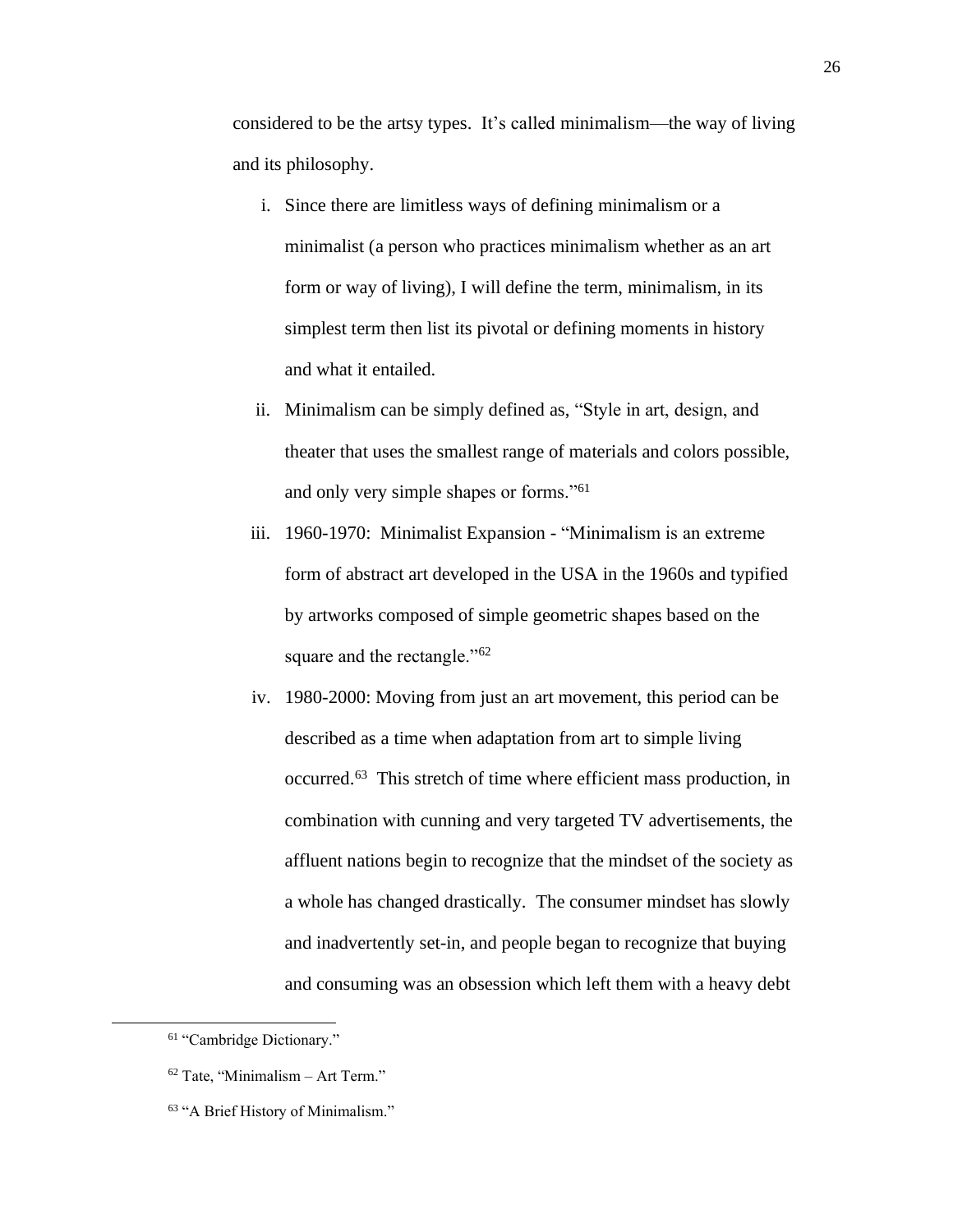rather than happiness that they thought the possession of these things would bring. Therefore, people begun to buy into such a philosophy as "less is more" or realized that working 60~80 hours a week just to buy the new shiny toy didn't make any sense.

- v. 2000-Present: Minimalism becomes truly mainstream as blogging became the primary way of advocating this simple living by sharing ideas and tips. By-product of this movement brought about tiny homes, "100-items or less" challenges (in regards to what's in your home), "30-day no shopping contests," "10-things to throw away guides," and so on. $64$
- vi. Some would argue that 1960's was not the pivotal moment in the minimalist movement and that minimalism philosophy has been around for thousand years. I attest to this argument because, Aristotle in his book wrote that, "One can with but moderate possessions do what one ought,"<sup>65</sup> and Lao Tzu around 571 B.C. taught to "be content with what you have; rejoice in the way things are. When you realize there is nothing lacking, the whole world belongs to you."<sup>66</sup> Therefore, I would not disagree that minimalism as a philosophy is a recent occurrence since there is really nothing new under the sun (Eccles. 1:9). However, there is no doubt that for the modern society, the art movement in the 1960's brought about

 $64$  Ibid.

<sup>65</sup> Aristotle and Welldon, *Nicomachean Ethics*, 342.

<sup>66</sup> Mark Goulston and Philip Goldberg, *Get Out of Your Own Way: Overcoming Self-Defeating Behavior*, Reissue edition (New York, NY: Tarcher Perigee, 1996), 119.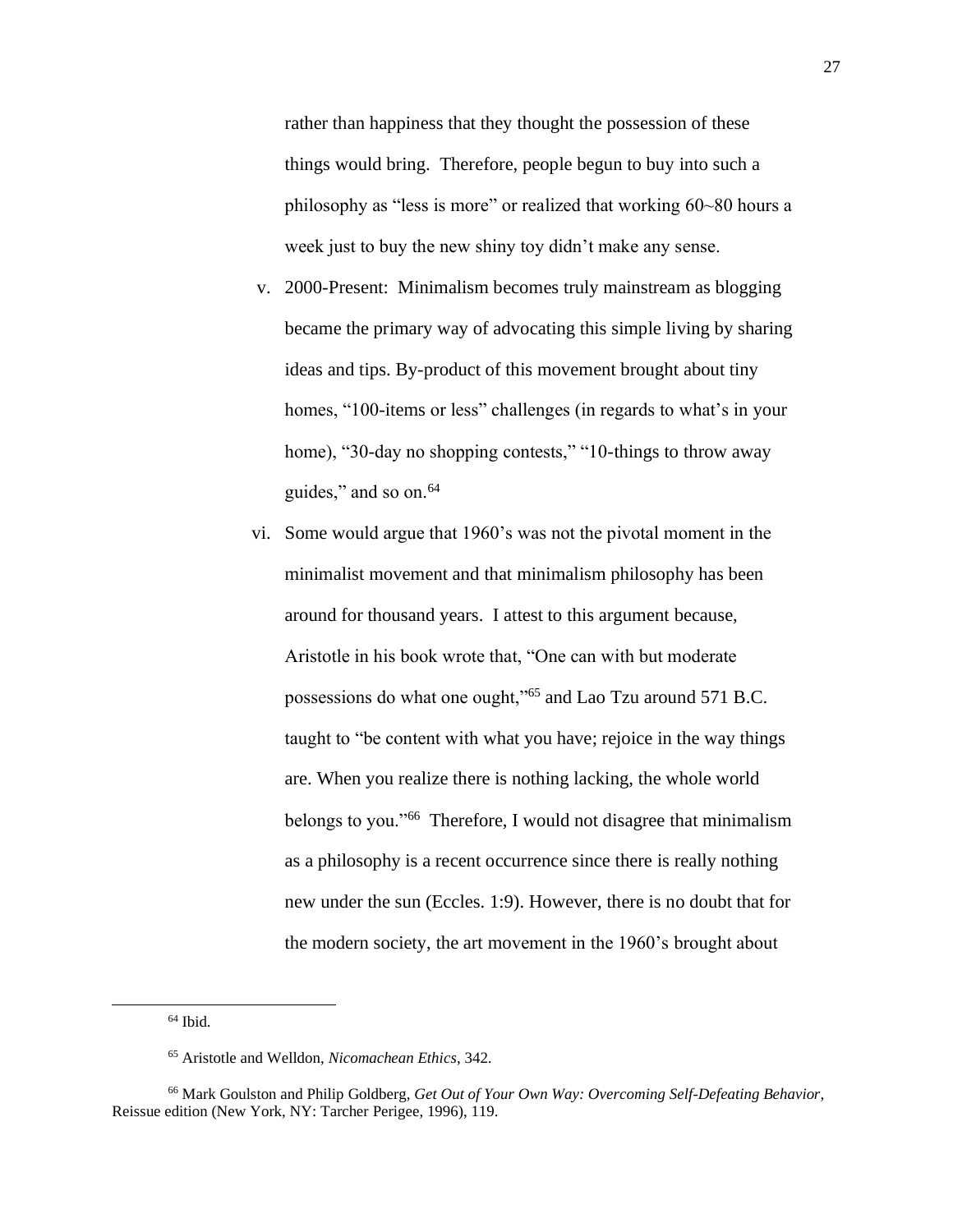this historical and visible social change. As in many things in life, art can change cultures just as much as how media influences can start a movement and change. I simply chose the date as what the majority of writers agreed upon as the decisive time period of the minimalist thinking that have permeated through our thinking and lives.

#### **IV. A Biblical Perspective of Materialism**

<span id="page-32-0"></span>Before exploring the biblical perspective of materialism, it is significant to address briefly why a biblical perspective and solution is preferred or without sounding arrogant superior. Superior to all other methods, practices, medications, philosophies, and therapies that are out there competing for our attention and time. The rationale for the biblical perspective and the biblical solution will be presented here, but ultimately, the answer lies in the person and the deity of Jesus Christ. It is because He who lived on this earth 2,000 years ago who not only provides and gifts us with the answers but is far exceptional than what we can ever imagine because Christ is exceedingly sovereign over all things and peoples.

- <span id="page-32-1"></span>A. Why a Biblical Perspective & Solution?
	- 1. In 2 Peter 1:3, the apostle Peter testifies, "… for His [Jesus] divine power has granted to us everything pertaining to life and godliness, through the true knowledge of Him who called us by His own glory and excellence." Along with the Holy Spirit, God has graciously given us His Word as a lens through which we view the world and as a mirror to examine our hearts.
	- 2. Therefore, God's Word (the Bible), is not only desirable in every aspect (Ps. 19:7-11), but it teaches us how to be truly human or what it means to be truly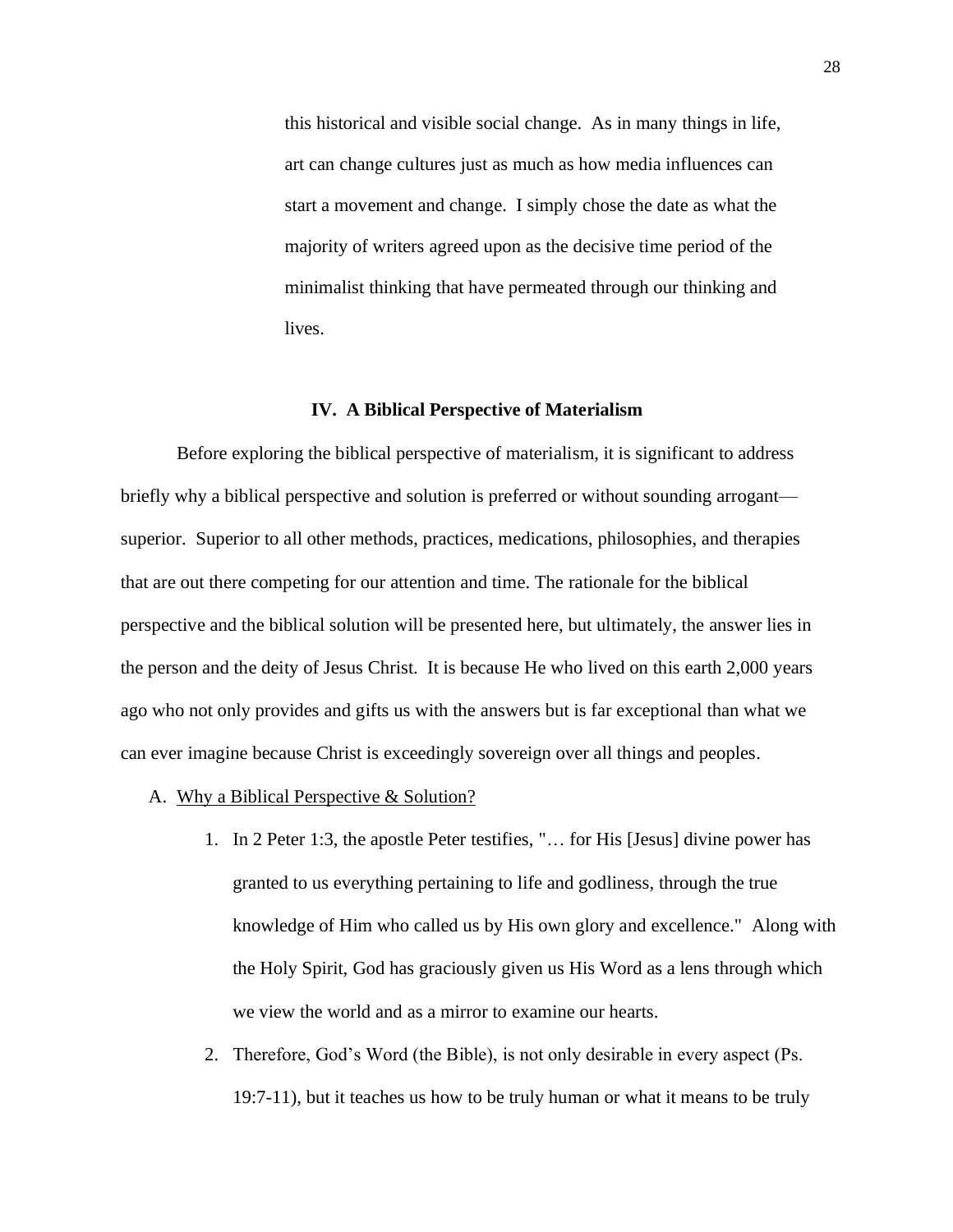human (2 Tim. 3:10-17). To put it differently, what it means to be like Jesus. Furthermore, because the Bible is of divine origin, it has definitive authority (2 Pet. 1:16-21) and can be used as a divine scalpel (Heb. 4:12-13) when it comes to curing of human souls.<sup>67</sup>

3. Lastly, to think that life can be found away from the Creator God, the God of the Bible, is a great delusion at best or wicked and evil at its worst (a.k.a. sinful). For these reasons, I propose repentant faith in Jesus Christ if you are not a believer and if you are indeed a follower of Christ, to cling to His ways ever so dearly.

#### <span id="page-33-0"></span>B. A Biblical Definition

- 1. Although materialism in the  $21<sup>st</sup>$  century looks, feels, and is expressed differently than in the past, it is not an age-old problem. In fact, the Bible has quite a lot to say about materialism. Hence, out of the abundance of the references from the Bible, allow me to introduce the shortest and the quickest view on materialism found in Luke 12:15 where Jesus warns the two brothers fighting for their inheritance and to us today to be on guard against every form of greed and covetousness, for human life does not consist in the abundance of his possessions.
- 2. In conjunction with Jesus but stark contrast to His lifestyle, in which He chose to live the life of poverty for our sakes (2 Cor. 8:9), there was another king who was the richest and also wisest in history who gives us some insight into materialism. King Solomon declared, "One who loves money will not be satisfied with money, nor one who loves abundance [with its] income. This too is futility" (Ecclesiastes 5:10). Of course, instead of money, we can fill in

<sup>67</sup> Jeff Forrey and Kellemen, Bob, eds., *Scripture and Counseling: God's Word for Life in a Broken World* (Grand Rapids, Michigan: Zondervan, 2014), 47–61.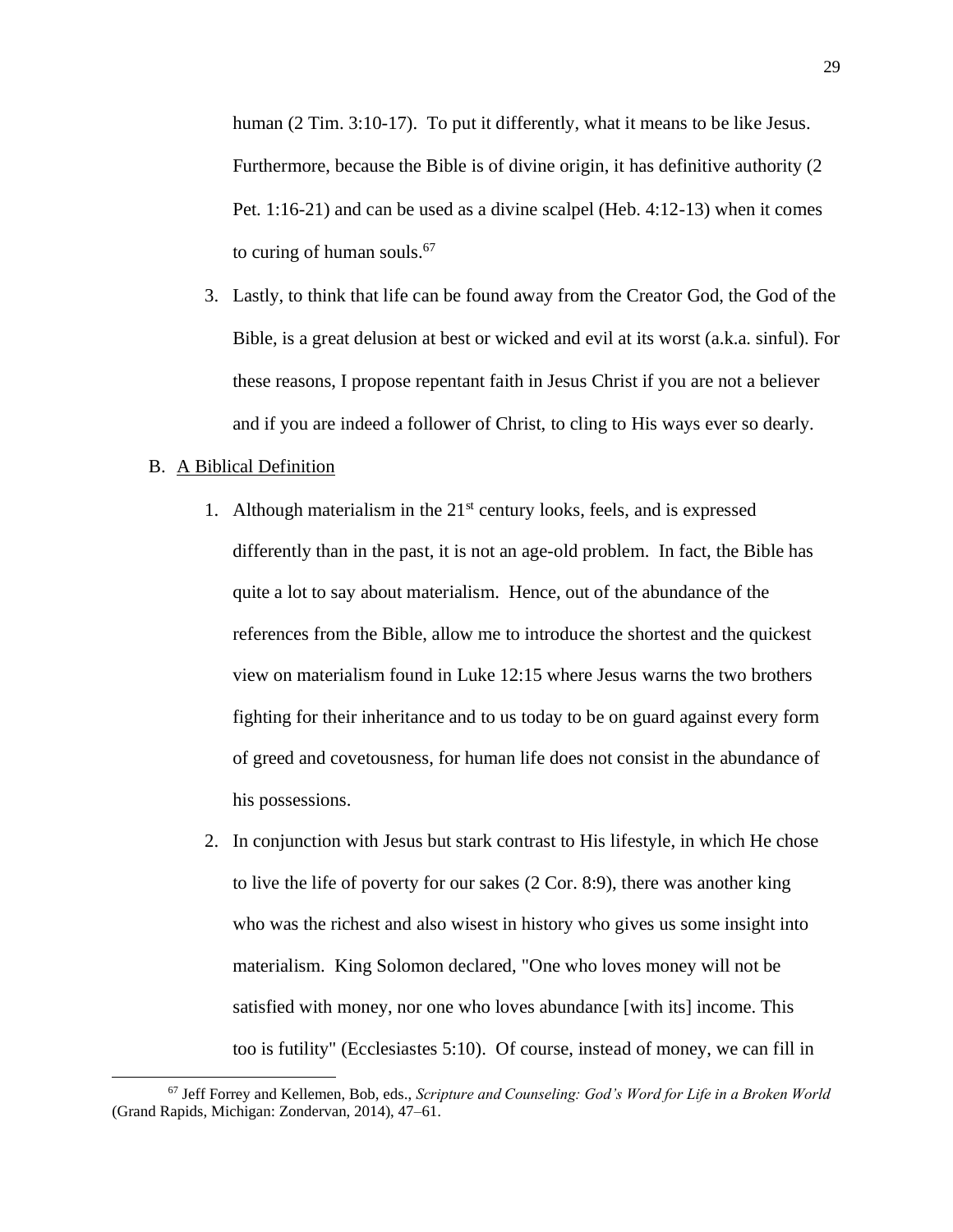blank with anything that money can purchase.

3. Here, it's also important to clarify and mention that I do not mean everyone needs to renounce personal worldly possessions and engage in the vow of poverty. Both in the Old Testament (Job, Abraham, Isaac, Jacob, etc.) and the New Testament (Joseph, called Barnabas in Acts 4:36-37; Dorcas in Acts 9:36;Cornelius in Acts 10:1; Sergius Paulus in Acts 13:6-12; Lydia in Acts 16:14-15; Jason in Acts 17:5-9; Aquila and Priscilla in Acts 18:2-3; Mnason of Cyprus in Acts 21:16; Philemon in Philemon 1) were wealthy but faithful people before God. Not only were they rich who I'm sure enjoyed their wealth but were also responsible with what they have been given by God. These rich Christians gave generously to bring about advancement of God's kingdom and His will to be done both here on earth as it is in heaven.

#### <span id="page-34-0"></span>C. A Biblical Diagnosis & the Diagnostic Criteria

- 1. How do you know if you are materialistic? More importantly, how does the Bible diagnose a materialistic heart, soul, attitude, and mind? While the cause or the root might be more complex to elucidate, the Bible makes the diagnosis and its criteria pretty simple and crystal clear. First, and the greatest commandment is to love the LORD with all our hearts, and with all our souls, and with all our minds (Matt. 22:27; Deut. 6:5). If there is anything or anyone else besides God that we love with all our might, mind, soul, and heart, then our allegiance and worship is improper and erroneous.
- 2. Bear in mind that along with the first and the greatest commandment, the Bible acutely pinpoints that human heart was not built to worship or serve both God and money (Luke 16:13) simultaneously. It's quite impossible no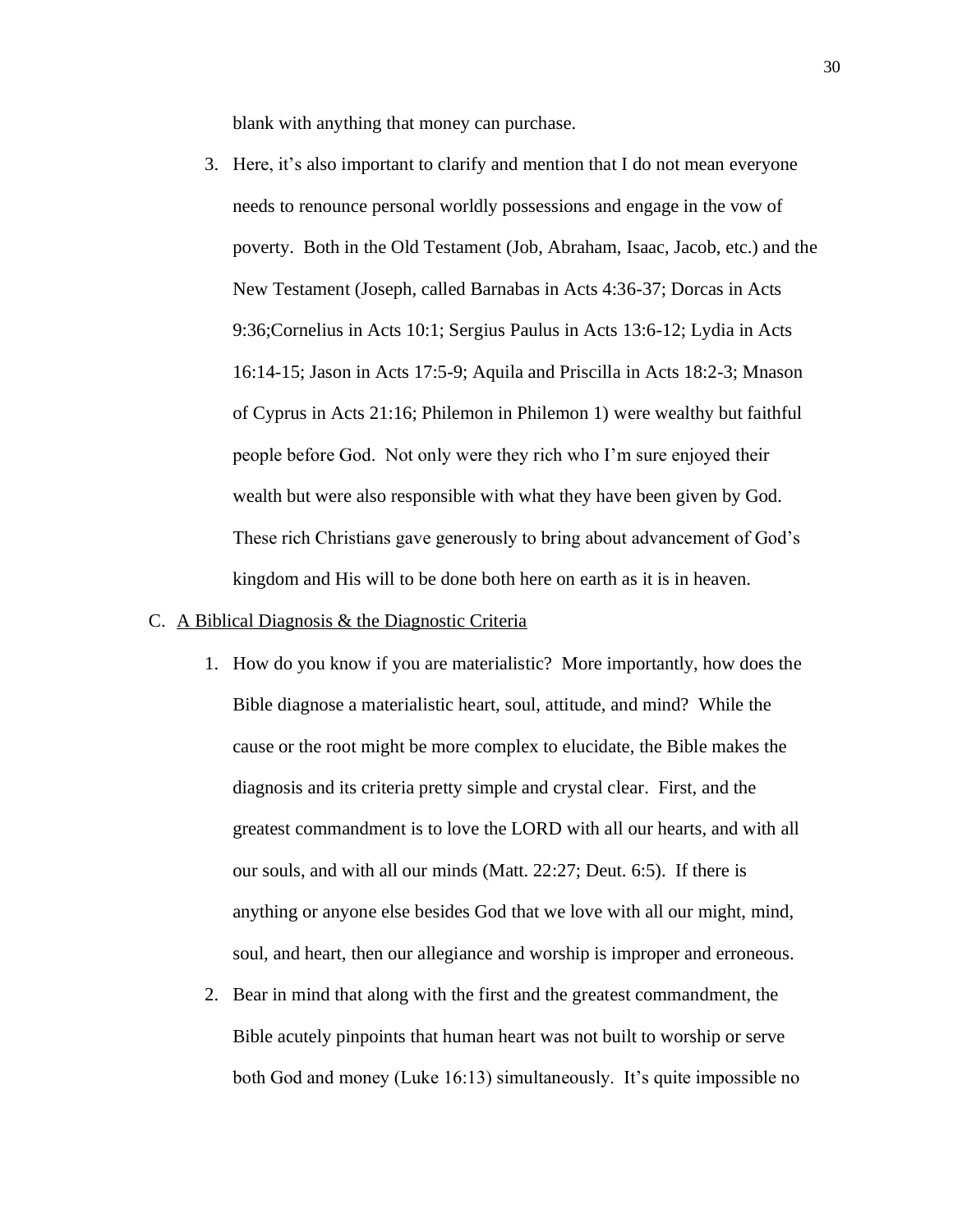matter what we think.

- 3. Thirdly, if anyone believes and lives the life thinking that material things can bring the quintessential happiness, then it is easy to figure out that the person's ruling thoughts, desires, and/or convictions are not of God but in the things of this world. Again, Jesus lays out unequivocally that life does not consist of his/her possessions (Luke 12:15).
- 4. Lastly but by no means limited to only these four diagnoses, a very intelligible way to determine if one is materialistic—especially if one calls him/herself a Christian—is to examine if the person is genuinely seeking first the kingdom of God and His righteousness or utterly amassing for themselves, *their little kingdom*, and their families (Matt. 6:25-34). These are only the tip of the iceberg in how the Bible ascertains a materialistic heart.

# <span id="page-35-0"></span>D. The Causation

- 1. A biblical view of man:
	- i. Mankind was created by God in the image of God (Gen. 1:26-27). "Such recognition leads to a biblical anthropology that addresses three aspects of man's existence: (1) man's ontology or essence, (2) man's relationships, and (3) man's function."<sup>68</sup>
	- ii. Furthermore, for our purposes, it's important to point out that the Bible describes humankind being made up of both the inner and the outer man. In other words, the Scripture attests to the dichotomist view of man and this is pertinent because of its counseling implications. The scriptural authority and evidence for this basis is found when the Bible

<sup>68</sup> John MacArthur, *Biblical Doctrine: A Systematic Summary of Bible Truth* (Wheaton, Illinois: Crossway, 2017), 407–14.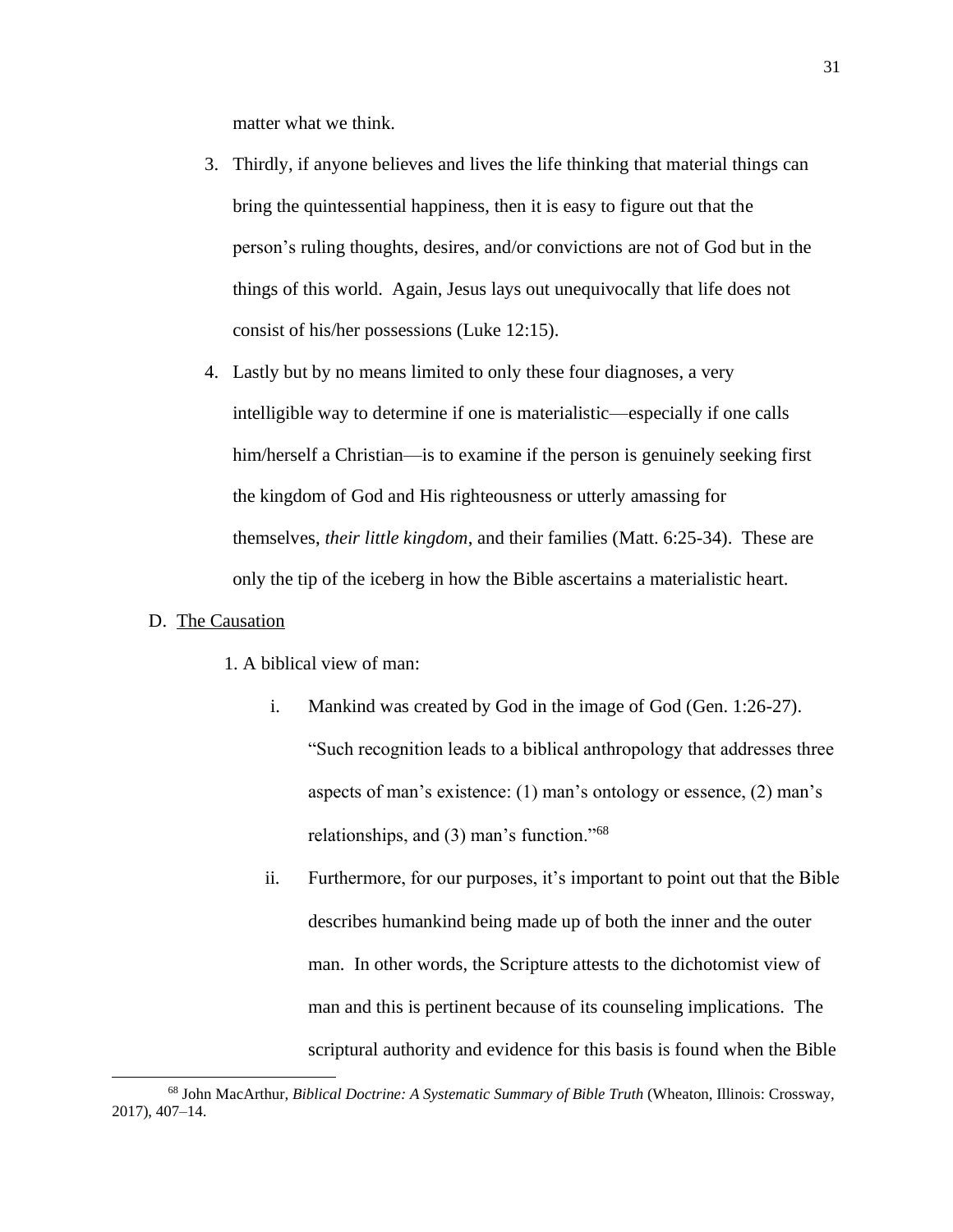uses "soul" and "spirit" interchangeably (John 12:27; Luke 1:46-47). Moreover, Jesus Himself in Matthew 10:28 affirmed the distinction between body and soul, *not* body, soul, and spirit. We know from many instances from Scripture that our spirit survives the physical death—the rich man and Lazarus (Luke 16:19-31), Stephen expecting Jesus to receive his spirit (Acts 7:59), and other souls of martyred saints appearing in heaven (Rev. 6:9-11). Therefore, to be an effective and faithful biblical counselor, both the physical and the spiritual aspect must be taken into consideration. In fact, both the material and immaterial are equally good and equally as important because both are from God and *for* God (1 Cor. 6:14).<sup>69</sup> What this ultimately means is that in order to truly understand a person's heart and behavior, both the spiritual and physical element has to be acknowledged and discerned. The makeup of a human being is the unity of both the spiritual and the physical.

iii. Naturally then, this should lead us to ask why we were created. Albeit the great Christian thinkers and forefathers summarizes the whole Bible's answer to this question rather superbly in The Westminster Larger Catechism. It states that, "Man's chief end is to glorify God [\(Ps. 86:9;](https://biblia.com/bible/kjv1900/Ps.%2086.9) [Isa. 60:21;](https://biblia.com/bible/kjv1900/Isa.%2060.21) [Rom. 11:36;](https://biblia.com/bible/kjv1900/Rom.%2011.36) [1 Cor. 6:20;](https://biblia.com/bible/kjv1900/1%20Cor.%206.20) [10:31;](https://biblia.com/bible/kjv1900/1%20Cor%2010.31) Rev. 4:11), and to enjoy Him forever [\(Ps. 16:5-11;](https://biblia.com/bible/kjv1900/Ps.%2016.5-11) [144:15;](https://biblia.com/bible/kjv1900/Ps%20144.15) [Isa. 12:2;](https://biblia.com/bible/kjv1900/Isa.%2012.2) [Luke 2:10;](https://biblia.com/bible/kjv1900/Luke%202.10) [Phil.](https://biblia.com/bible/kjv1900/Phil.%204.4) 

<sup>69</sup> Jay E. Adams, *A Theology of Christian Counseling: More than Redemption*, The Jay Adams Library (Grand Rapids, Mich.: Zondervan, 2010), 107.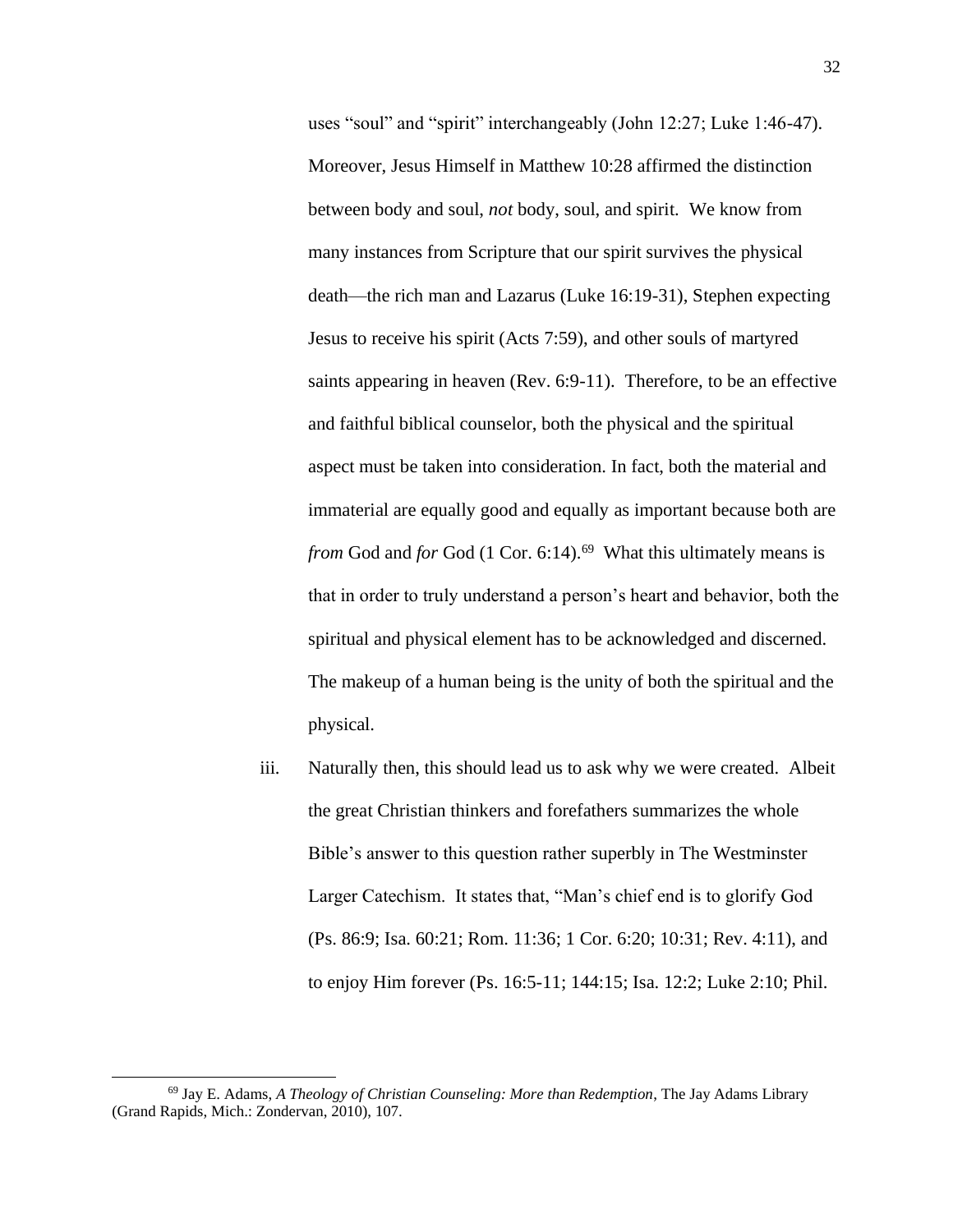[4:4;](https://biblia.com/bible/kjv1900/Phil.%204.4) Rev. 21:3-4).<sup>70</sup>

- iv. Subsequent to all these facts above, another key element before getting to the heart of materialism from a Christian perspective is that due to sin, humans are now wretchedly broken, living in a hopelessly broken world (Gen. 3). In a nutshell, it is bad news all around because it signifies that the human beings are both *sinners* and *sufferers* who are in desperate need of redemption.
- 2. The heart of materialism:
	- i. Proceeding closer to the focal point of materialism, the Bible provides an exhaustive list of all the ways that mankind falls into this deception and distraction away from Jesus (2 Cor. 11:1-4). Yet, at the bottom of it all lies people worshiping false idols or treasuring the faulty and misguided things of this world rather than the Creator (Rom. 1:25). For God informs us that where our treasure is, there our heart will be also (Luke 12:22-24, 26-34).
	- ii. "The heart, in biblical terms, is *not part* of who we are but the *center* of who we are. Our heart is what defines and directs us (*italics* mine)."<sup>71</sup> No wonder the wisest man who ever lived said to keep our hearts with all vigilance, for from it flows the springs of life (Prov. 4:23).

iii. As many as there are different people, the reason for materialism

<sup>70</sup> Westminster Divine Assembly, *The Westminster Larger Catechism: With Scripture Proof Texts* (Rotolo Media, 2013).

<sup>71</sup> Dane C. Ortlund, *Gentle and Lowly: The Heart of Christ for Sinners and Sufferers* (Wheaton: Crossway, 2020), 18.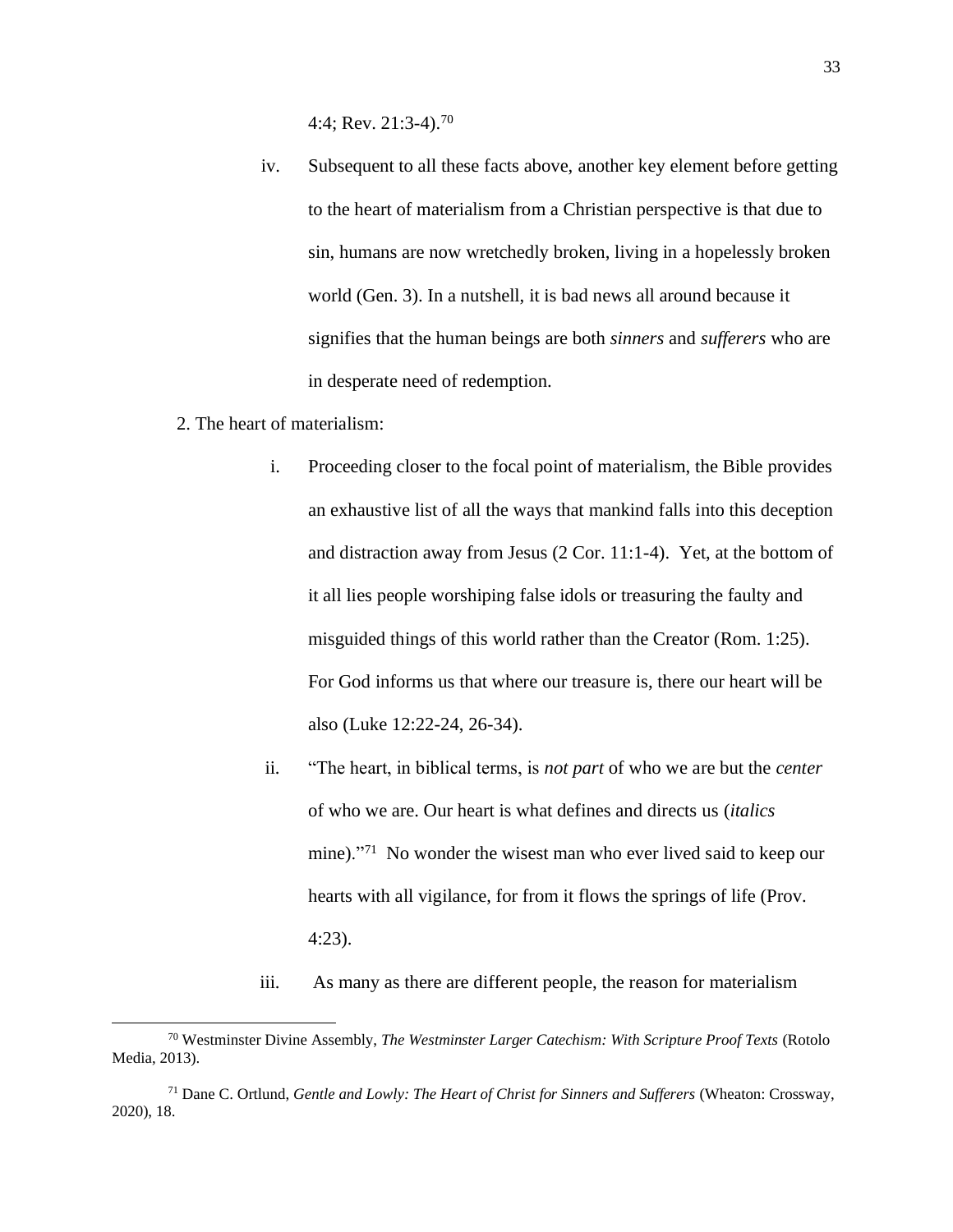expressed in different facets could also be attributed to divergent idols such as "fear of men," desire to show-off "success or performance," excessive "comfort and pleasure," but at the center of it all is a selfcentered person who is envious, proud, and selfish who is endeavoring to find contentment outside of God. He or she is basically looking "… to creation for life, hope, peace, rest, contentment, identity, meaning and purpose, inner peace, and motivation…"<sup>72</sup>

iv. Perhaps, the best means to expose this condition of the heart is with a visual or graphic representation for ease of comprehension:<sup>73</sup>

<sup>72</sup> Paul David Tripp, *New Morning Mercies: A Daily Gospel Devotional*, Kindle edition (Wheaton: Crossway, 2014), January 6th.

<sup>73</sup> Jeremy Pierre, "The Heart Model" (Introduction to Biblical Counseling, The Southern Baptist Theological Seminary, October 27, 2015).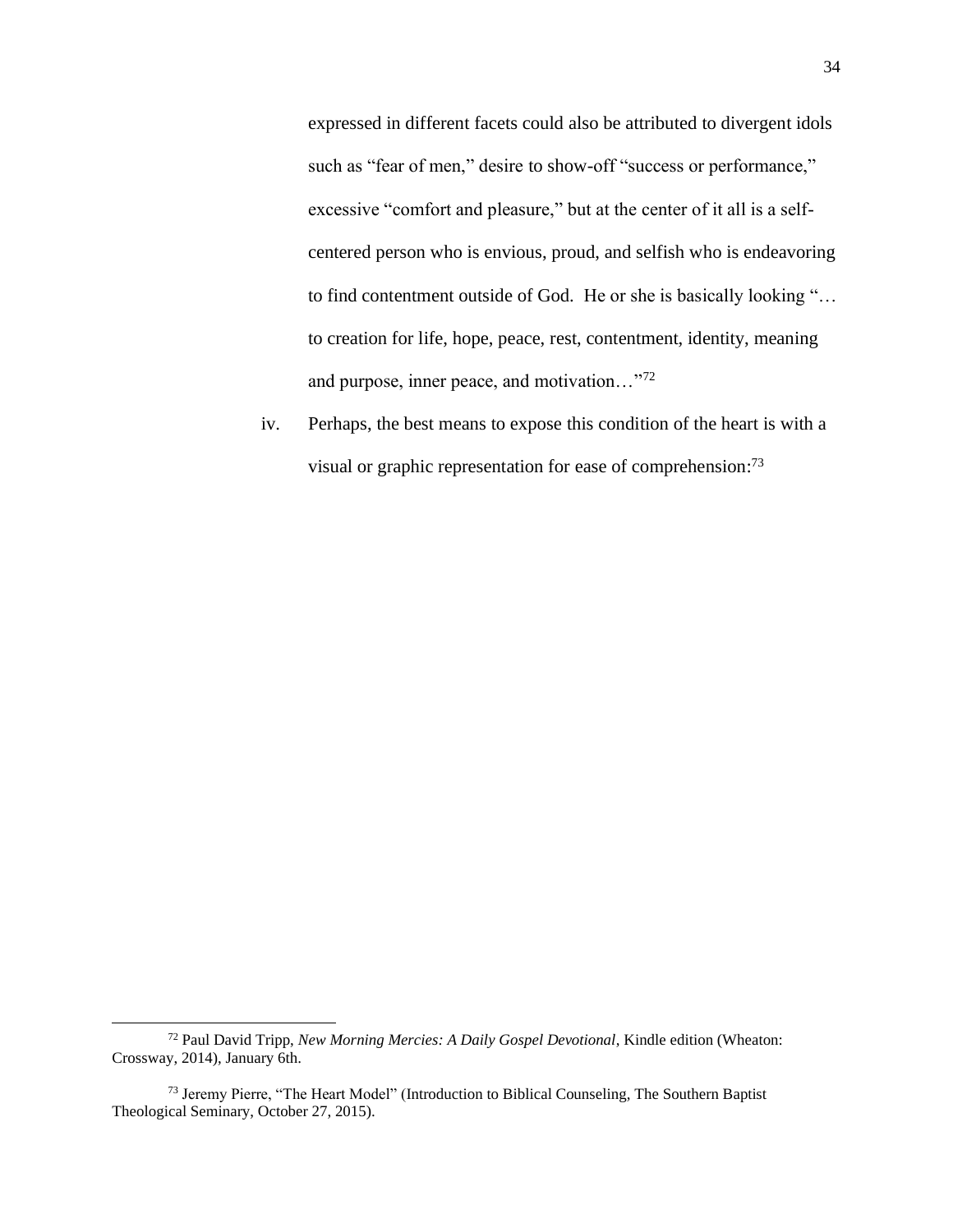# A Heart of Materialism



# <span id="page-39-0"></span>E. The Biblical Solution

- 1. Before a materialistic heart can be changed, there has to be laid a deep foundation. And at the base of this foundation is the role that repentance plays not only in the beginning of the Christian life but on an on-going basis. Repentance is not only one of the key elements in our salvation (justification) but also our day-to-day Christian growth (sanctification).
- 2. Repentance in its simplest form is the turning or changing of both the mind *and*  the behavior from self and its sinful ways to God and His ways. Indeed, by grace, Christians have been saved through faith (Eph. 2:8) and have become the beloved children of God (John 1:12), but even in the continuing of the Christian life,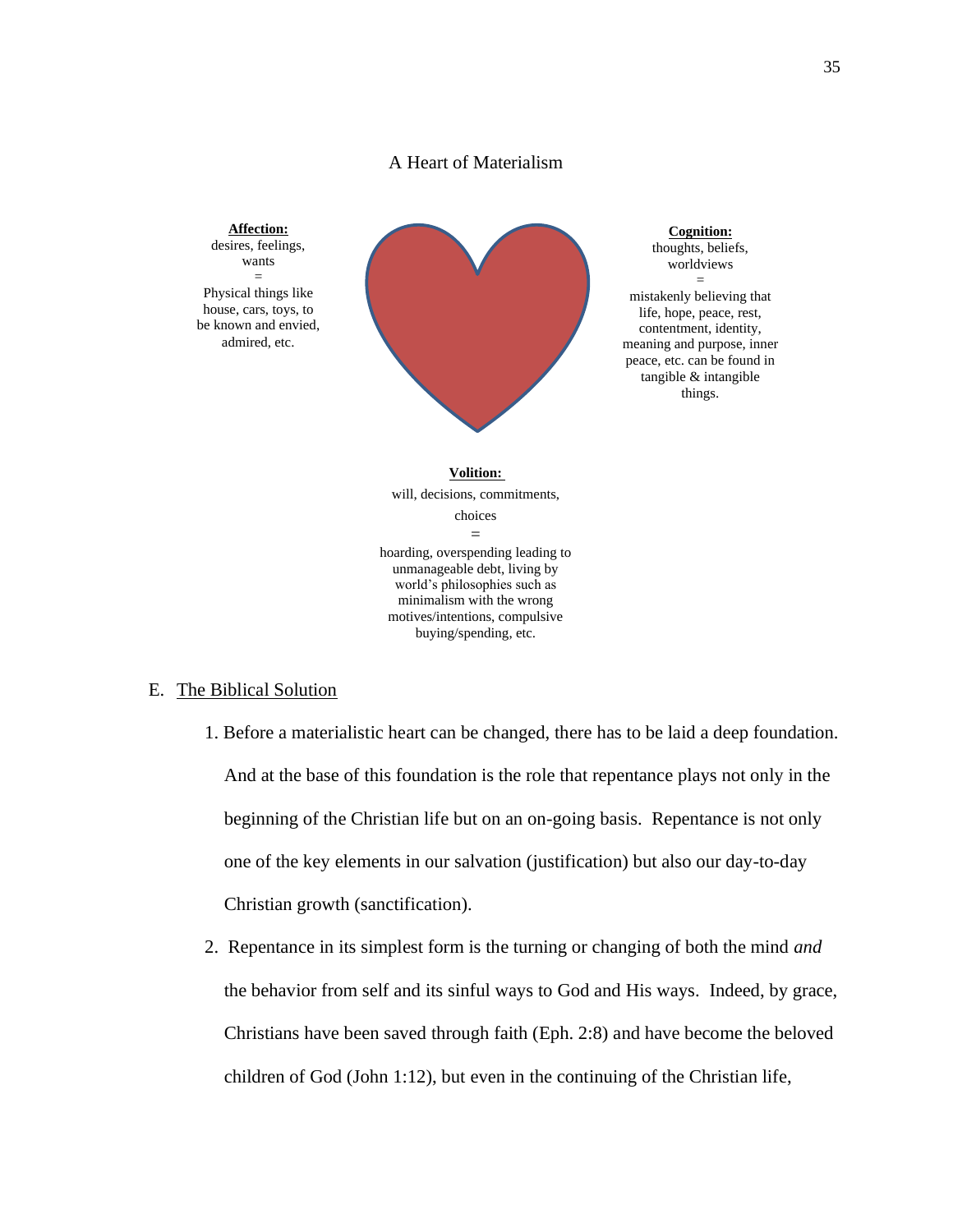repentance plays a critical role because "repentance is never just about 'back then' as in history, or even 'back then' as when we surrendered ourselves to Christ."<sup>74</sup>

- 3. The doctrine of repentance is substantial because it emphasizes the grace of God through the finished work of Christ. As we call our counselees to repentance and even in our own lives, repentance will truly become one of the foundational pillars for change. No wonder Martin Luther launched the Reformation by nailing "The Ninety-Five Theses" to the door of the Wittenberg Cathedral of which the first thesis was distinctly, "... that the entire life of believers be a life of repentance."<sup>75</sup>
- 4. After repentance, solution can be found by changing allegiances. From a heart that is serving and idolizing the created things rather than the Creator, the heart submits fully to God in all his/her affection, cognition, and volition so that the relationship with God is reconciled and restored (the transfer of heart worship). More details will follow in Section VI: A Plan for Counseling.
- 5. For God's glory, a person struggling with materialism starts to put-off his/her old self and old ways, and by the help of the Holy Spirit and His Word, starts to puton the manners and practices of God making no provision for the flesh (Rom. 13:14).
- 6. Nevertheless, none of the above can be achieved or accomplished unless the person decidedly and rightfully grasps the relevance of the Good News of the Gospel of Jesus Christ dedicated in the next section.

<sup>74</sup> James MacDonald et al., *Christ-Centered Biblical Counseling: Changing Lives with God's Changeless Truth* (Eugene, Or: Harvest House Publishers, 2013), 349.

<sup>75</sup> Martin Luther, *The Ninety-Five Theses and Other Writings*, ed. William R. Russell (New York, New York: Penguin Classics, 2017), 3.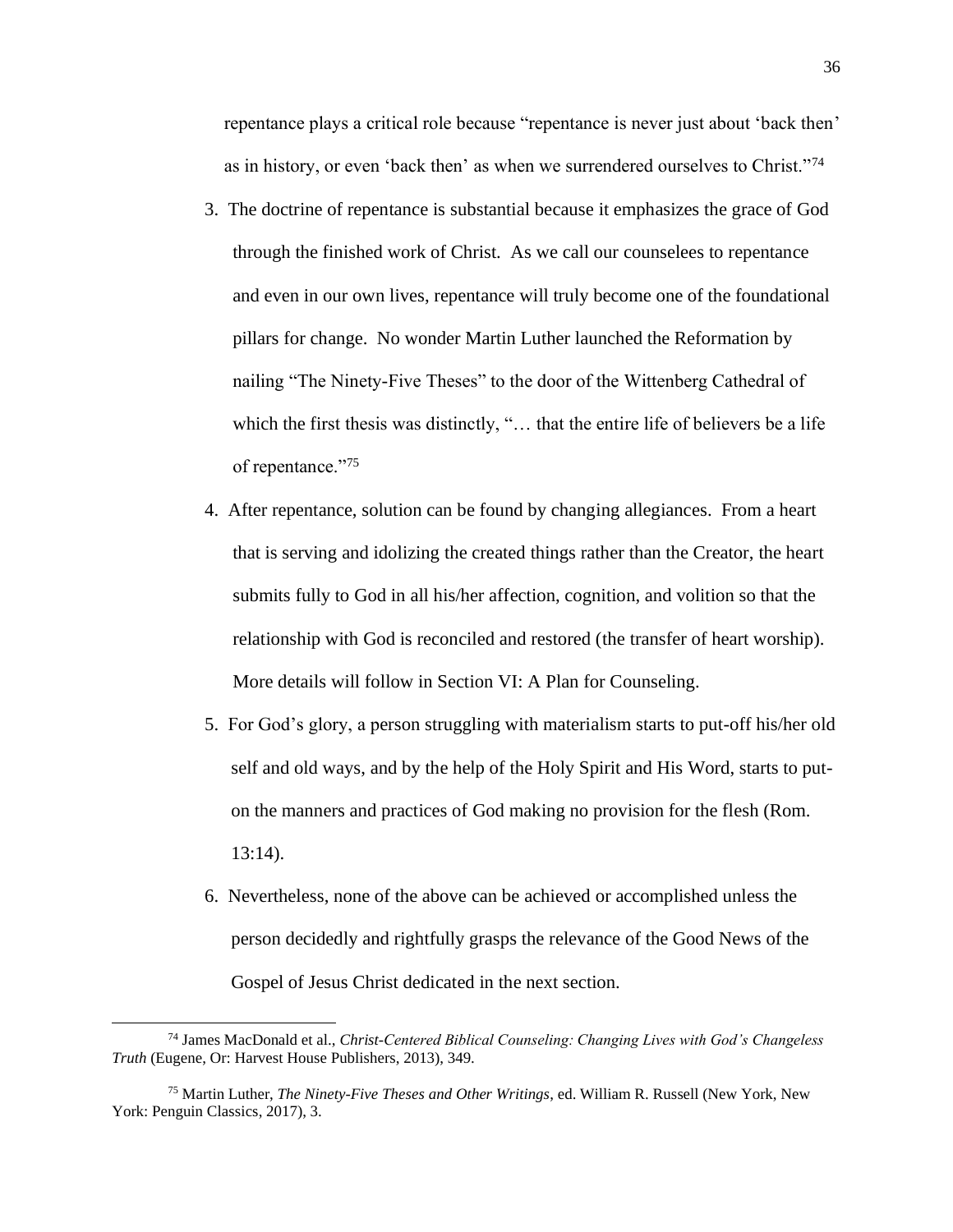#### **V. Hope Through the Gospel of Jesus Christ**

<span id="page-41-0"></span>The weightiness of this section of the research paper cannot be overstated. Perhaps, because the gospel and the power that it brings is the engine or the heart and soul of this research. All other sections play a supporting role in which the sum total of the heart change we are seeking cannot be done without Christ and what He has done on the cross. Moreover, it is imperative that no one should think to bypass this aspect, thinking that once they are saved they can do without the gospel in their day-to-day life as a Christian. As Milton Vincent astutely puts it: a believer cannot just, "… lay it [gospel] aside soon after conversion so they can move on to 'bigger and better' things."<sup>76</sup> The gospel *is* the biggest and the best thing! As for the exact gospel implications specifically related to materialism and of its effects will be considered more closely in Section VI: A Plan for Counseling. But for now, let us refer to Milton Vincent's *A Gospel Primer*<sup>77</sup> and Pastor John Piper's *A Six-Point Summary of the Gospel*<sup>78</sup> which I have borrowed extensively on account of its clarity and for the ease of facilitating the Good News message to the readers.

- <span id="page-41-1"></span>A. God created us for His glory
	- 1. Again, briefly mentioned in Section IV on the biblical view of man, we are reminded that we are not created to worship self but worship the creator (Isaiah 43:6-7).
	- 2. "The glory of God is the most powerful agent of transformation available to mankind.

 $77$  Ibid.

<sup>76</sup> Milton Vincent, *A Gospel Primer for Christians: Learning to See the Glories of God's Love* (Bemidji, Minn.: Focus Publishing, 2008), 7.

<sup>78</sup> John Piper, "A Six-Point Summary of the Gospel," Desiring God, March 19, 2012, https://www.desiringgod.org/articles/a-six-point-summary-of-the-gospel.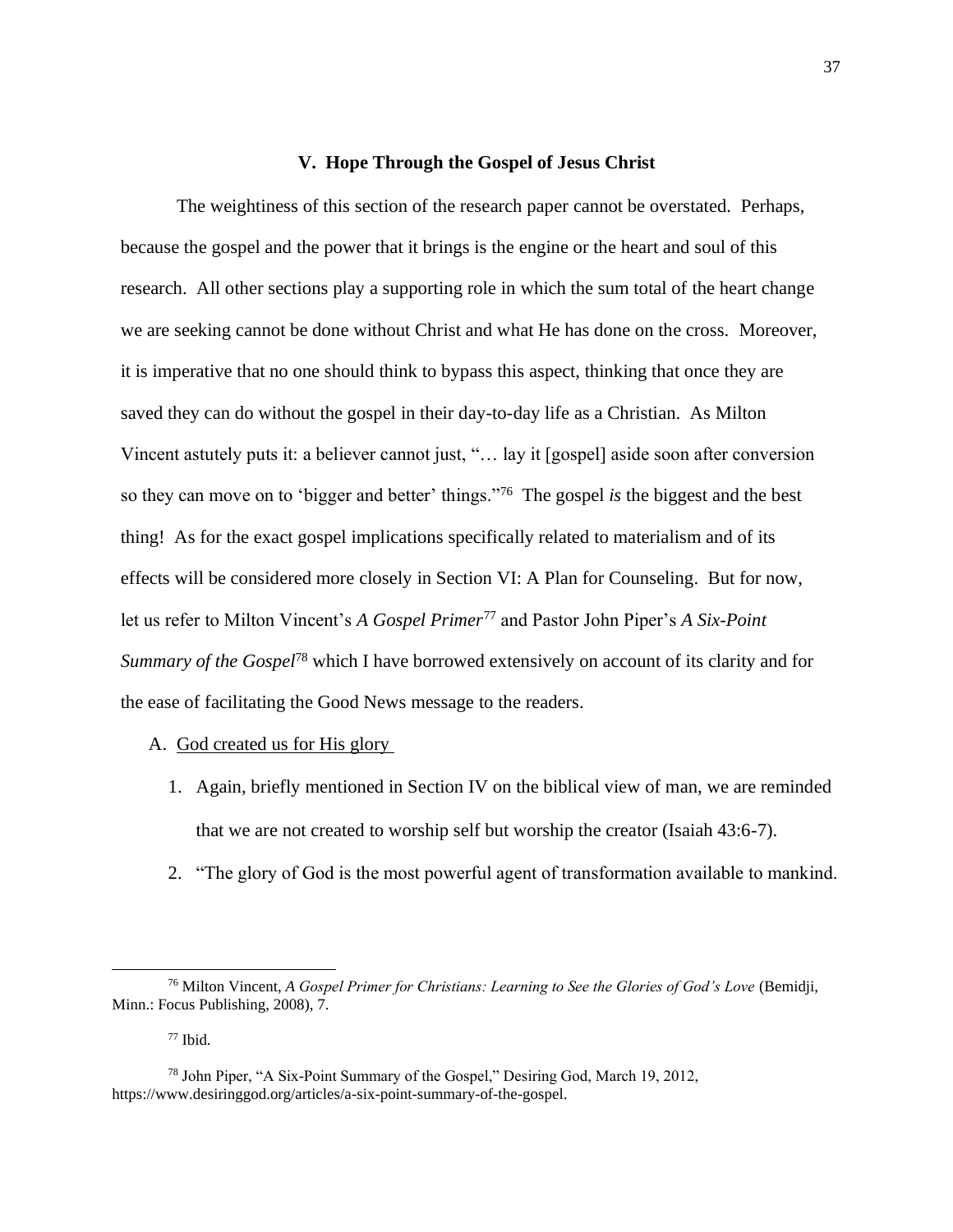It is so powerful that it transforms those who merely gaze upon it."<sup>79</sup>

- <span id="page-42-0"></span>B. Every Human Being Should Live for God's Glory
	- 1. Therefore, every human being should live for God's glory. First Corinthians 10:31 affirms this truth when it commands, "whether you eat or drink, or whatever you do, do all to the glory of God."
	- 2. And the way to live for the glory of God is to love Him (Matthew 22:37), trust Him (Romans 4:20), be thankful to Him (Psalm 50:23), to obey Him (Matthew 5:16), and to treasure Him above all things (Philippians 3:8; Matthew 10:37).
- <span id="page-42-1"></span>C. All Have Sinned and Fallen Short of God's Glory
	- 1. Nevertheless, we have all sinned and fallen short of God's glory (Romans 3:23). Meaning of this passage reflects that there is no one who has ever lived, living, and will live that has loved, trusted, thanked, obeyed, and treasured God as He ought to be cherished, adored, revered, esteemed, and prized. No, not one!
	- 2. For the Bible unequivocally verifies that although mankind knew God, they did not honor Him as God or give thanks to Him and exchanged the glory of the living God for images and things (Romans 1:21-23). And the scary thing is or rather what we should fear in the deepest crevices of our hearts is that we know that we have done this great evil and wickedness whether we call ourselves Christians or not.
- <span id="page-42-2"></span>D. All Mankind Deserve Eternal Punishment
	- 1. The result of this monstrous and hideous evil and wickedness (sin) is that every human being who ever lived, is living, and will live deserve eternal punishment from the perfectly righteous and just God.
	- 2. And in light of the topic of materialism we are contemplating—in which we are quick

<sup>79</sup> Vincent, *A Gospel Primer for Christians*, 17.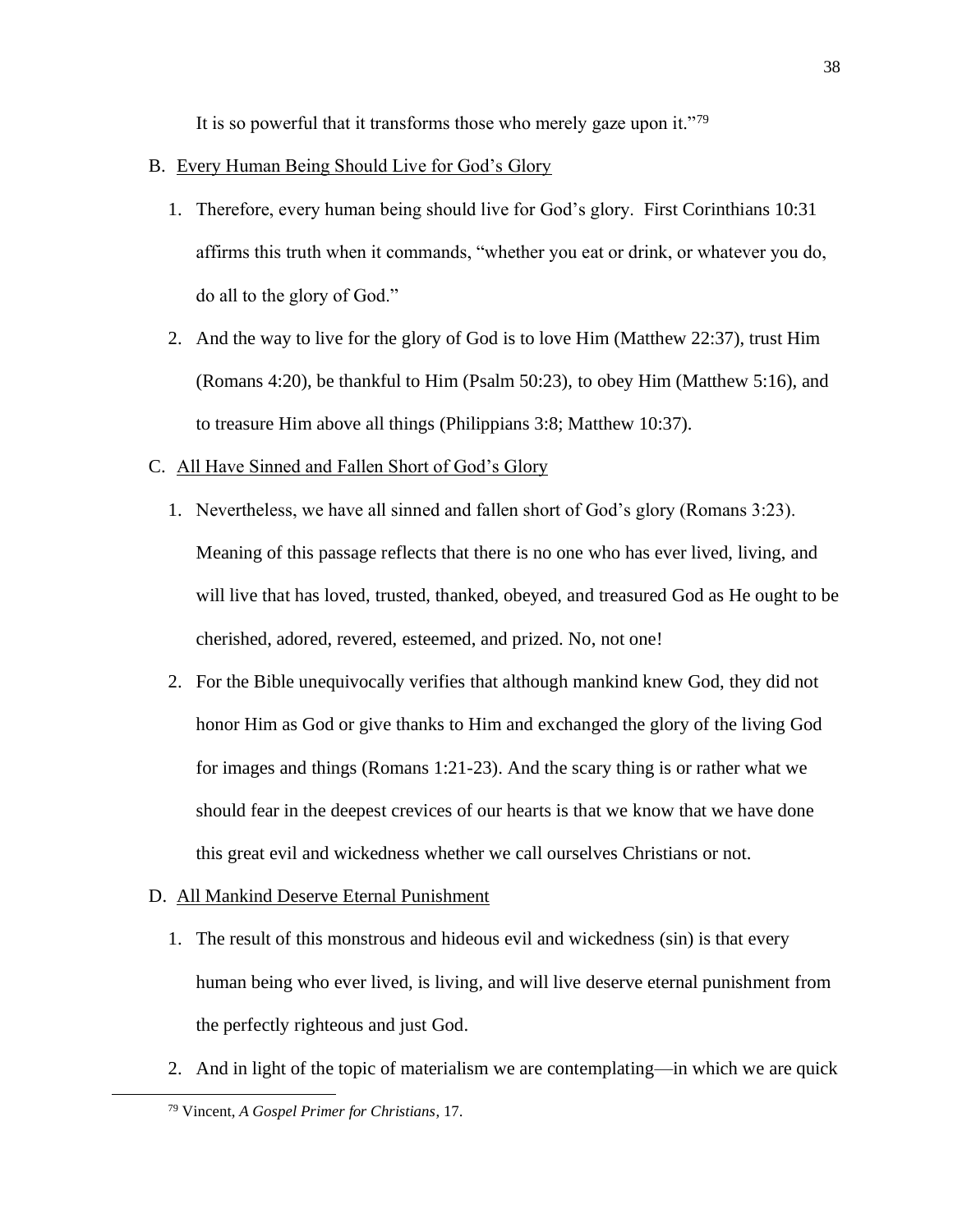to overlook because it is not condemned but encouraged in our culture and society we would be wise to take heed that it is truly a grievous sin before an awesome God and that this sin absolutely deserves chastisement and retribution.

3. Instead of treasuring the God who created us and loved us, we in fact blatantly worship the created things which is absolutely loathsome and despicable. And the Word of God unapologetically and lovingly warns people that, "the wages of sin is death, but the gift of God is eternal life in Christ Jesus our Lord" (Romans 6:23; 2 Thess. 1:9; Matt. 25:46).

# <span id="page-43-0"></span>E. But God… Sent His Only Son Jesus Christ

- 1. But God… Here, there are no adequate adjectives in human vocabulary to describe the significance of these two words. Astonishing, shocking, breathtaking, staggering, mind-boggling and mind-blowing, sensational, extraordinary are some attempts but it does not do justice.
- 2. These two words mean that, "For God so loved the world, that He gave His only Son, so that everyone who believes in Him will not perish, but have eternal life" (John 3:16, *cf.* Galatians 3:13 and 1 Peter 3:18).
- <span id="page-43-1"></span>F. Repentance & Faith
	- 1. In light of 1 through 5 above, what should be our response to all this? Already, somewhat lengthy treatment has been made in Section IV of Part E in regards to repentance but I mention it briefly again here as we look at repentance when it comes to conversion/salvation.
	- 2. "In true conversion, there is always a turning *from* sin (repentance) and a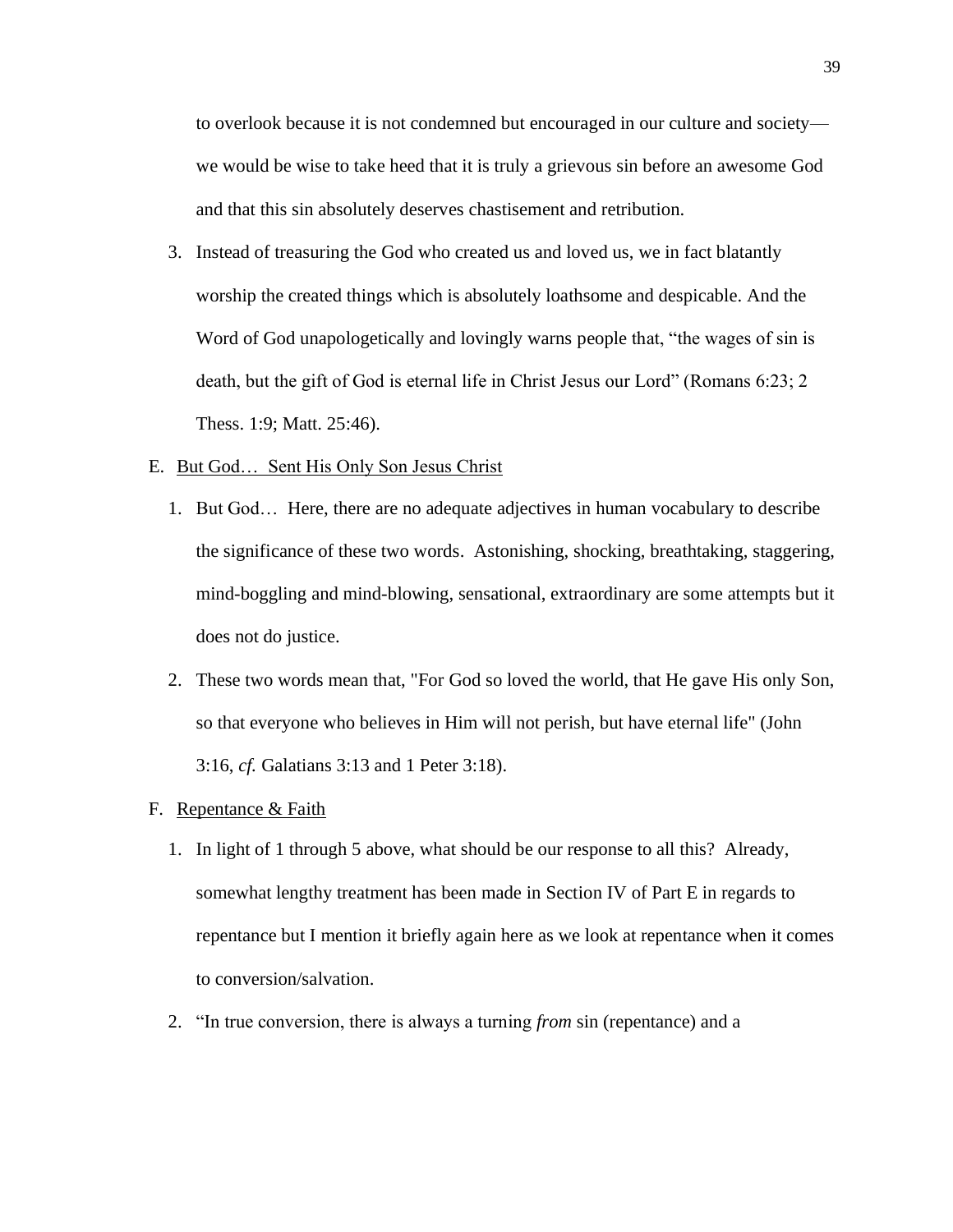simultaneous turning *to* God in Christ (faith)."<sup>80</sup> Put it differently, שׁוּב ( $\delta \hat{u}$ ); H7725), the most common Old Testament Hebrew word used, simply means a person turns from evil and turns to the good.<sup>81</sup>

3. In conclusion, and praise be to the Most High God, eternal life is a free gift to all who will trust in Christ as Lord and Savior and chooses to make God the most prized treasure of their lives (Acts 16:31; Romans 10:9; Eph. 2:8-9; Gal. 2:20; Phil. 3:8).

#### **VI. A Plan for Counseling**

<span id="page-44-0"></span>The previous section undoubtedly presented the relevance of the gospel. Nevertheless, how do we actually help people grow to be like Christ Jesus (2 Cor. 3:18) by the means of implementing the full impact of the power of the gospel? When seeking to address the presenting problem of materialism or its subtle by-products, what is the methods or process that can be used as a guideline? In this section, I hope to provide some sort of an abbreviated handbook or manual for navigating the heart of a materialistic person for the counselor or the lay person. Along with some sample ideas for homework assignments, the following excerpts humbly offers a systematic plan or an overview of the topics to be discussed with the counselee. The main objective or goal will be to speak the truth in love, so that we are to grow up in all aspects into Him who is the head, that is, Christ Jesus (Eph. 4:14-16)—as we gently, patiently, humbly, and faithfully minister the Word in each of our counseling sessions by the power and the help of the Holy Spirit.

- <span id="page-44-1"></span>A. The Method
	- 1. For those who have never counseled formally, it might be more conducive

<sup>80</sup> MacArthur, *Biblical Doctrine*, 591.

<sup>81</sup> R. Laird Harris, Gleason L. Archer Jr, and Bruce K. Waltke, *Theological Wordbook of the Old Testament*, New edition (Chicago, IL: Moody Publishers, 2003).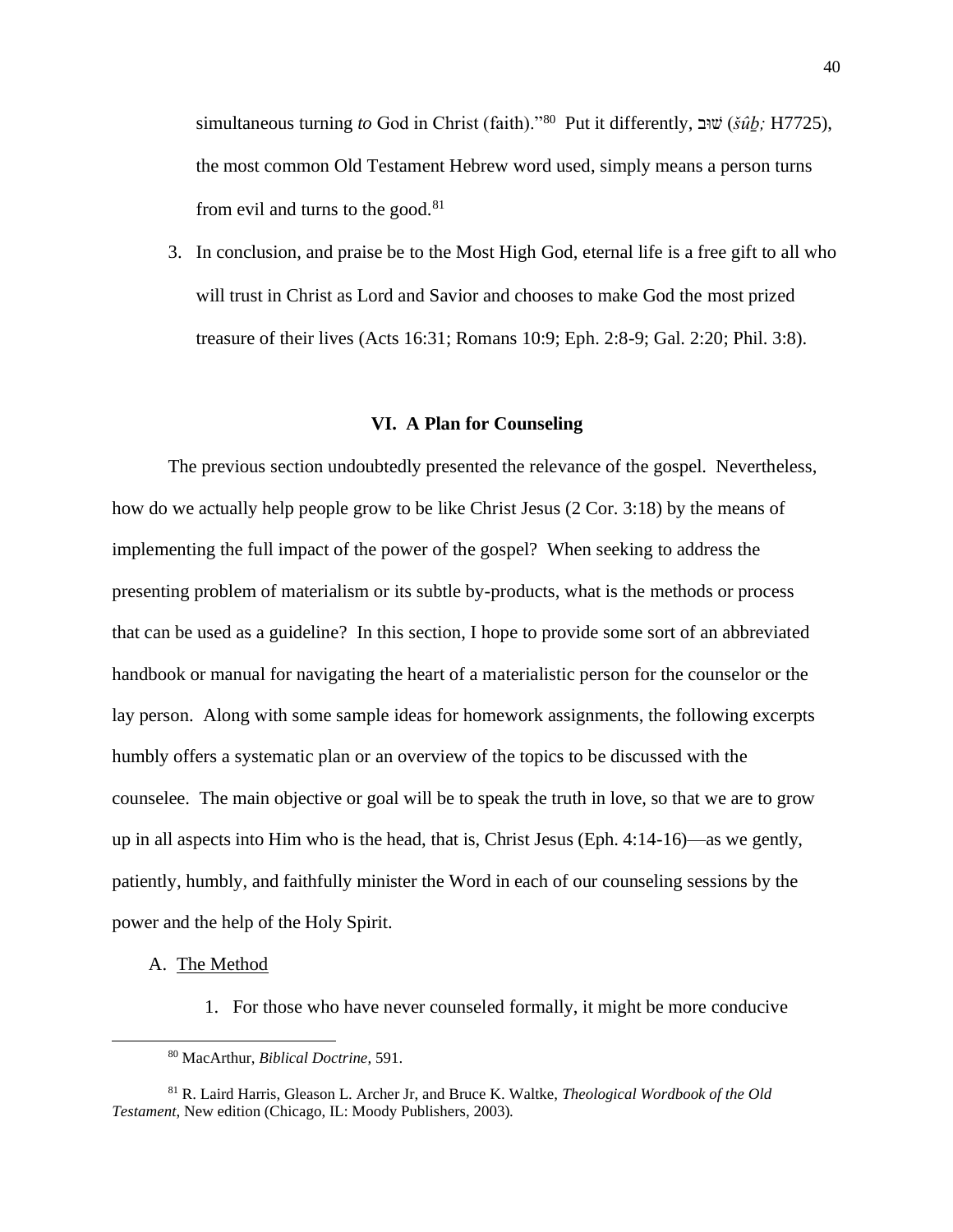to give a "big picture" overview as not to overwhelm. Exploring the heart can be complex and complicated and the desired change will most likely not happen overnight. However, in its most basic form, the counselor is trying to discern the people's heart responses to God, to self, to others, and to their circumstances by carefully listening, considering, and speaking.<sup>82</sup> To put it even more simply, we "love, know, speak, and do."<sup>83</sup>

- 2. The more detailed delineation from the above is the "The ABC's of the Eight  $\Gamma$ s."84
	- i.  $A =$ ally or Involvement: This is where we care/ally/involve ourselves in the other person's life for their benefit. We are building intentional relationships in order to help our neighbor (John 13:34- 35; 1 Pet. 4:8).
	- ii.  $B = \text{build hope or inspiration: the course}$  inspires/builds hope in the heart of the counselee that God and His Word has the answers and that there is hope for lasting change in their life (Rom. 15:4; 1 Cor. 10:13).
	- iii.  $C = \text{cavass or inventory:}$  in order to be discerning, considerate, and wise, we gather data or obtain "inventory" of information about the counselee and his/her problems (Prov. 18:2, 3, 17)
	- iv.  $D =$  decipher or interpretation: the data obtained must be analyzed biblically. To do this we must "decipher" what has been

<sup>82</sup> Jeremy Pierre and Deepak Reju, *The Pastor and Counseling: The Basics of Shepherding Members in Need*, 2015, 131.

<sup>83</sup> Robert Somerville, "The ABC's of the '8 I's" (The Master's University, n.d.).

<sup>84</sup> Ibid.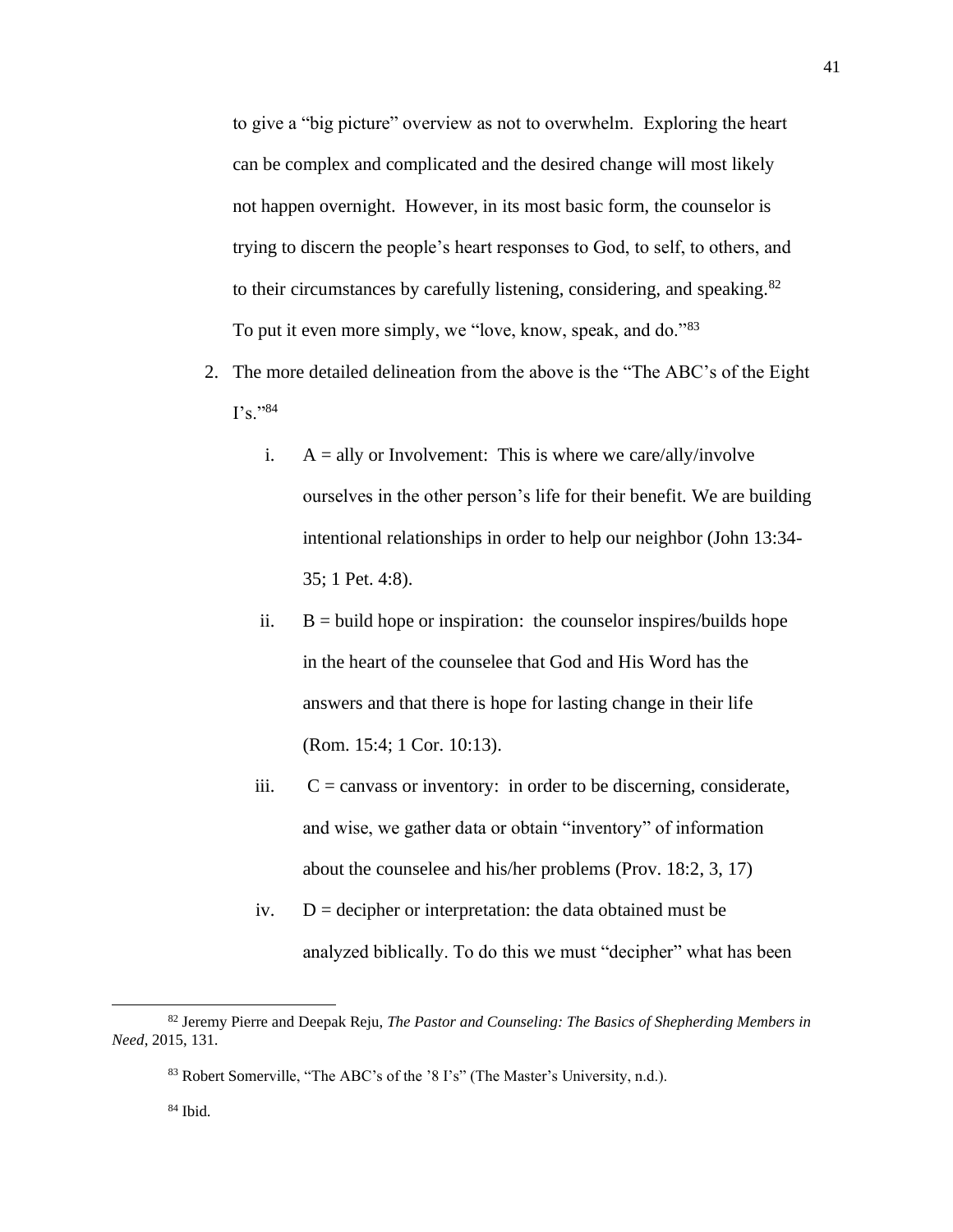given and "interpret" it biblically, in order to provide helpful, personal, applicable, biblical advice (Luke 24:13-26; 2 Tim. 3:16-17).

- v.  $E =$  exhort or instruction: not only do we have to analyze the data biblically but also instruct biblically. We are "exhorting" the counselees to obey God's Word by offering concrete, practical instruction that can bring about God-honoring change (2 Tim. 3:16-17).
- vi.  $F =$  fire-up or inducement: the counselor motivates the counselee so that they decide to make certain commitments, decisions, and choices that will facilitate biblical change (Prov. 14:23; Ps. 42).
- vii.  $G = \text{game-plan or implementation: the course}$  assigns homework for the counselee so that they can "implement" the specific strategies that will effect change in their life. Here, we are to focus not only on the "how" but "what" of the biblical change as well (Heb. 3:13; James 1:22).
- viii.  $H =$  habitualize or integration: this stage is an on-going discipleship where the counselor and the counselee tries to "integrate" the strategies deliberated in the counseling sessions so that the desired God-honoring change becomes "habitual," mainly through the ongoing discipleship in the local church (Heb. 10:24-25; Rom. 12:4-16).

#### <span id="page-46-0"></span>B. The Process

1. As with any other counseling issues that biblical counselors face, I believe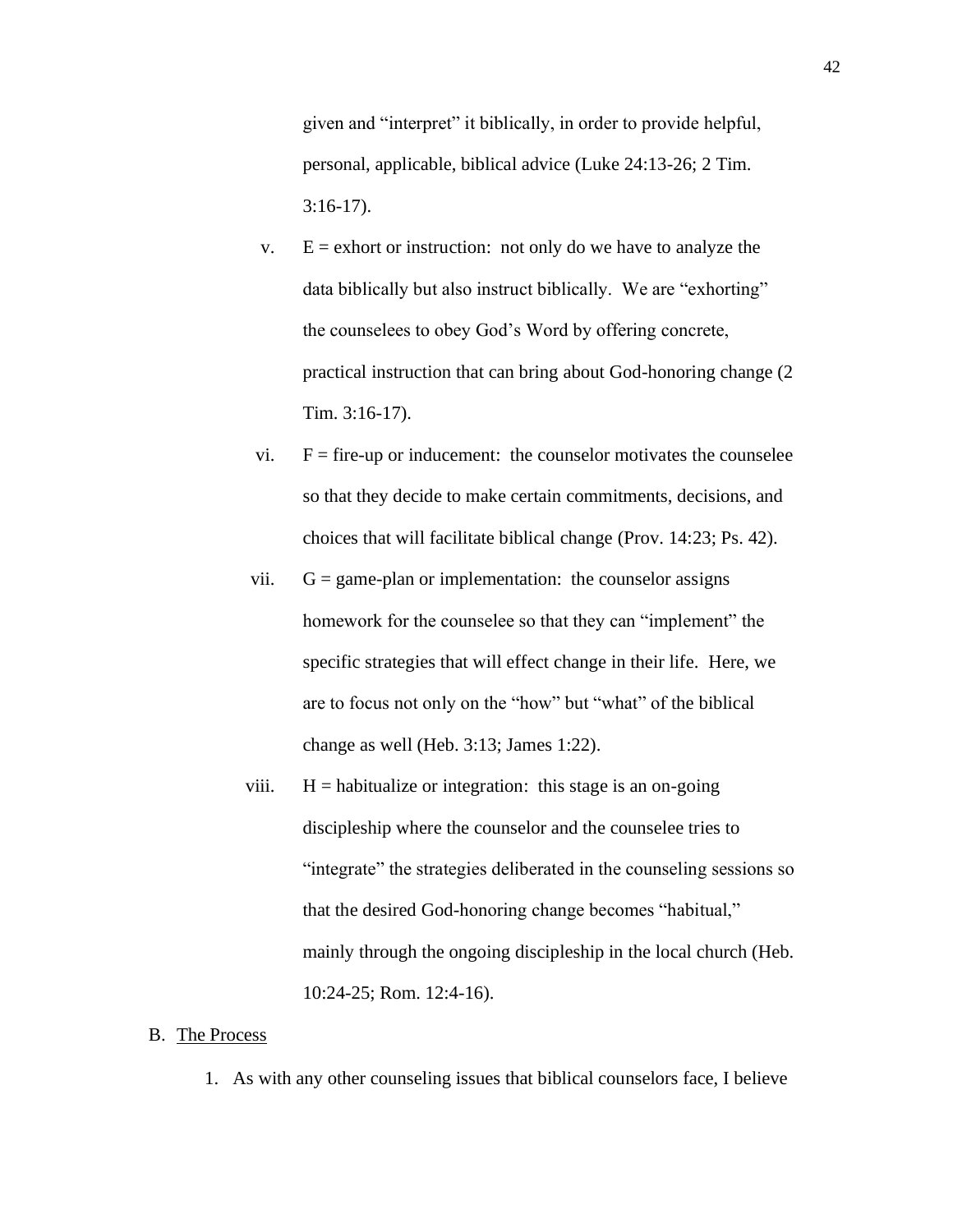"The Big Picture" remains the same. Here, Dr. Stuart Scott and Zondra Scott sketches an easy-to-follow representation of what the essence of the process looks like: 85

- i. Asking and investigating what truly is the presenting problem.
- ii. Looking at the "heat" or the problems, trials, other's sin, and suffering: the difficulties that God cares about and uses (John 16:33a). The counselor should also look at the complicating physical issues, relationships problems and other possible life crises. Simultaneously, as the counselor looks at the "heat," the counselor also explores how God and His truth is functioning and existing in the counselee's life (John 1:31-33). Meaning, what are the truths and spiritual practices that are existing in the counselee's life versus the spiritual needs or lacks and the lies that are currently existing and playing a major role in his/her life.
- iii. The counselor then looks at the "bad fruit" or struggles of the counselee's behavior and actions (Matt. 15:18-19) and thinking and beliefs (Rom. 12:2; 2 Cor. 10:5) along with the ruling hopes, desires, idolatrous lusts, and the life agendas (1 John 5:21; Hosea 4:12; Jer. 2:12-13). The fruit exposes what's inside and what we actually worship 24/7.
- iv. Dependent on the power of the gospel and embracing God and His truths from the inside out, the counselor then seeks real-life answers, hope, and change that glorifies God and the changes that lasts.

<sup>85</sup> Stuart Scoot, Zondra Scott, "The Big Picture" (BC580: Counseling Observation and Practicum, The Master's University, January 2020).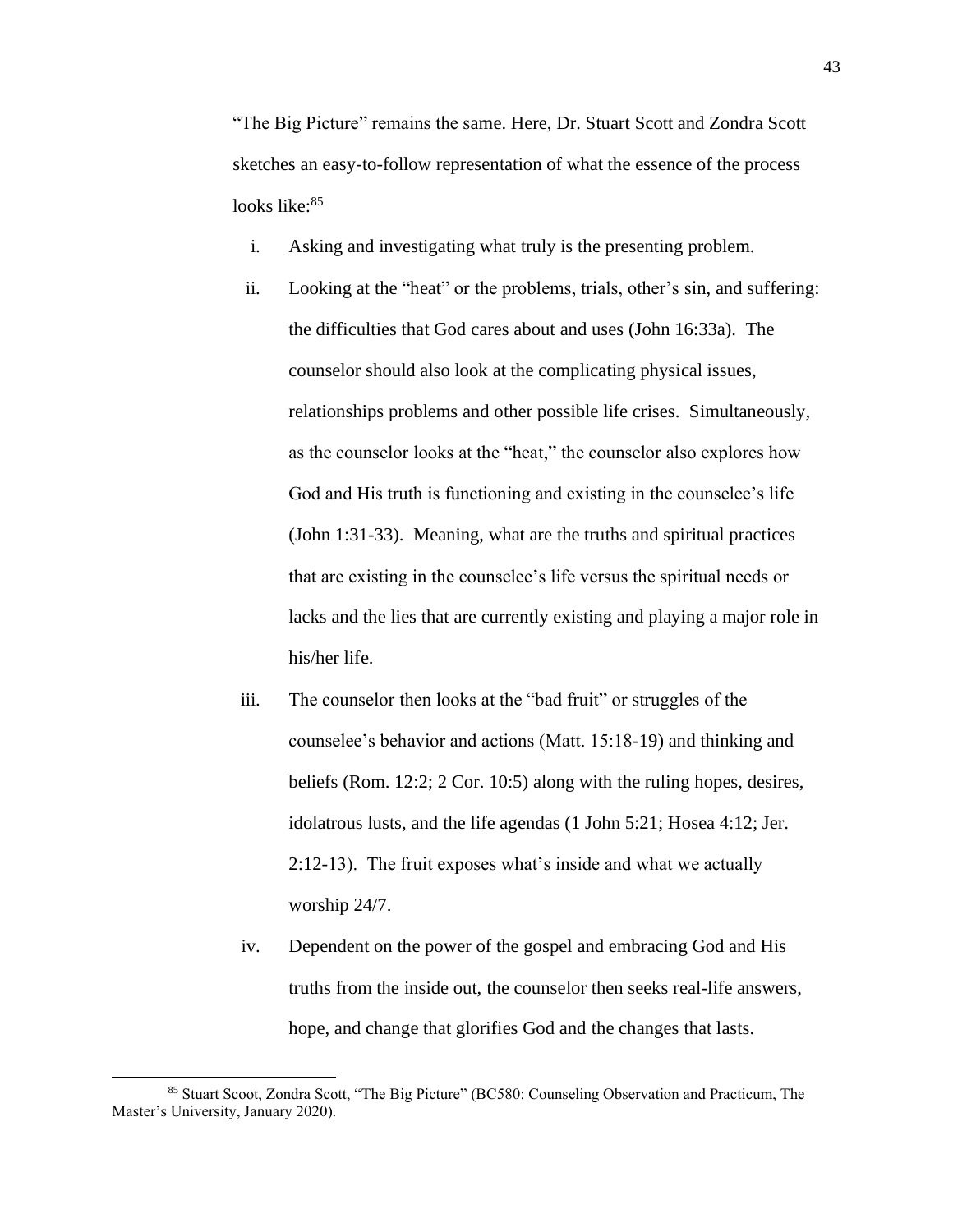- v. By repentance, the counselee "puts off" sin and,
- vi. By faith, "puts on" life-giving beliefs and behaviors.
- vii. By gospel reason and by gospel power, the counselee exercises new way of responding to "the heat" or life's circumstances.
- viii. By God's grace and power, the counselee demonstrates new ruling hope, desire, and life agenda/s (Luke 4:8) while having new thoughts and beliefs (Phil. 4:4-9; Ps. 19:14, 119:14-16), which ultimately produces much good fruit or behavior/actions (Eph. 4:22-24).
- 2. Another way to perceive "the process" is through the typical biblical counseling progressions. Here also, I am greatly indebted to Dr. Stuart Scott's work in this area.<sup>86</sup>
	- $i$ .  $1<sup>st</sup>$  session: having gathered personal information/data already, the counselor asks both extensive and intensive heart questions while connecting and giving general and specific hope for their issues with materialism. The counselor also gains a commitment to counseling and homework while covering any urgent matters such as safety and/or accountability. And in our case of materialism, getting into more heavy debt or not being able to function due to clutter or relationship issues due to greed.
	- ii.  $2<sup>nd</sup>$  session: as mentioned extensively in section V, the biblical counselor covers the gospel in the narrow sense (God, man, salvation, etc.) and also in the broad sense where Christ is at the center of our life and our realities with all its promises, privileges, and obligations both

<sup>86</sup> Dr. Stuart Scott, "Typical Biblical Counseling Progression" (BC580: Counseling Observation and Practicum, The Master's University, January 21, 2020).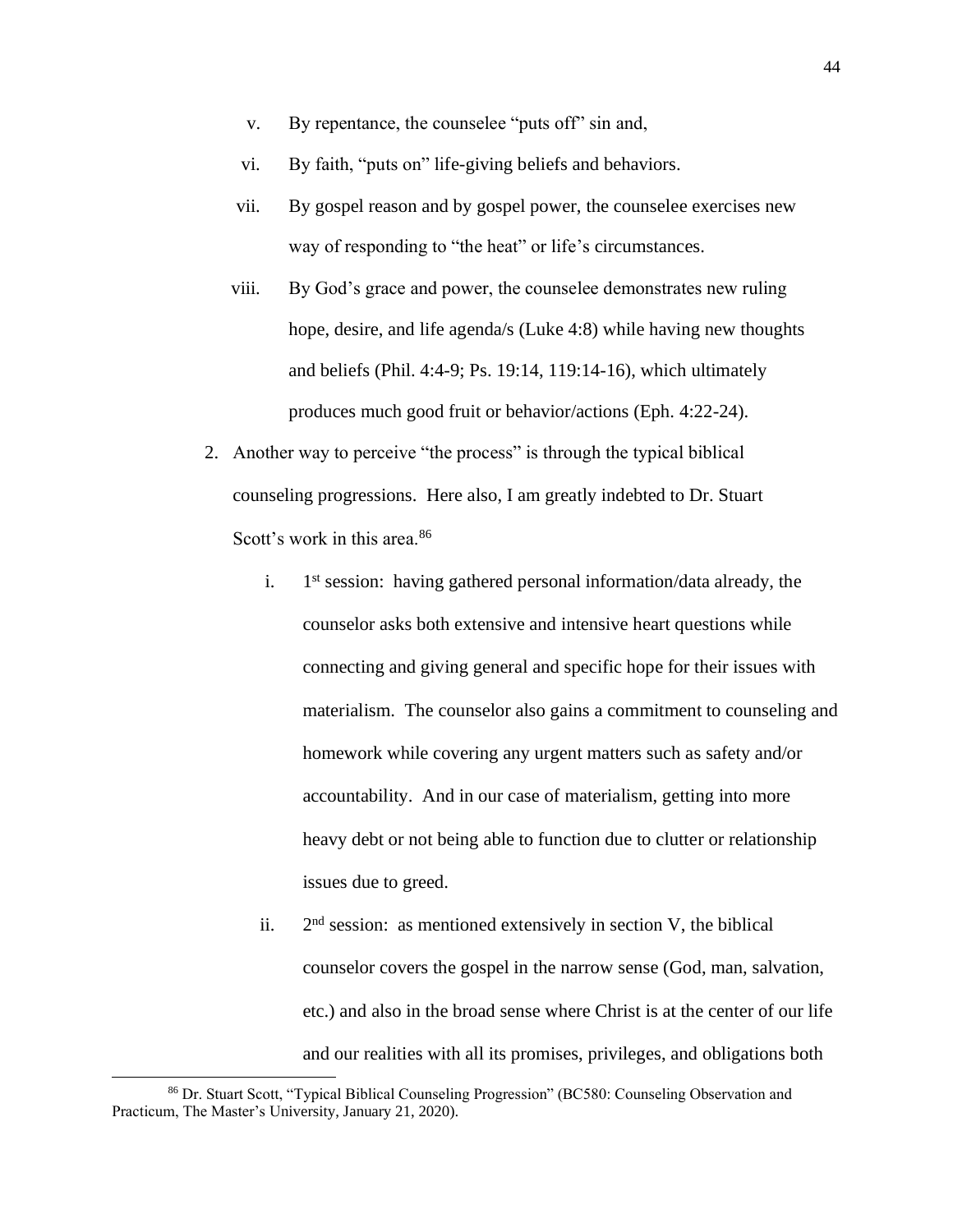in position *and* practice.

- iii. 3  $r<sup>d</sup> - 4<sup>th</sup>$  sessions: the counselor sheds preliminary light on the presenting problem/issue while giving critical encouragement or emergency/practical help (Gal. 6:2; 1 Thess. 5:14).
- $iv.$  $<sup>th</sup> - 5<sup>th</sup>$  sessions: the counselor and the counselee look deep into the</sup> heart worship and the counselee's relationship with God (Ps. 26:2; Heb. 4:12). We look closely at the original circumstance and the counselee's responses in their thoughts and behavior, ruling desires and wants which would bring about confession and repentance (if applicable, depending on responses being sinful or not).
- $V_{\bullet}$  $<sup>th</sup> - 6<sup>th</sup>$  sessions: For the glory of God, true lasting change is sought</sup> after (Phil. 2:12-13; Col. 1:29; 1 Tim. 4:7) by addressing how we can go about that change and look for any elements missing such as obedience to God's Word, making no provisions for the flesh, exercising put on and put off, having the local church playing a major role, etc.
- vi.  $7<sup>th</sup>$  – ff sessions: renew the mind/heart, actions, and focus (Eph. 4:21-24; 2 Cor. 10:5-6) by instructing on one area/topic at a time and start working through the ruling desires and worship. Furthermore, looking at the choices, actions, and habits (volition), the counselor and the counselee submits to and conforms to the lordship of Christ, all seeking to please our most worthy and gracious God (2 Cor. 5:9).
- vii. Along with these counseling progressions, there are also five basic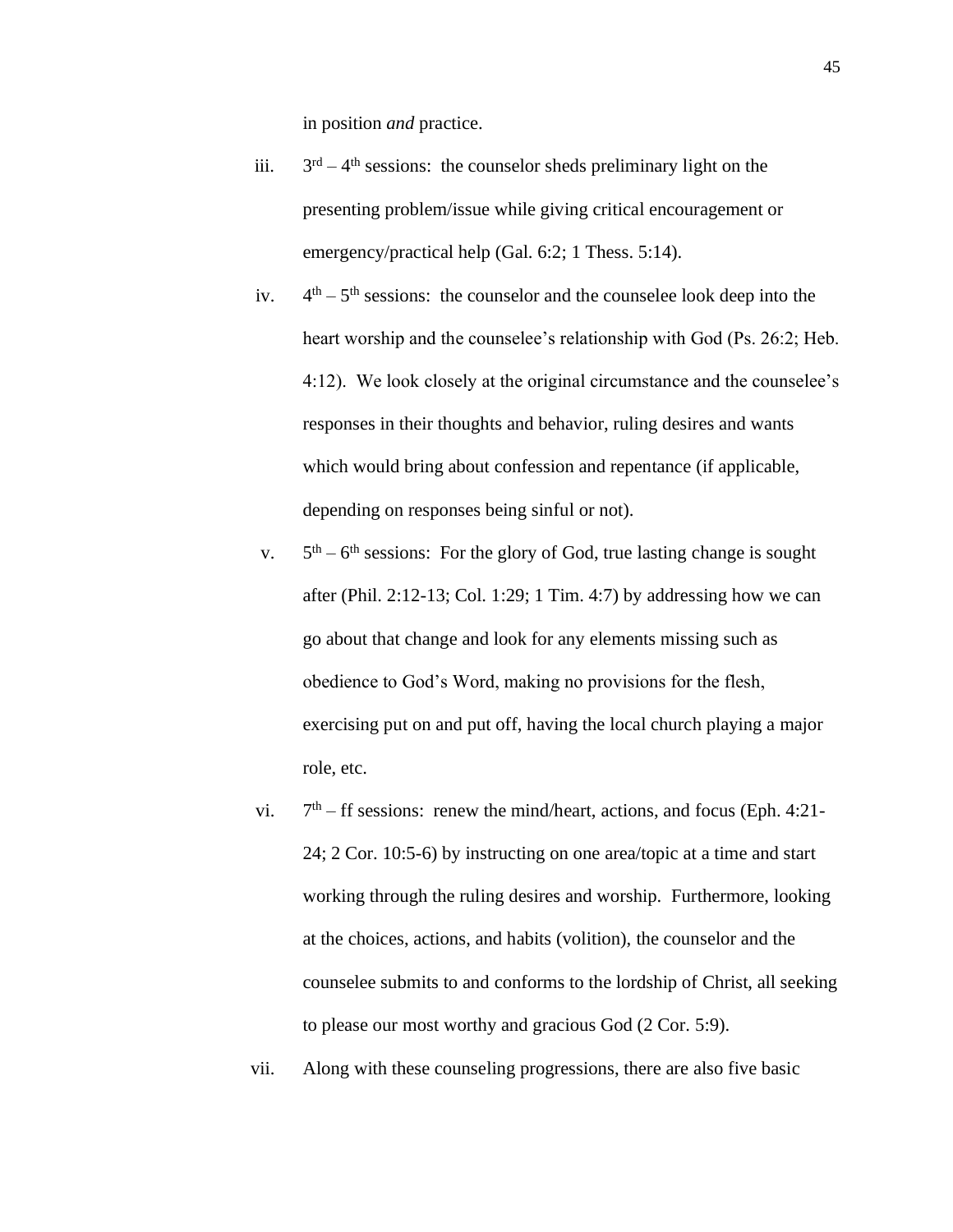phases of biblical counseling which may be very advantageous to keep in mind:<sup>87</sup> (1) create care & involvement, (2) understand, (3) speak & apply, (4) transition, (5) release to regular community.

3. To sum up this section of the research paper, I would like to note that the biblical counseling process in the simplest terms is, "… the framework for exploring the heart"<sup>88</sup> for the purposes of submitting to the lordship of Jesus Christ for His glory and honor. It is much of an art as it is some sort of set mechanical process. There is no one specific way to go about it but there are proven methods that God has used through His faithful saints over the years which consists of the element and the essence of prayer, dialoguing on the truth of the Scripture, giving biblical hope, applying and challenging the strongholds, and giving homework for lasting change that God would be truly pleased with. If all the sessions or even "chat-over-coffee" consists of these fundamental components—before the initial meeting, during the initial meeting(s), the ongoing meetings, and the final meeting(s)—I believe, the true lasting change is just around the corner.

### <span id="page-50-0"></span>C. Getting to the Root of Responses

- 1. Taking into account the biblical perspective of materialism considered in Section IV, root responses could be variations of or even combinations of many root issues.
- 2. The challenging aspect of counseling a materialistic heart will be in actually revealing it before the counselee's eyes and then the counselee honestly

<sup>87</sup> Ibid.

<sup>88</sup> Pierre and Reju, *The Pastor and Counseling*, 132.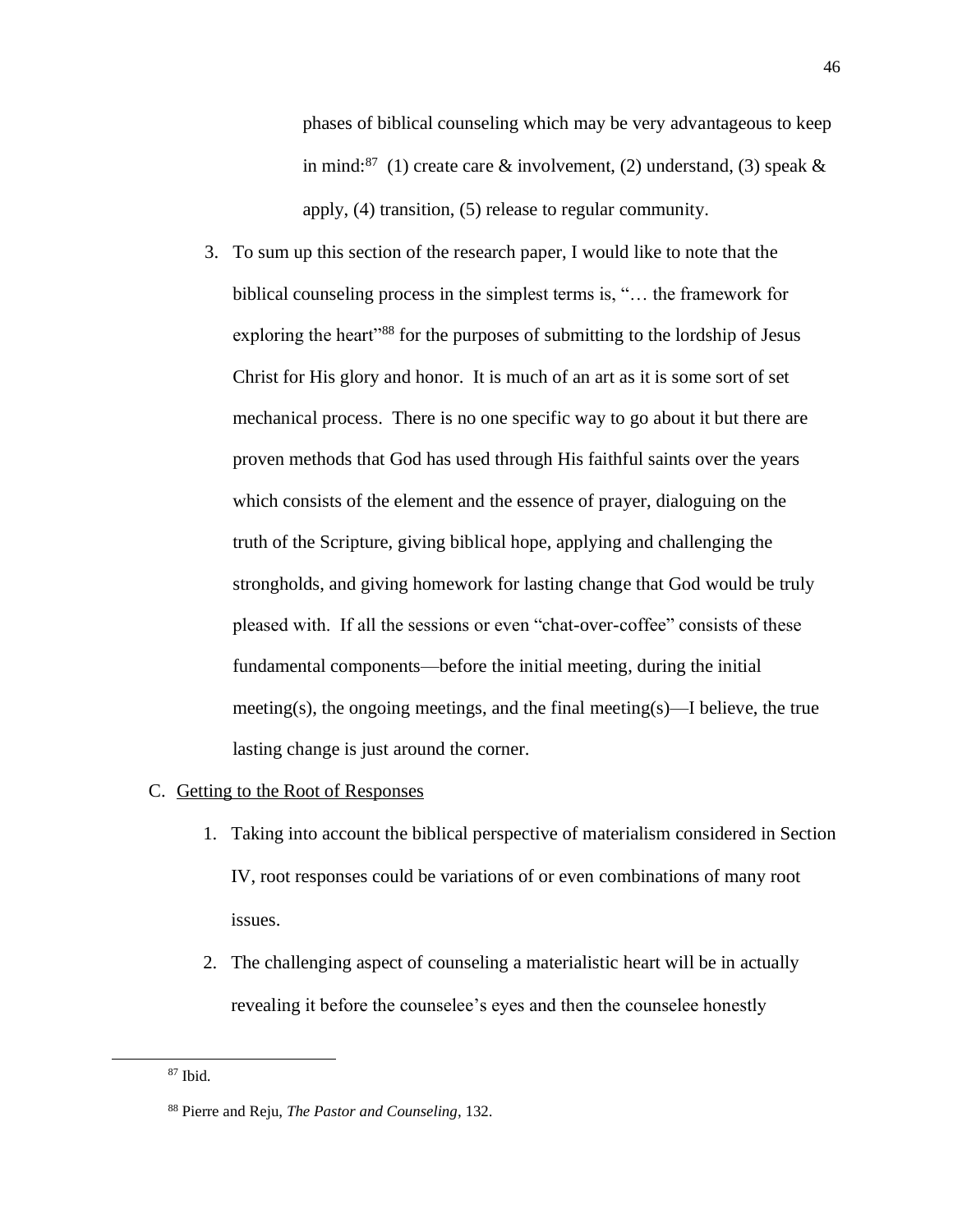admitting the fact. In practice, signs of or evidence of a materialistic heart will be easy to spot after first 2 to 3 sessions and if the counselor has a decent personal data on how an individual spends their money, time, relationships, energy, and resources that God has gifted them with.

- 3. The supplementary substantiation in deciphering a materialistic heart or detecting other idols of heart include:
	- i. Exhibiting (boasting) success or performance to show and prove to others their success or status through materialistic/physical symbols. Interestingly, both the rich person and the poor person can display this feature. For example, the rich person would buy *another* luxury car to "show off" that they have the money while the poor person who cannot pay their rent next month but still leases a BMW or Mercedes at all cost to look good in front of their friends and neighbors.
	- ii. Envy according to Galatians 5:19-21, envy is clearly seen as the deeds of the flesh. An easy example would be if the counselee wants a new iPhone just because his/her friend has the latest iPhone and that they desire it to the degree that they get in debt when the phone they already have is working perfectly fine.
- iii. Hoarding and compulsive buying/shopping which we have covered extensively already.
- iv. Greed again, the Bible has quite a lot to say about greed but warning passages include Luke 12:15 and Matthew 6:19, 24b, 1 Timothy 6:9-10, respectively. Moreover, in 1 Timothy 6:17-18, the Christians are instructed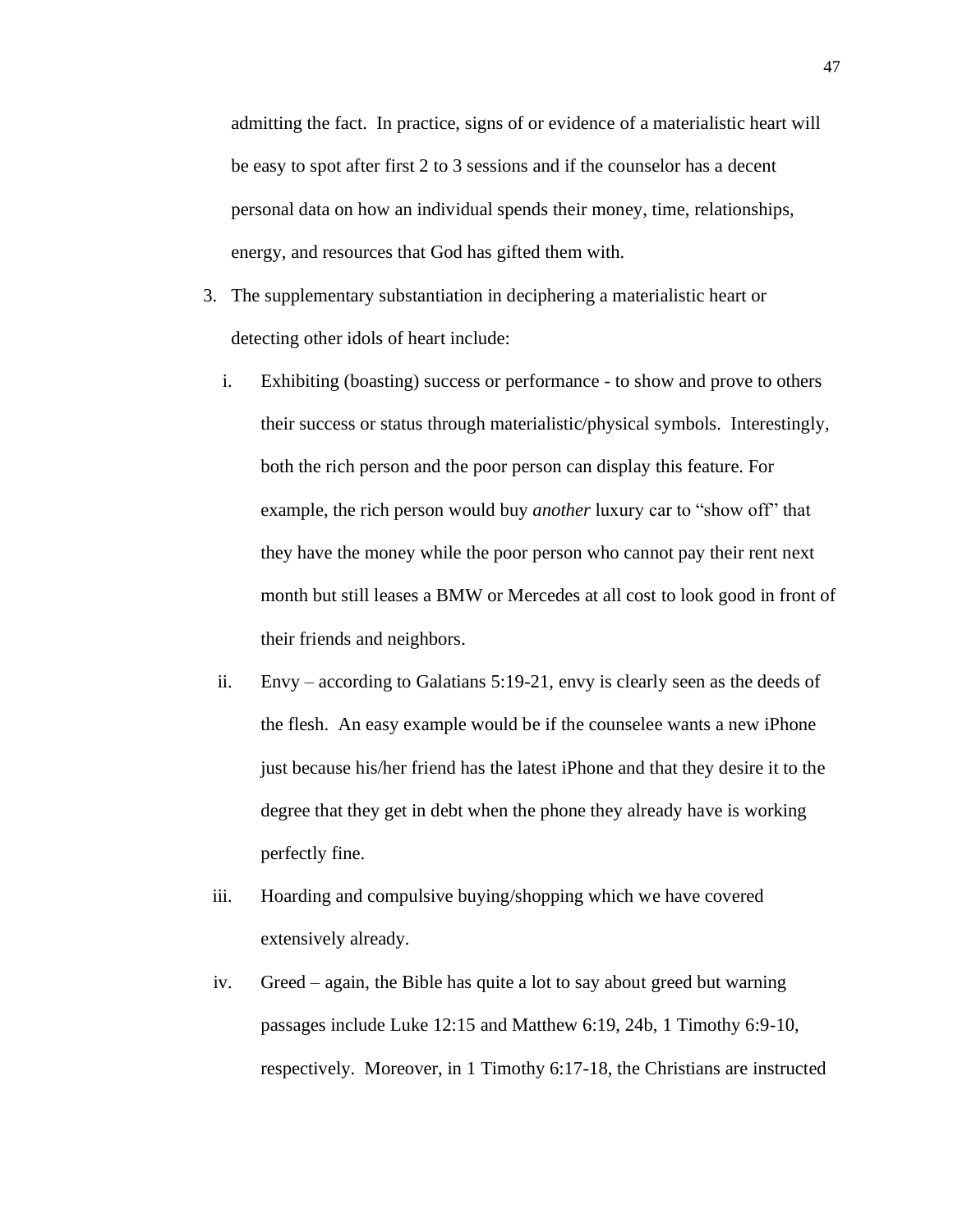to not trust or put our hope in riches but God.

- v. Fear of man [Proverbs 29:25](https://biblia.com/bible/esv/Prov%2029.25) says, "Fear of man will prove to be a snare, but whoever trusts in the LORD is kept safe." See also 1 Samuel 13 and 15 for a great illustration of what "fear of man" looks like and its result.
- <span id="page-52-0"></span>D. Addressing the Heart Issues
	- 1. To truly get at the root and the heart of materialism, we must "put off" the following affections, cognitions, and volitions:



# To Put Off

2. Conversely, in order to truly get at the root and the heart of materialism, we must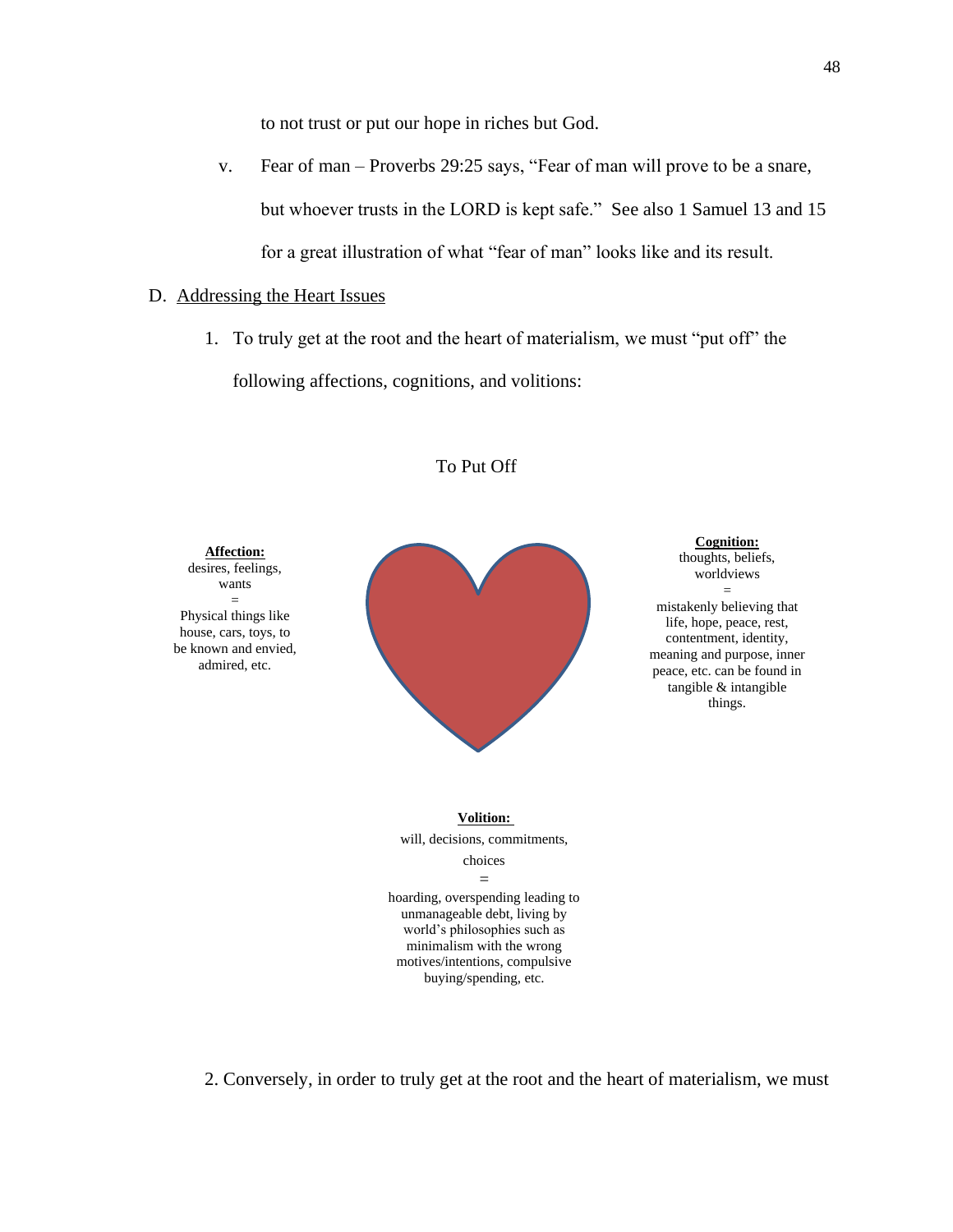# "put on" the following affections, cognitions, and volitions:



# i. Affection:

- a. help the counselee cultivate eternal desires that supersede temporal ones; equip the counselee to speak to emotional responses to circumstances in light of larger realities of God's promises (Matt. 6:19-34)
- b. help the counselee to take steps to avoid being influenced by people's unbiblical values (John 8:22-24; John 15:19; John 17:14-16)
- c. equip the counselee to act against feelings of self that do not align with God's values by reframing situations that enforce false value. Submit deeply held desires regarding "physical things" of this world

<sup>89</sup> Jeremy Pierre, "The Heart Functions Relationships" (Southern Baptist Theological Seminary, 2015).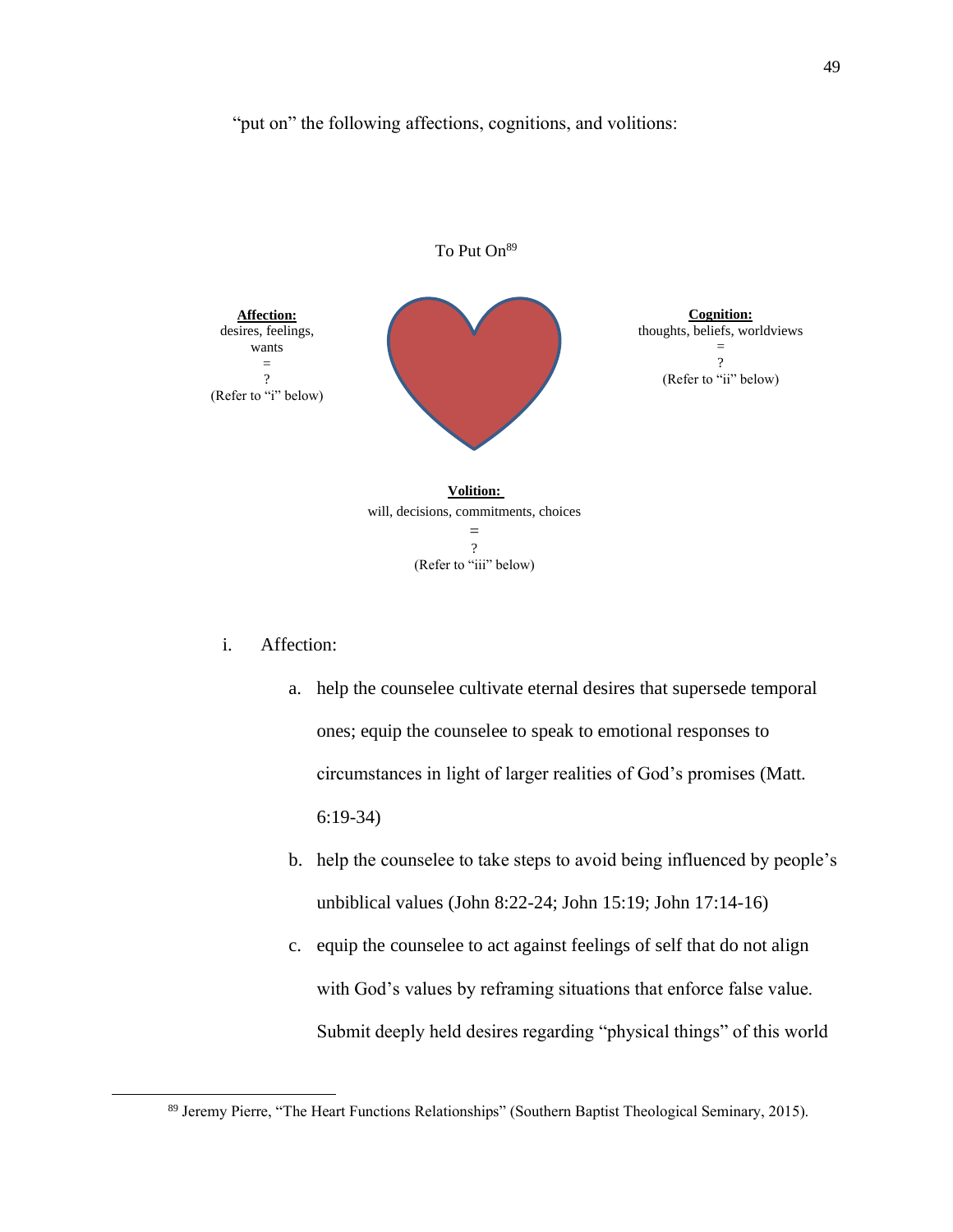to God's greater values (Ps. 73; 2 Cor. 12:1-10)

d. feed the counselee for true desire for God and starve out other desires by what they pursue. Guide them to use Scripture to seek what they love and help them see the benefit of seeking Him alone (Ps. 1, 16)

# ii. Cognition:

- a. Engage the counselee's mind with the full truth of how God relates to their circumstances—according to the full breadth of His character: e.g. His wisdom, His hatred of evil, etc. (Rom. 8:18-39; Ps. 56)
- b. Help the counselee adjust false beliefs about themselves and others in relation to material possessions. Meaning, help them undermine untruthful influences on them
- c. Equip the counselee to continually expose standards of self that rival their identity in Christ, working to crucify them through meditation on Scripture, thankfulness, prayer, renewed mission, etc. (Phil. 3:12- 21)
- d. Make a plan to use various means to focus on pertinent truths: church, spiritual disciplines, study of God's Word, etc. (Ps. 119)
- iii. Volition:
	- a. Love is committed action for the good of others (1 John 3:18). Guide the counselee to rearrange their life for this rather than hoarding or splurging on themselves alone.
	- b. The counselee must take care not to imitate what is unbiblical in others' behavior, but what is righteous (Rom. 12).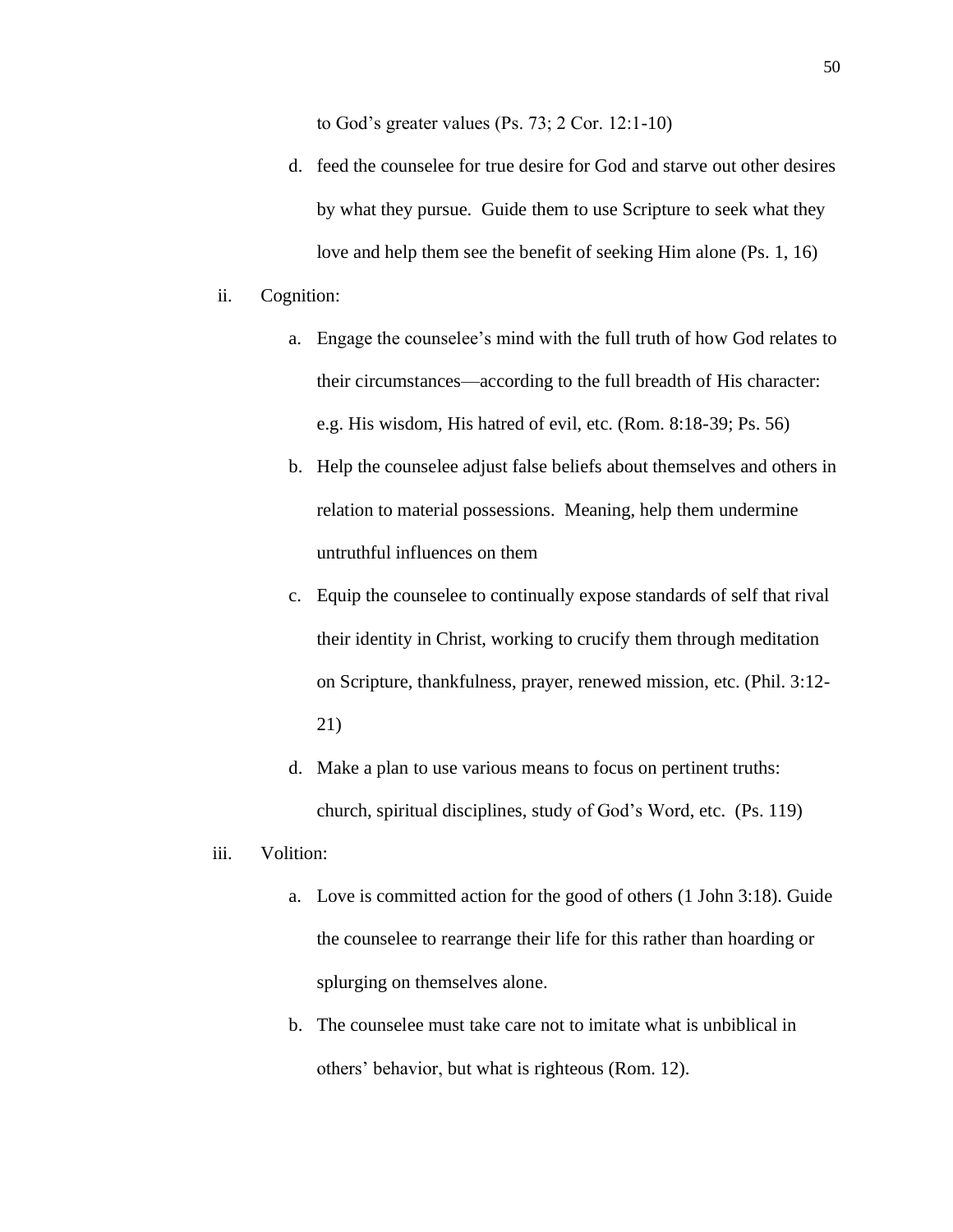- c. Help the counselee to see and determine how they can serve others as life is not about self. Through service, allow the counselee to experience satisfaction of doing what they were designed for (Phil. 2:3-8; Col. 3:12-17).
- d. Our duty before God, as His children, can be summed as one simple action in two parts: trust and obey (Rom. 1:5, 16:26). Help the counselee see that trusting in our riches is futile (Ps. 20:7). When all is said and done, seeking God and His ways, is a choice—one that needs to be made countless times a day. Give the counselee some game plans and specific strategies to seek God (Matt. 7:7-11).

# <span id="page-55-0"></span>E. Ideas for Homework Assignments

- 1. Although the responses or the fruit of a materialistic heart might look different for different individuals (e.g., hoarding versus compulsive spending), the root will be the same, unless it intersects with some other heart idols. Therefore, the approach to homework will also vary depending on the person. However, I would like to allocate a small section here to give as an example of what some homework would look like dealing with the root issue so that it might be a source to awaken a pastor, lay-person, or the biblical counselor to formulate other creative and beneficial homework in the field of biblical counseling.
- 2. The actual format of the homework might be different for each biblical counselor, but the core would involve Scripture and in this example, I will use Luke 12:13-21 and use some of the first-rate questions proposed from *A*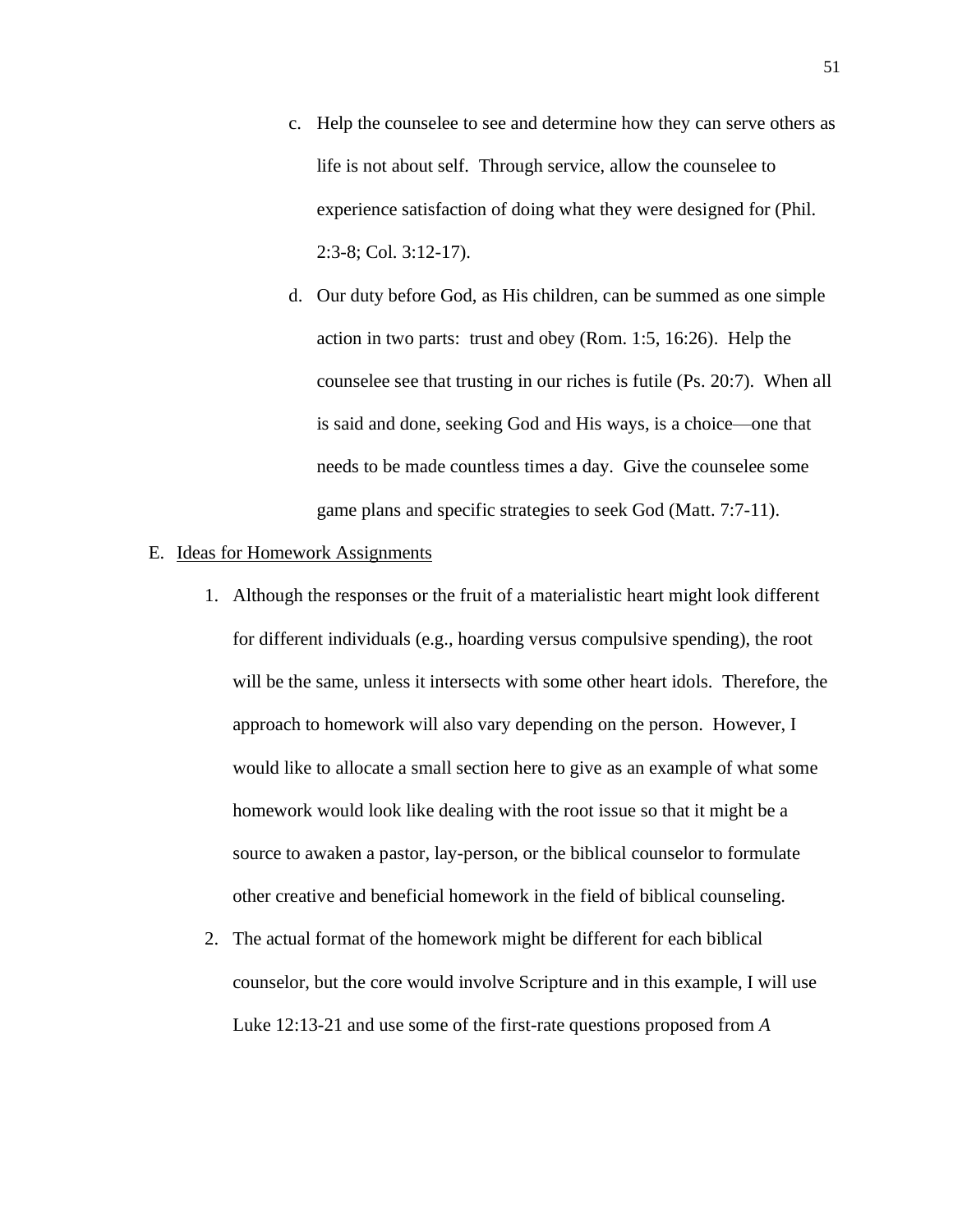*Christian Growth and Discipleship Manual* by Mack & Johnston.<sup>90</sup>

- i. Verse 13: the man in the crowd had an audience with Jesus Christ. He had one opportunity to ask any question he chose, or to make any request. What did he say? How did he phrase his comment? What information can we gather from his manner and words?
- ii. Verse 15: Jesus, who knew his heart, evaluated the man's intent and motivations. What was the motive of the man in the crowd?
- iii. Verse 15: Jesus also offered truth to the man in an attempt to give him the opportunity to change his thinking to a God-honoring priority. What did Jesus teach? What can we learn from Jesus about compassionate care?
- iv. Verses 16-21: Jesus gave the man (and us) further truth in the story/parable He told. Summarize the parable and the point of it.
- v. Asking the counselee: why do you think contentment is such a rare jewel? Why is covetousness or greed or discontentment so prevalent?
- vi. Asking the counselee: What decisions have you made that were made on the basis of a desire for material possessions? What decisions are you making that are based on the desire for an abundance of material possessions?
- vii. Asking the counselee: Will you commit yourself to patterns of thinking and spending which will make you rich toward God? If so, what specific changes will you make? Write out a commitment

<sup>90</sup> Wayne A Mack and Wayne Erick Johnston, *A Christian Growth and Discipleship Manual* (Bemidji, MN: Focus Publishing, 1995), 113–15.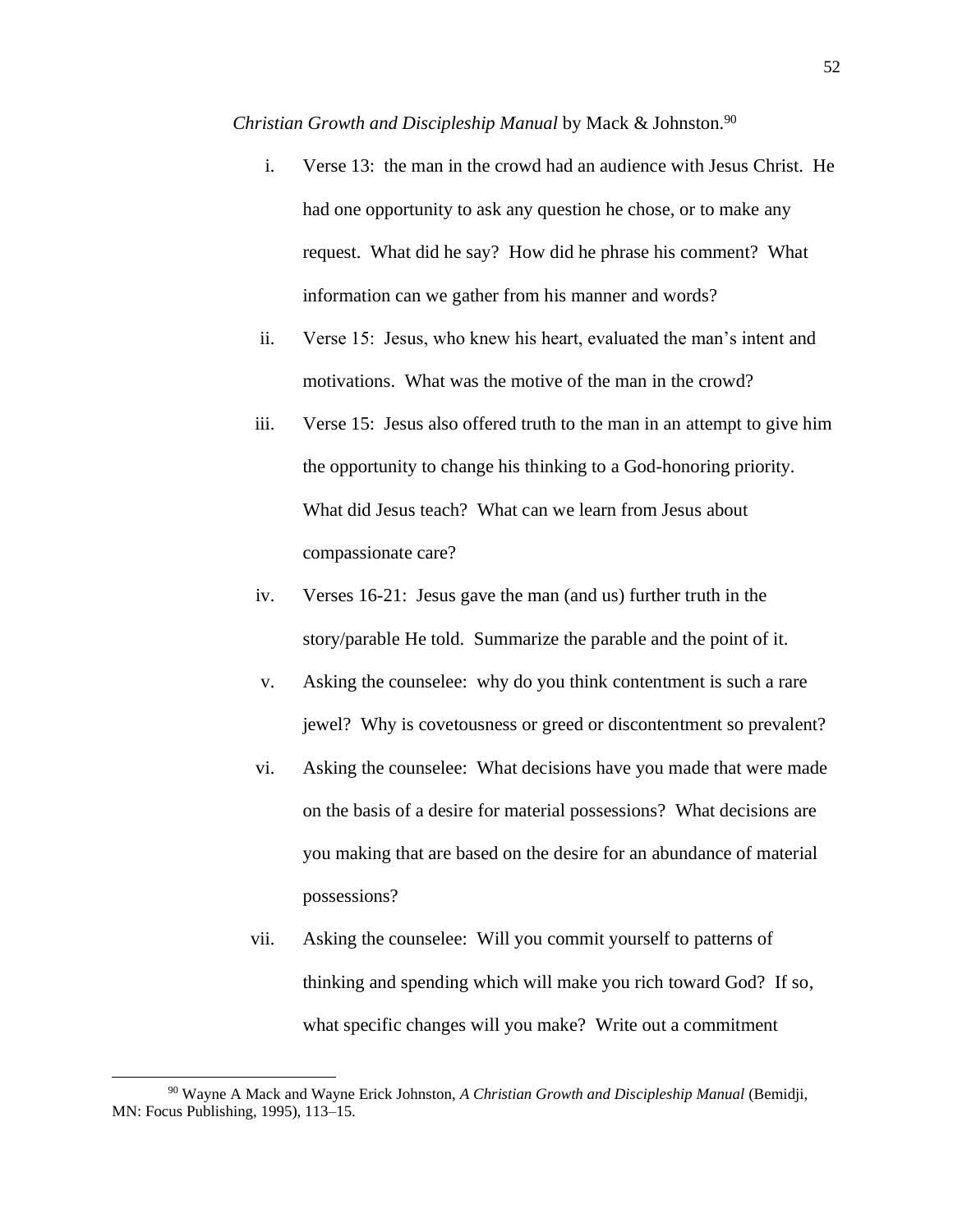statement being very concrete about the changes you know you need to make.

- 3. By studying, meditating, and having homework such as this with the Scripture being the core and at the center and as the counselee invests his/her time doing the homework, there surely will be some kind of change happening—slowly maybe, but surely. This spiritual discipline will deal harmoniously with the problem of materialism which is always present when discontentment is experienced.
- 4. Needless to say, we want the counselee drink deeply from the Word of God and the homework must reflect this goal. Make sure the counselees actually look up the passages that are referenced and make sure specific, objective, and measurable applications are drawn out from the homework so that it effectively intersects with the counselee's day-to-day life.<sup>91</sup>
- 5. Lastly, but also of utmost importance, is that the love for our counselees should compel us to pray for them ever so diligently, so that God would help them make the applications a reality in their lives and bring about lasting change.

# **VII. Conclusion**

#### <span id="page-57-1"></span><span id="page-57-0"></span>A. Breakfast by the Sea

All four gospels of the Bible are action-packed roller coaster ride of emotions. Of the four portraits of the same person and deity of Christ Jesus painted in these gospels, the gospel according to John has a movie-like ending where Jesus

<sup>&</sup>lt;sup>91</sup> Dr. Keith Palmer, "Applied Soul Care I" (BC592.2: Counseling Internship, The Master's University, August 10, 2021).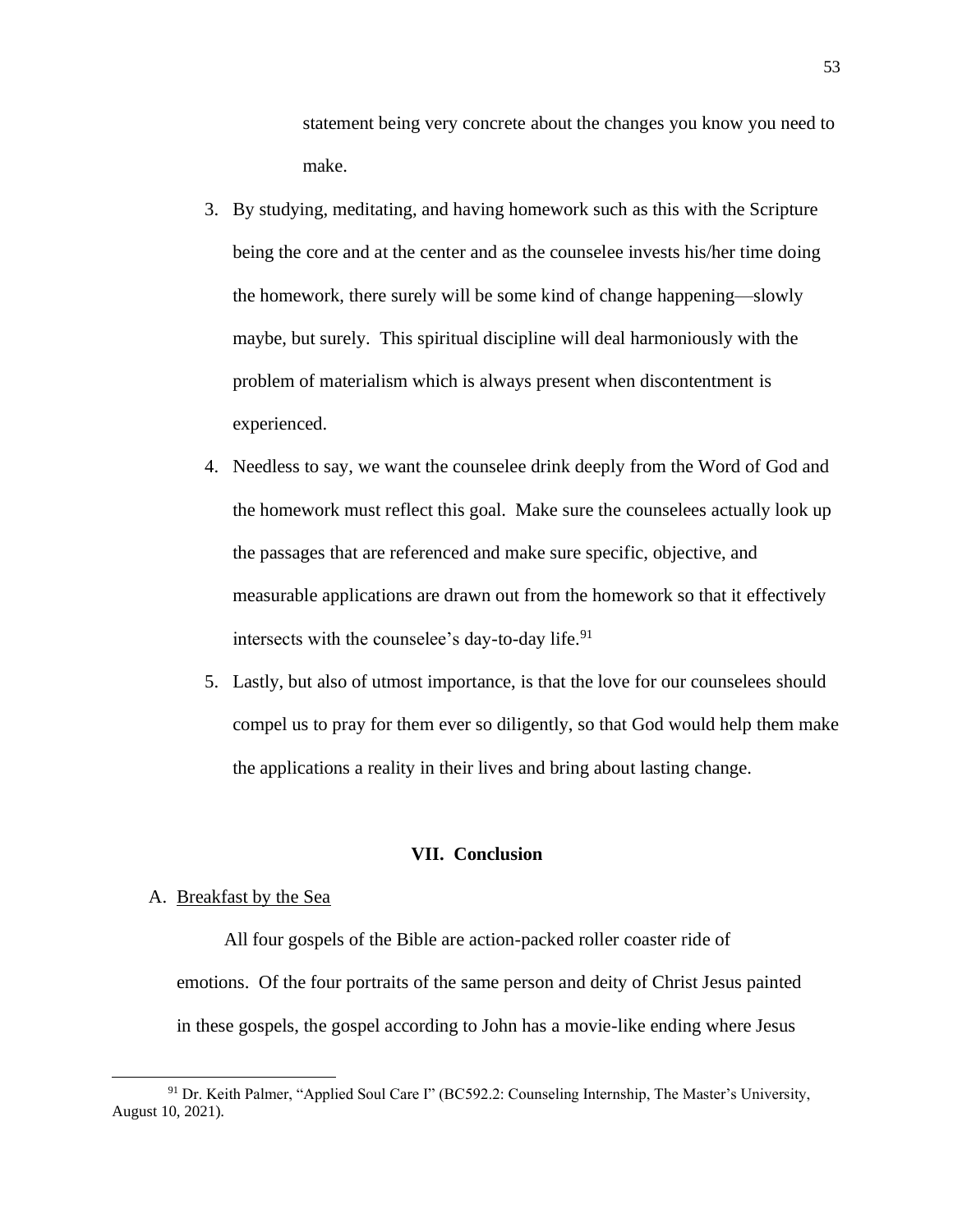showed Himself to the disciples at the Sea of Tiberias (John 21).

- 1. The context here occurs after the agonizing betrayal and arrest, followed by a bloodcurdling death of our LORD on the cross for you and I.
- 2. However, the climax takes place when we find the empty tomb along with Mary Magdalene (John 20:1-2), and we are also left with some sort of panic, awe and jubilation—all at the same time!
- 3. The reason I say the book of John has a movie-like ending is because after all of these emotions the readers go through since the first sentence of the book, "In the beginning was the Word…" (John 1:1), we are led to a sea in the calm and quietness of an early morning (John 21). All of our five senses are raised quite high at this juncture.
- 4. Turning our attention to John chapter 21, the disciples go fishing—just imagine what they were thinking after all they have seen and heard and experienced. And when they come back from their fishing and, "… got out on land, they see a charcoal fire in place, with fish laid out on it, and bread" (John 21:9).
- 5. There could be many implications and interpretations of this passage, but we can plainly bear witness to the fact that Jesus *provided* for the disciples' needs. One author concurs by affirming that, "Jesus had already anticipated their physical needs."<sup>92</sup> By the way, it's also extremely remarkable how Jesus not only restores someone physically, but also spiritually when Jesus restores Peter later in the book (John 21:15-19).
- 6. Therefore, as this research thesis paper tried to convey, physical things of this

<sup>92</sup> Charles H. Dyer, *Thirty Days in the Land with Jesus: A Holy Land Devotional*, New edition (Chicago: Moody Publishers, 2012), 243.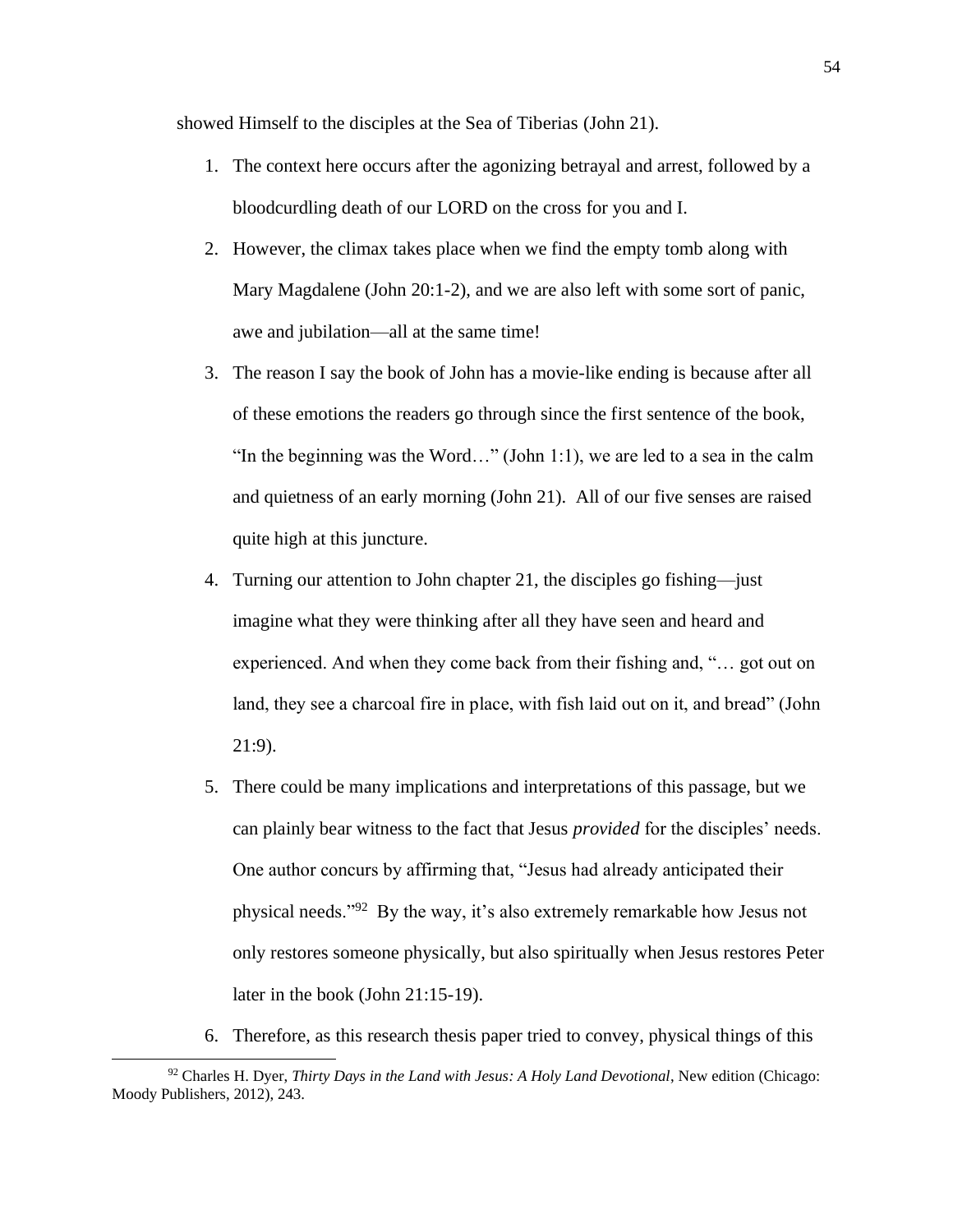world should not be the ruling desires and wants in our lives nor should they be worshiped since Jesus knows perfectly what we need each and every day of our lives.

# <span id="page-59-0"></span>B. Blessed Assurance & Heir of Salvation<sup>93</sup>

- 1. Accordingly then, as heir of God's extravagant salvation, God can be fully trusted because:<sup>94</sup>
	- i. God is perfect in love
	- ii. God is infinite in wisdom
	- iii. God is completely sovereign

# <span id="page-59-1"></span>C. Only One Life, 'Twill Soon Be Past

- 1. What should be our proper response then? Depending on where you are at with the LORD, the answer might be different. For me personally... Deep gratitude, more trust in His sovereignty, thanksgiving, to live a life pleasing to God, to serve Him more and better, to know His Word better, etc. etc. comes to mind. Why? Because… "This physical world was designed by God to be one big finger that points you to the only place where your heart will find satisfaction and rest. Your heart will rest only when it finds its rest in God, and God alone."<sup>95</sup>
- 2. God lovingly asks us, "Why do you spend your money for that which is not bread, and your labor for that which does not satisfy? Listen diligently to me, and eat what is good, and delight yourselves in rich food." (Isaiah 55:2, ESV).

<sup>93</sup> "Hymn: Blessed Assurance," accessed October 25, 2021, https://www.hymnal.net/en/hymn/h/308.

<sup>94</sup> Jerry Bridges, *Trusting God: Even When Life Hurts* (Tyndale House, 2014), 18.

<sup>95</sup> Tripp, *New Morning Mercies*.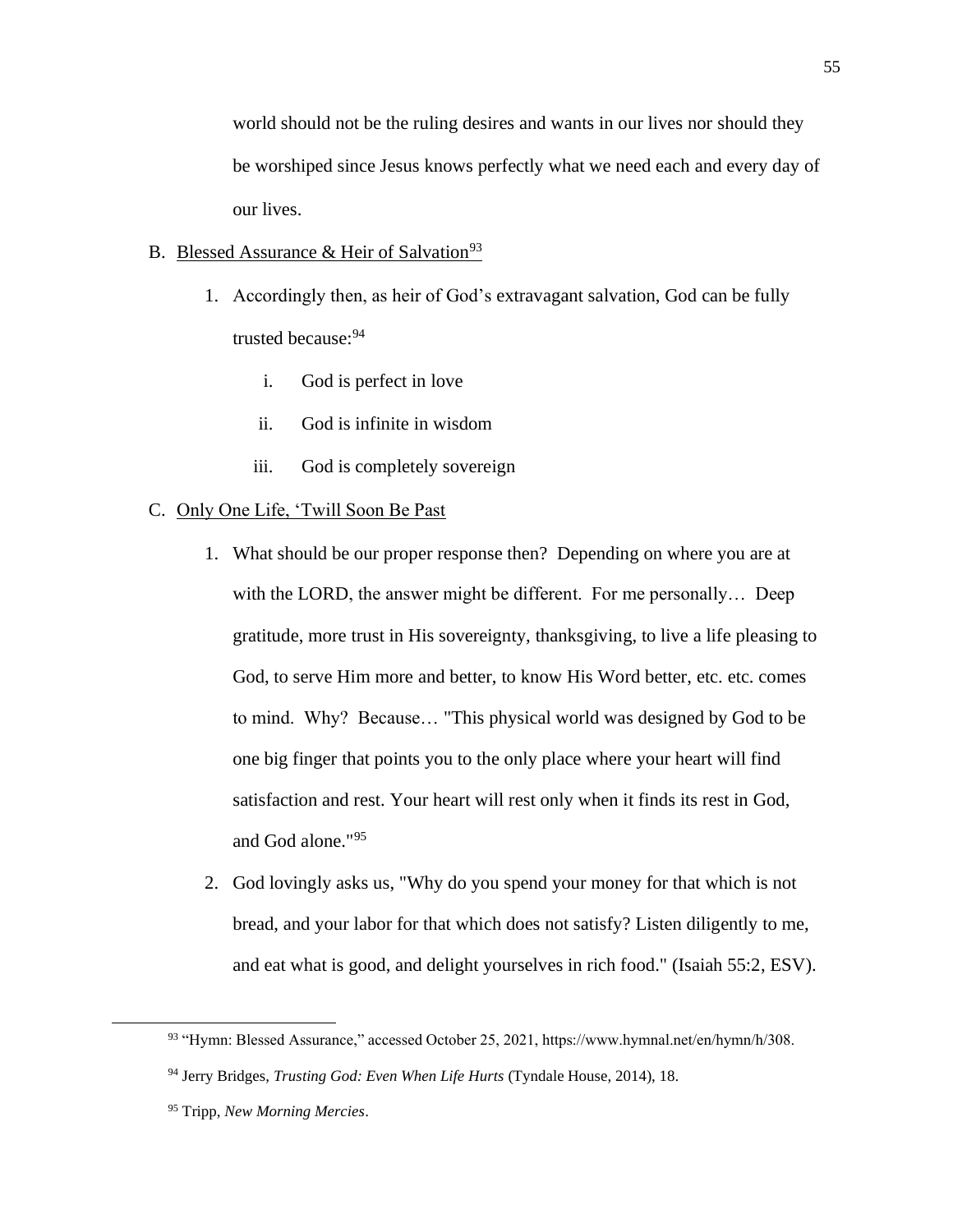- 3. In view of all that God has given, is giving, and will give us in the future, our priority should be to live our lives with intentionality. That is, to live faithfully and unwaveringly—aligning not only our lives around Jesus but to abound in the work of our LORD (1 Cor. 15:58).
- 4. As C.T. Studd, a pioneer missionary who gave up fame and family fortune to serve his LORD in China, India, and Africa has put forward so farsightedly in his widely known poem, "Only one life, 'twill soon be past, Only what's done for Christ will last."<sup>96</sup>

<sup>96</sup> John Piper, *Don't Waste Your Life*, Redesign edition (Crossway, 2018), 12.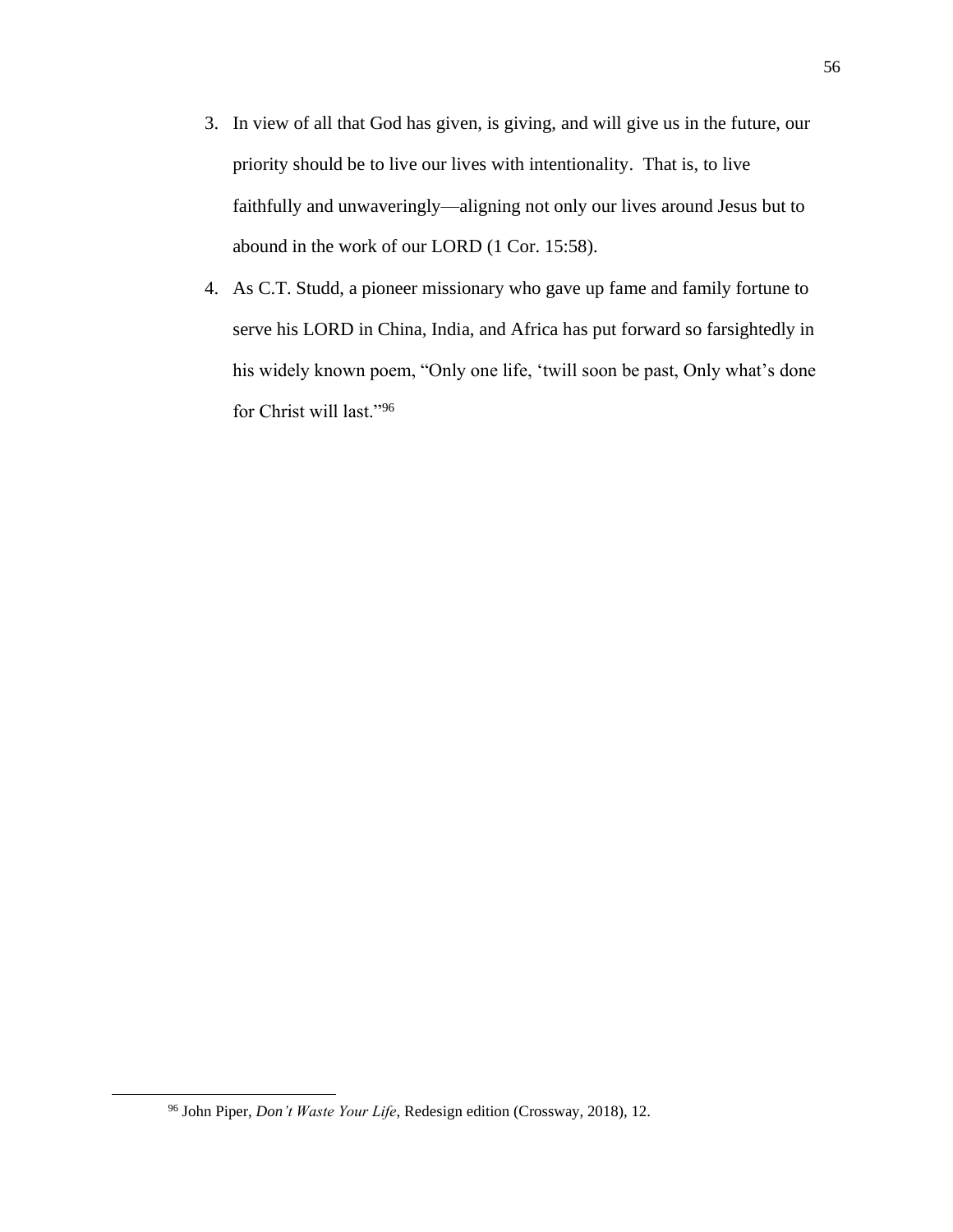# **Bibliography**

- <span id="page-61-0"></span>Minimalism. "A Brief History of Minimalism: How the Minimalist Movement Happened," July 21, 2019. https://minimalism.co/articles/history-of-minimalism.
- Adams, Jay E. *A Theology of Christian Counseling: More than Redemption*. 1 online resource. vols. The Jay Adams Library. Grand Rapids, Mich.: Zondervan, 2010.
- Antioch Bible Church. *Why You Can Believe the Bible - Voddie Baucham*, 2014. https://www.youtube.com/watch?v=G1XJ7DeR5fc.
- Aristotle, and James Edward Cowell Welldon. *Nicomachean Ethics*. Macmillan and Company, Limited, 1902.
- Assembly, Westminster Divine. *The Westminster Larger Catechism: With Scripture Proof Texts*. Rotolo Media, 2013.
- Association, American Psychiatric. *Diagnostic and Statistical Manual of Mental Disorders (DSM-5®)*. American Psychiatric Association, 2013.
- Astrid Müller MD, PhD, James E. Mitchell MD, Martina de Zwaan MD. "Compulsive Buying." *The American Journal on Addictions* 24, no. 2 (March 2015): 132–37.
- Atanasova, Aleksandrina; Eckhardt, Giana M. "The Broadening Boundaries of Materialism." *Marketing Theory* XX (2021): 1–20.
- Barrett, David B., and Todd M. Johnson. *World Christian Trends, AD 30-AD 2200: Interpreting the Annual Christian Megacensus*. William Carey Library, 2001.
- Belk, Russell W. "Materialism: Trait Aspects of Living in the Material World." *Journal of Consumer Research* 12, no. 3 (December 1985).
- Ben Hague, Jo Hall, Stephen Kellett. "Treatments for Compulsive Buying: A Systematic Review of the Quality, Effectiveness and Progression of the Outcome Evidence." *Journal of Behavioral Addictions* 5, no. 3 (September 17, 2016): 379–94.
- Bridges, Jerry. *Trusting God: Even When Life Hurts*. Tyndale House, 2014.
- Butler, Trent C. *Holman Bible Dictionary*. Nashville, Tenn: Holman Bible Pub, 1991.
- "Cambridge Dictionary: Find Definitions, Meanings & Translations." Accessed September 27, 2021. https://dictionary.cambridge.org/us/.
- Chenshu Zhang, Judith S. Brook, Carl G. Leukefeld, Mario De La Rosa, David W. Brook. "Compulsive Buying and Quality of Life: An Estimate of the Monetary Cost of Compulsive Buying among Adults in Early Midlife." *Psychiatry Research* 252 (June 2017): 208–14.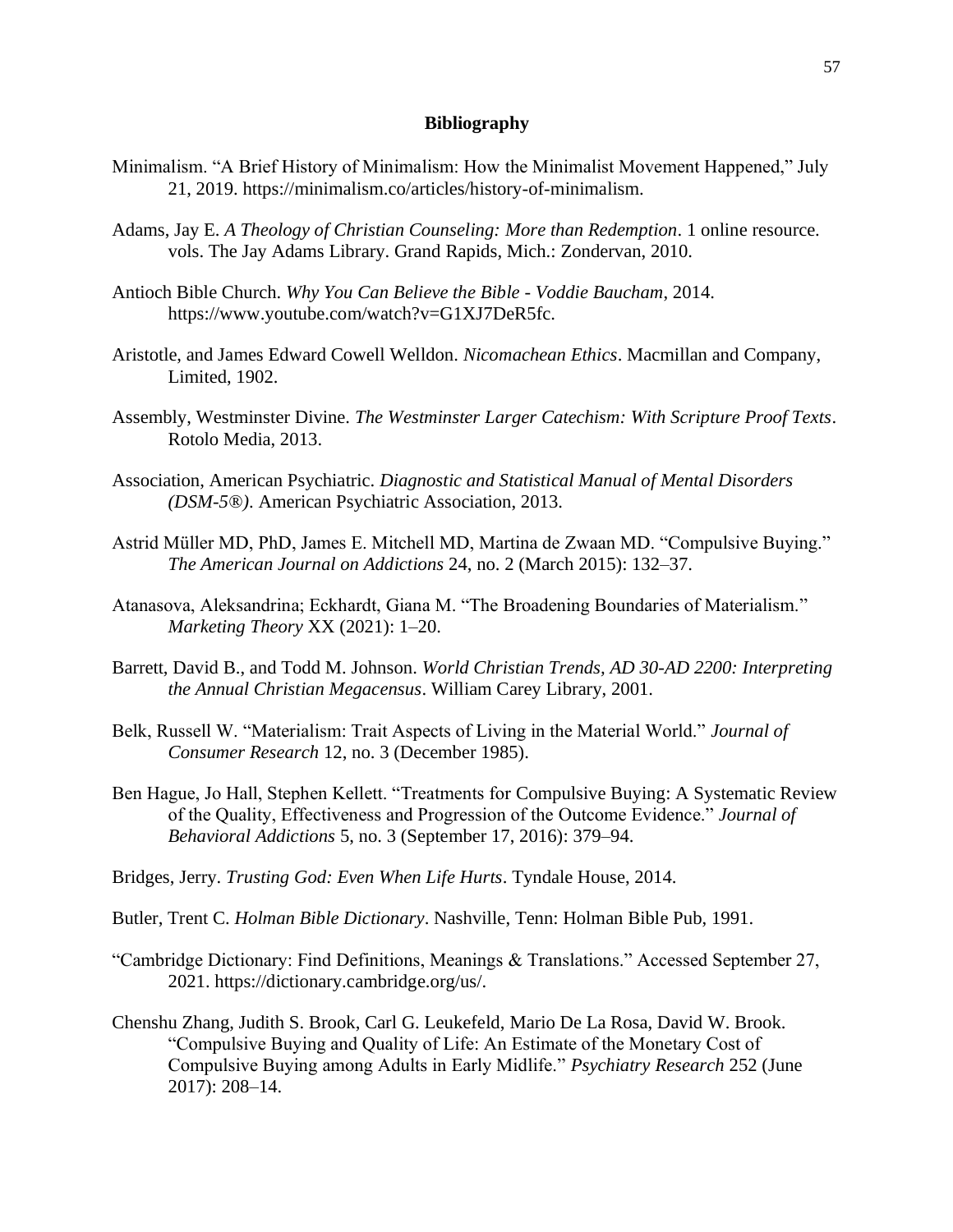- Chenshu Zhang, PhD, Judith S. Brook, EdD, Carl G. Leukefeld, PhD & David W. Brook, MD. "Associations between Compulsive Buying and Substance Dependence/Abuse, Major Depressive Episodes, and Generalized Anxiety Disorder among Men and Women." *Journal of Addictive Diseases* 35, no. 4 (May 2016): 1–7.
- Christina M Gilliam, Melissa M Norberg, Anna Villavicencio, Samantha Morrison, Scott E Hannan, David F Tolin. "Group Cognitive-Behavioral Therapy for Hoarding Disorder: An Open Trial." *Behaviour Research and Therapy* 49, no. 11 (November 2011): 802–7.
- Dictionaries, Editors of the American Heritage. *The American Heritage Dictionary of the English Language, Fifth Edition: Fiftieth Anniversary Printing*. Indexed edition. Boston: Mariner Books, 2018.
- Dr. Keith Palmer. "Applied Soul Care I." Presented at the BC592.2: Counseling Internship, The Master's University, August 10, 2021.
- Dr. Stuart Scott. "BC598: Thesis Composition." The Master's University, November 11, 2021. ———. "Typical Biblical Counseling Progression." Presented at the BC580: Counseling Observation and Practicum, The Master's University, January 21, 2020.
- Duvall, J. Scott, and J. Daniel Hays. *Grasping God's Word: A Hands-on Approach to Reading, Interpreting, and Applying the Bible*. Grand Rapids, MI: Zondervan, 2012.
- Dyer, Charles H. *Thirty Days in the Land with Jesus: A Holy Land Devotional*. New edition. Chicago: Moody Publishers, 2012.
- Fincher, David, Brad Pitt, Edward Norton, and Meat Loaf. *Fight Club*. Drama. Fox 2000 Pictures, New Regency Productions, Linson Films, 1999.
- Forrey, Jeff and Kellemen, Bob, eds. *Scripture and Counseling: God's Word for Life in a Broken World*. Grand Rapids, Michigan: Zondervan, 2014.
- Foundation, The Lockman. *NASB Giant Print Bible, Brown, Leathertex, 2020 Text*. The Lockman Foundation, 2020.
- Goulston, Mark, and Philip Goldberg. *Get Out of Your Own Way: Overcoming Self-Defeating Behavior*. Reissue edition. New York, NY: TarcherPerigee, 1996.
- Harris, R. Laird, Gleason L. Archer Jr, and Bruce K. Waltke. *Theological Wordbook of the Old Testament*. New edition. Chicago, IL: Moody Publishers, 2003.
- "Hymn: Blessed Assurance." Accessed October 25, 2021. https://www.hymnal.net/en/hymn/h/308.
- "IBISWorld Industry Market Research, Reports, and Statistics." Accessed September 19, 2021. https://www.ibisworld.com/default.aspx.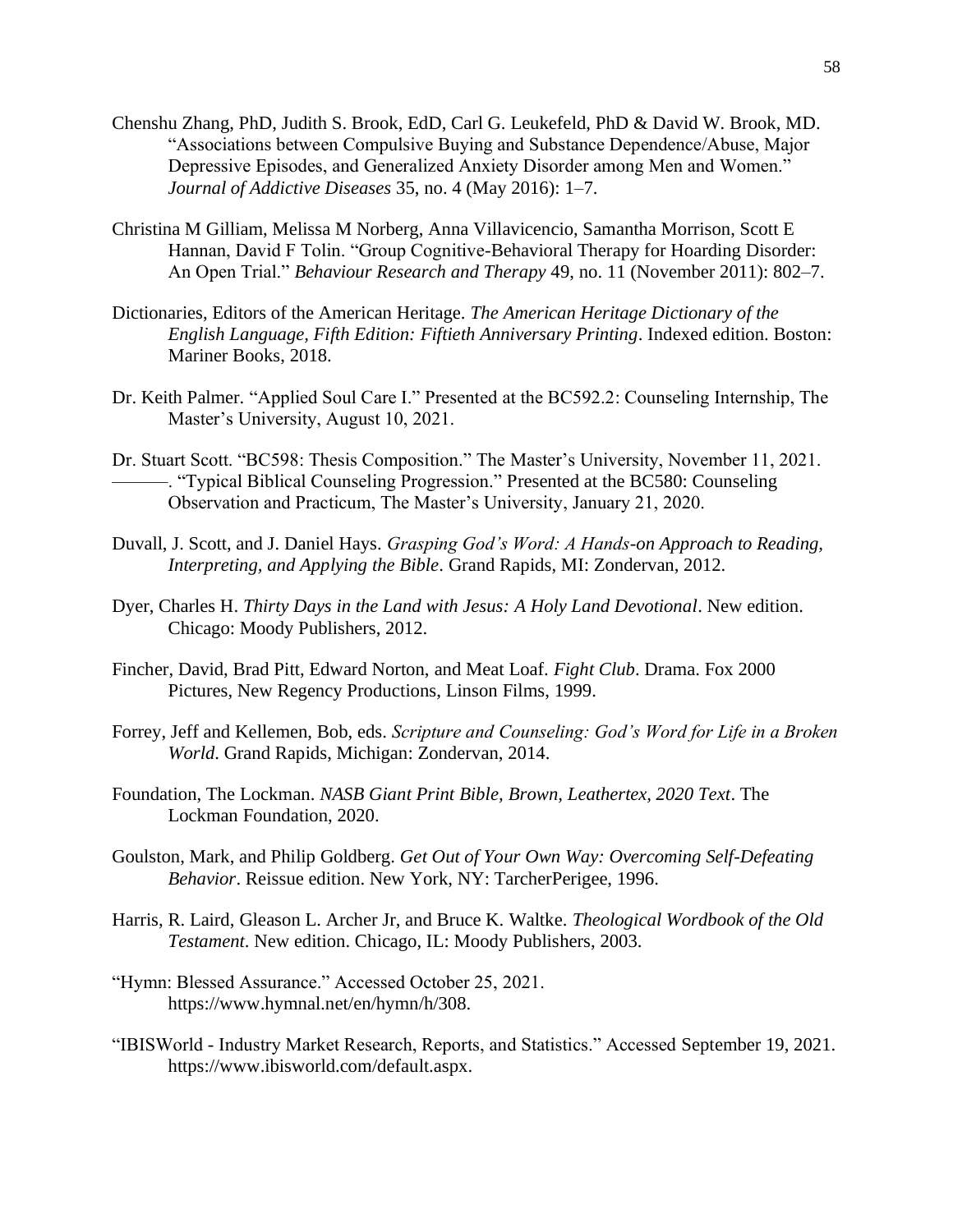- Verywell Mind. "Is Compulsive Shopping Really an Addiction?" Accessed October 12, 2021. https://www.verywellmind.com/is-compulsive-shopping-really-an-addiction-22462.
- Keller, Timothy. *Counterfeit Gods: The Empty Promises of Money, Sex, and Power, and the Only Hope That Matters*. New York: Dutton, 2009.
- Klett Leah MarieAnn. "Americans Spend More Money on Pet Halloween Costumes Than Reaching Lost." *The Christian Post*, October 28, 2018.
- Kyle Y. Whitfield, Jason S. Daniels, Keri Flesaker, Doneka Simmons. "Older Adults with Hoarding Behaviour Aging in Place: Looking to a Collaborative Community-Based Planning Approach for Solutions." *Journal of Aging Research*, October 12, 2011, 8.
- Lane, Timothy S., and Paul David Tripp. *Relationships: A Mess Worth Making*. 1st edition. Greensboro, NC: New Growth Press, 2006.
- Luther, Martin. *The Ninety-Five Theses and Other Writings*. Edited by William R. Russell. New York, New York: Penguin Classics, 2017.
- MacArthur, John. *Biblical Doctrine: A Systematic Summary of Bible Truth*. Wheaton, Illinois: Crossway, 2017.
- MacDonald, James, Bob Kellemen, Stephen Viars, and David Powlison. *Christ-Centered Biblical Counseling: Changing Lives with God's Changeless Truth*. Eugene, Or: Harvest House Publishers, 2013.
- Mack, Wayne A, and Wayne Erick Johnston. *A Christian Growth and Discipleship Manual*. Bemidji, MN: Focus Publishing, 1995.
- Marcelo Piquet-Pessôa, Gabriela M. Ferreira, Isabela A. Melca & Leonardo F. Fontenelle. "DSM-5 and the Decision Not to Include Sex, Shopping or Stealing as Addictions." *Current Addictions Report*, June 12, 2014, 172–76.
- Matthias Brand,. "Compulsive Buying Behavior: Clinical Comparison with Other Behavioral Addictions." *Frontiers in Psychology* 7 (June 2016): Article 914.
- Merriam-Webster. *Merriam-Webster's Collegiate Dictionary*. 11th edition. Springfield: Merriam Webster, 2004.

———. *The Merriam-Webster Dictionary*. Revised edition. Springfield, Mass: Merriam-Webster Mass Market, 2004.

Millburn, Joshua Fields, and Ryan Nicodemus. *Everything That Remains: A Memoir by The Minimalists*. 1st edition. Missoula, Mont: Asymmetrical Press, 2014.

———. "The Minimalists." The Minimalists. Accessed October 12, 2021. https://www.theminimalists.com/.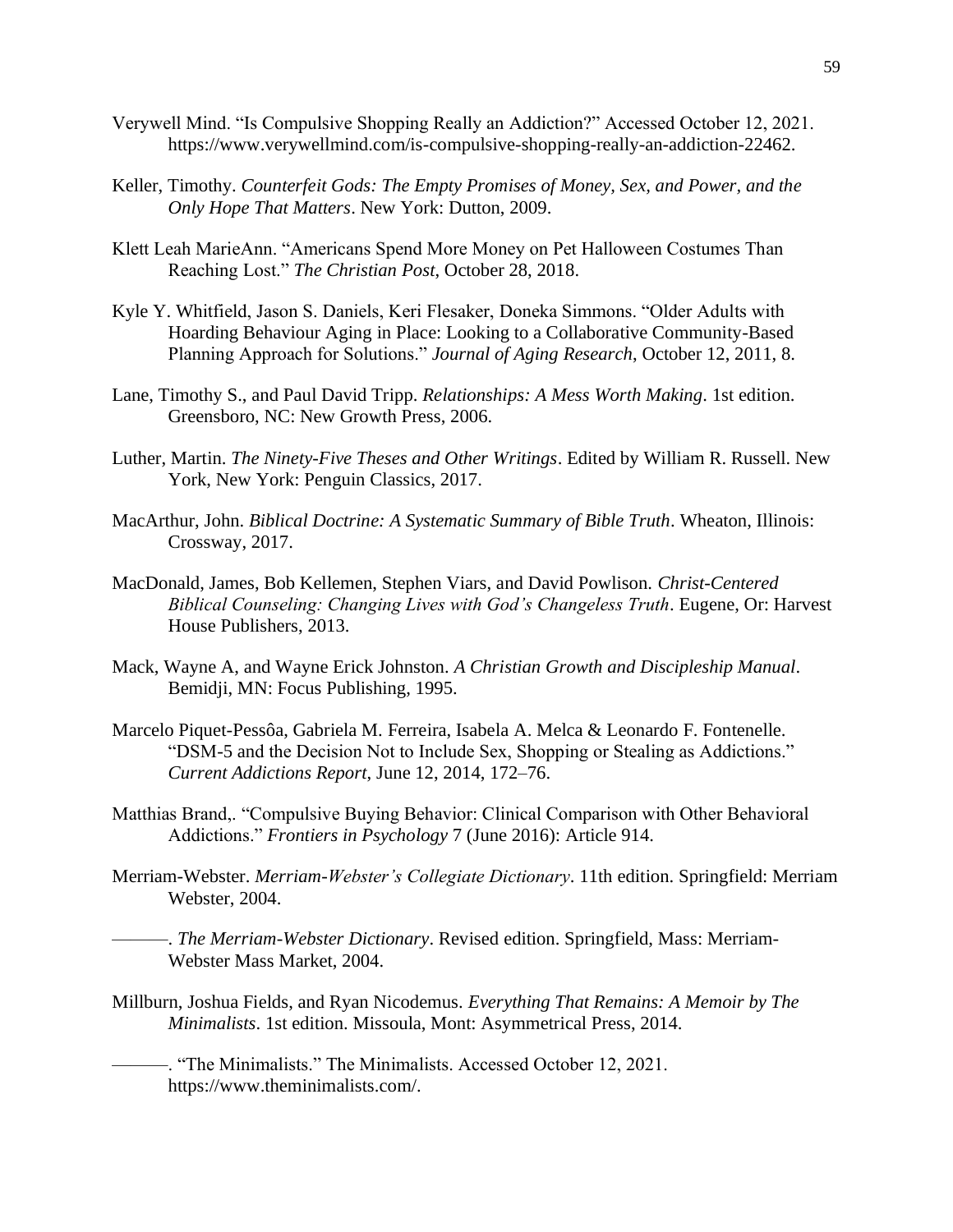- Millman, Dan. *Way of the Peaceful Warrior: A Book That Changes Lives*. Revised edition. Tiburon, Calif. : Novato, Calif: HJ Kramer, 2006.
- The Art Story. "Minimalism Movement Overview." Accessed September 24, 2021. https://www.theartstory.org/movement/minimalism/.
- Orr Peter. "Abounding in the Work of the Lord (1 Cor 15:58): Everything We Do as Christians or Specific Gospel Work?" *Themelios* 38.2 (2013): 205–14.
- Ortlund, Dane C. *Gentle and Lowly: The Heart of Christ for Sinners and Sufferers*. Wheaton: Crossway, 2020.
- Packer, J. I. *A Quest for Godliness: The Puritan Vision of the Christian Life*. Reprint edition. Wheaton, Ill.: Crossway, 2010.
- Pierre, Jeremy. "The Heart Functions Relationships." Southern Baptist Theological Seminary, 2015.

———. "The Heart Model." Presented at the Introduction to Biblical Counseling, The Southern Baptist Theological Seminary, October 27, 2015.

- Pierre, Jeremy, and Deepak Reju. *The Pastor and Counseling: The Basics of Shepherding Members in Need*, 2015.
- Piper, John. "A Six-Point Summary of the Gospel." Desiring God, March 19, 2012. https://www.desiringgod.org/articles/a-six-point-summary-of-the-gospel. ———. *Don't Waste Your Life*. Redesign edition. Crossway, 2018.
- Publishing, Barbour. *199 Treasures of Wisdom on Talking with God*. Uhrichsville, Ohio: Value Books, 2007.
- Ramsey, Dave. *The Total Money Makeover: A Proven Plan for Financial Fitness*. 1st edition. Thomas Nelson, 1994.
- Schulich School of Business. "Russell W. Belk." Accessed October 13, 2021. https://schulich.yorku.ca/faculty/russell-w-belk/.

Somerville, Robert. "The ABC's of the '8 I's." The Master's University, n.d. Strong, James. *The New Strong's Expanded Exhaustive Concordance of the Bible*. Expanded edition. Nashville, TN: Thomas Nelson, 2010.

- Stuart Scoot, Zondra Scott. "The Big Picture." Presented at the BC580: Counseling Observation and Practicum, The Master's University, January 2020.
- Tate. "Minimalism Art Term." Tate. Accessed September 27, 2021. https://www.tate.org.uk/art/art-terms/m/minimalism.